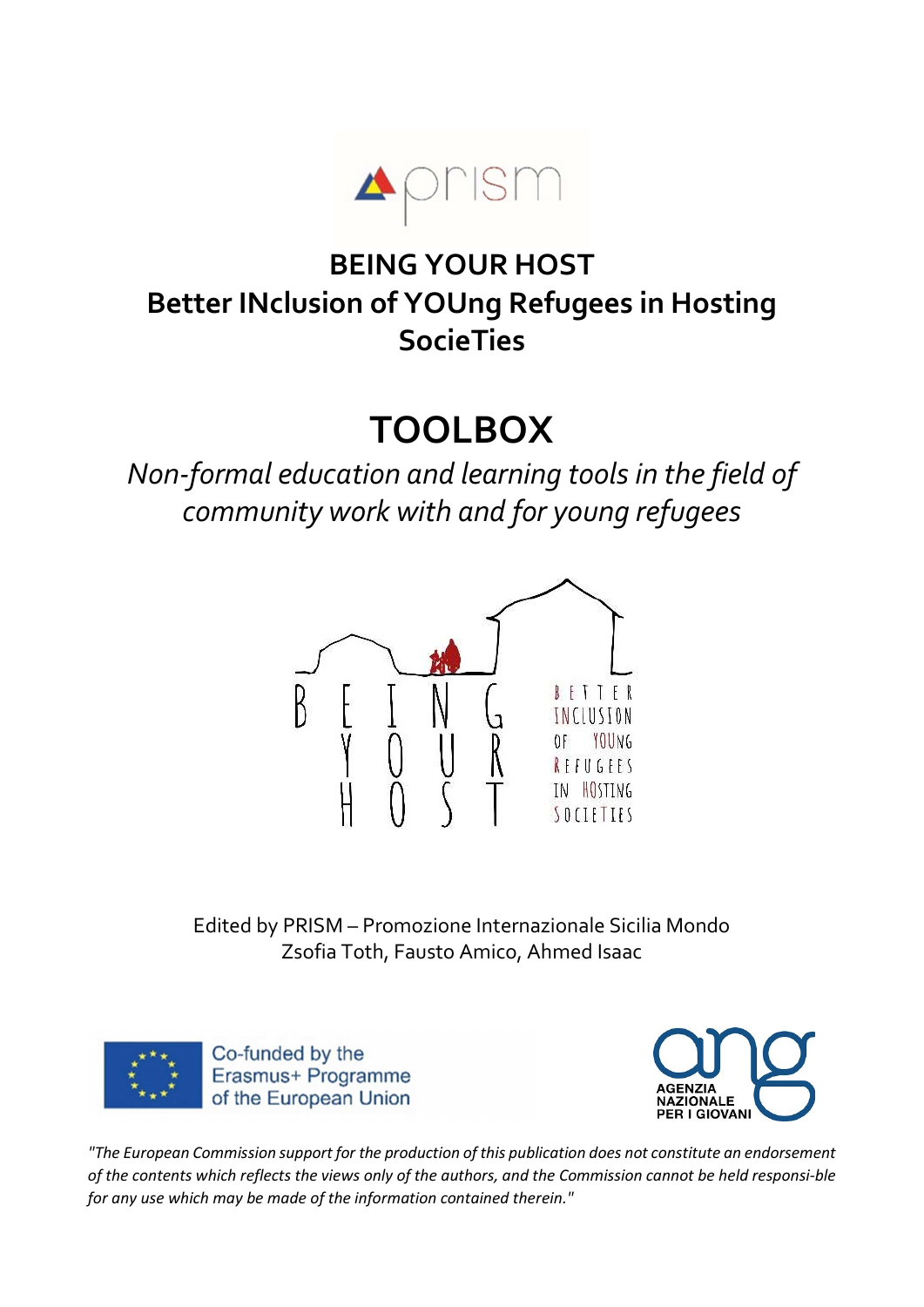The toolbox is intended as an open learning resource for youth workers that are engaged in community work with young refugees, asylum seekers and young people with migration background. Specifically: project managers, community leaders, educators, facilitators, social workers, intercultural mediators that are interested to improve their ability in the social inclusion of excluded groups.

The toolbox could also be used in formal settings such as schools, colleges and universities addressing development challenges as well as for project managers and experts engaged in the design and implementation of development programmes and initiatives addressing young refugees and migrants.The toolbox is also intended for other interested users who are either new to the field or have limited experience.

The toolbox consists of a series of samples of non-formal learning activities, background texts, references and direct web-based links to useful sources of information, including a case study on "unaccompanied refugee children". The learning activities are structured to be simple and practical, along with concrete guidelines and samples that users can put into practice in their daily work and adapt to a variety of educational and community contexts. Each of the learning activities in the toolbox leads on from the previous one in a logical progression.

The toolbox is developed in the frame of the project "BEING YOUR HOST - Better INclusion of YOUng Refugees in Hosting SocieTies" funded with the support of the Erasmus+ programme of the European Union, Key Action 1 - Mobility of youth workers.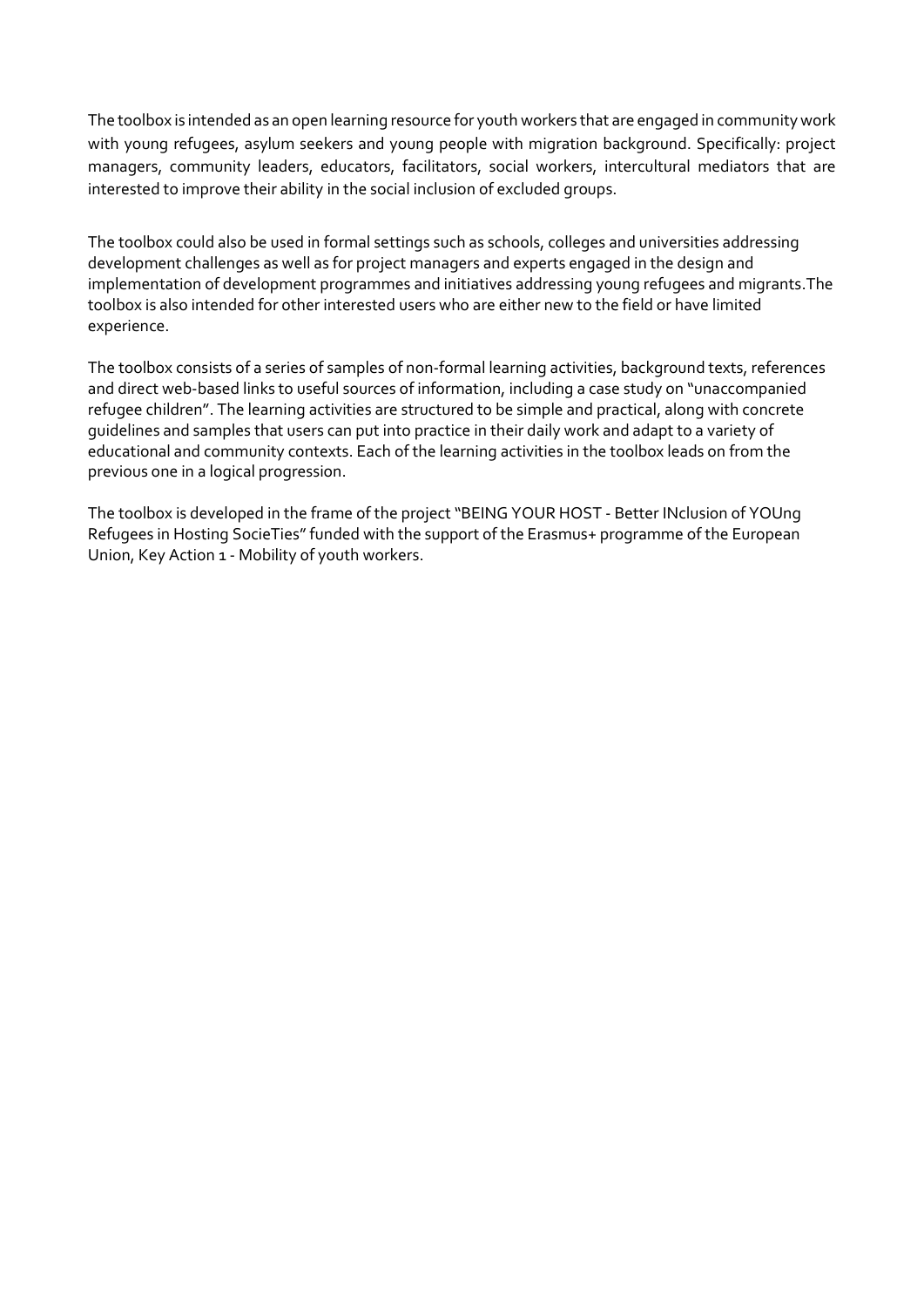|                                                  | BEING YOUR HOST: Better Inclusion of YOUng Refugees in HOsting SocieTies                                                                                                                                                                                                                                                                                                                                                                                                                                                                                                                                                                                                                                                                                                                                                                                                                                                                                                                 |
|--------------------------------------------------|------------------------------------------------------------------------------------------------------------------------------------------------------------------------------------------------------------------------------------------------------------------------------------------------------------------------------------------------------------------------------------------------------------------------------------------------------------------------------------------------------------------------------------------------------------------------------------------------------------------------------------------------------------------------------------------------------------------------------------------------------------------------------------------------------------------------------------------------------------------------------------------------------------------------------------------------------------------------------------------|
| <b>Type</b>                                      | <b>Training course</b>                                                                                                                                                                                                                                                                                                                                                                                                                                                                                                                                                                                                                                                                                                                                                                                                                                                                                                                                                                   |
| Course<br>organizer                              | PRISM - Promozione Internazionale Sicilia-Mondo                                                                                                                                                                                                                                                                                                                                                                                                                                                                                                                                                                                                                                                                                                                                                                                                                                                                                                                                          |
| <b>Partner</b><br>organizations                  | United Societies of Balkan, Greece<br>Youth Eurasia, Turkey<br>Youth Spirit, Jordan<br>Youth Association for Envir & Cult, Algeria<br>Centre for strategies for youth development, Romania<br>Chabibeh Sporting Club, Lebanon<br>U-20 Volunteers Network, Egypt<br>Fundación Red Íncola, Spain                                                                                                                                                                                                                                                                                                                                                                                                                                                                                                                                                                                                                                                                                           |
| Name of the<br>experts /<br>trainers<br>involved | Zsofia Toth, trainer and facilitator<br>Fausto Amico, trainer<br>Ahmed Isaac, trainer                                                                                                                                                                                                                                                                                                                                                                                                                                                                                                                                                                                                                                                                                                                                                                                                                                                                                                    |
| Course<br>introduction                           | The Training Course "BEING YOUR HOST" aims to support and equip youth workers<br>with knowledge, key competences and employable tools that are needed to act as<br>inclusive agents in their local communities and enhance the human and socio-<br>professional integration of young refugees and migrants. The TC is focused on<br>intercultural learning and the use of non-formal education. It includes learning tools<br>that can be used in the context of youth work with young refugees, supporting<br>inclusive agents in the process of 'being better hosts'.                                                                                                                                                                                                                                                                                                                                                                                                                  |
| <b>Specific</b><br>objectives                    | To strengthen the knowledge, key competences and employable tools of<br>youth workers who work with and for young refugees in using innovative<br>approaches to deal with arrival assistance and trauma, development of<br>interpersonal skills, active participation, orientation and social inclusion of<br>refugees in EU and South Mediterranean countries.<br>To empower the role of youth workers as positive agents for social change<br>and inclusive growth in multicultural communities in the Euro-Mediterranean<br>region.                                                                                                                                                                                                                                                                                                                                                                                                                                                   |
| <b>Expected</b><br>results                       | Increased socio-professional development of N.23 youth workers (YW) that<br>are equipped with knowledge, key competences and employable tools<br>needed to work with and for young refugees in using innovative approaches<br>to deal with arrival assistance and trauma, development of interpersonal<br>skills, active participation, orientation and social inclusion of refugees in EU<br>and South Mediterranean countries.<br>Shared good practices related to youth work, social inclusion and active<br>participation of young refugees in EU and South Mediterranean countries.<br>Increased transnational cooperation, exchange of good practices and<br>capacity building between N.9 organizations and YW that are active in the<br>field of migration, youth and social inclusion in EU and South Mediterranean<br>countries.<br>Developed an informal network of youth workers promoting follow up<br>projects and initiatives at both local and Euro-Mediterranean level. |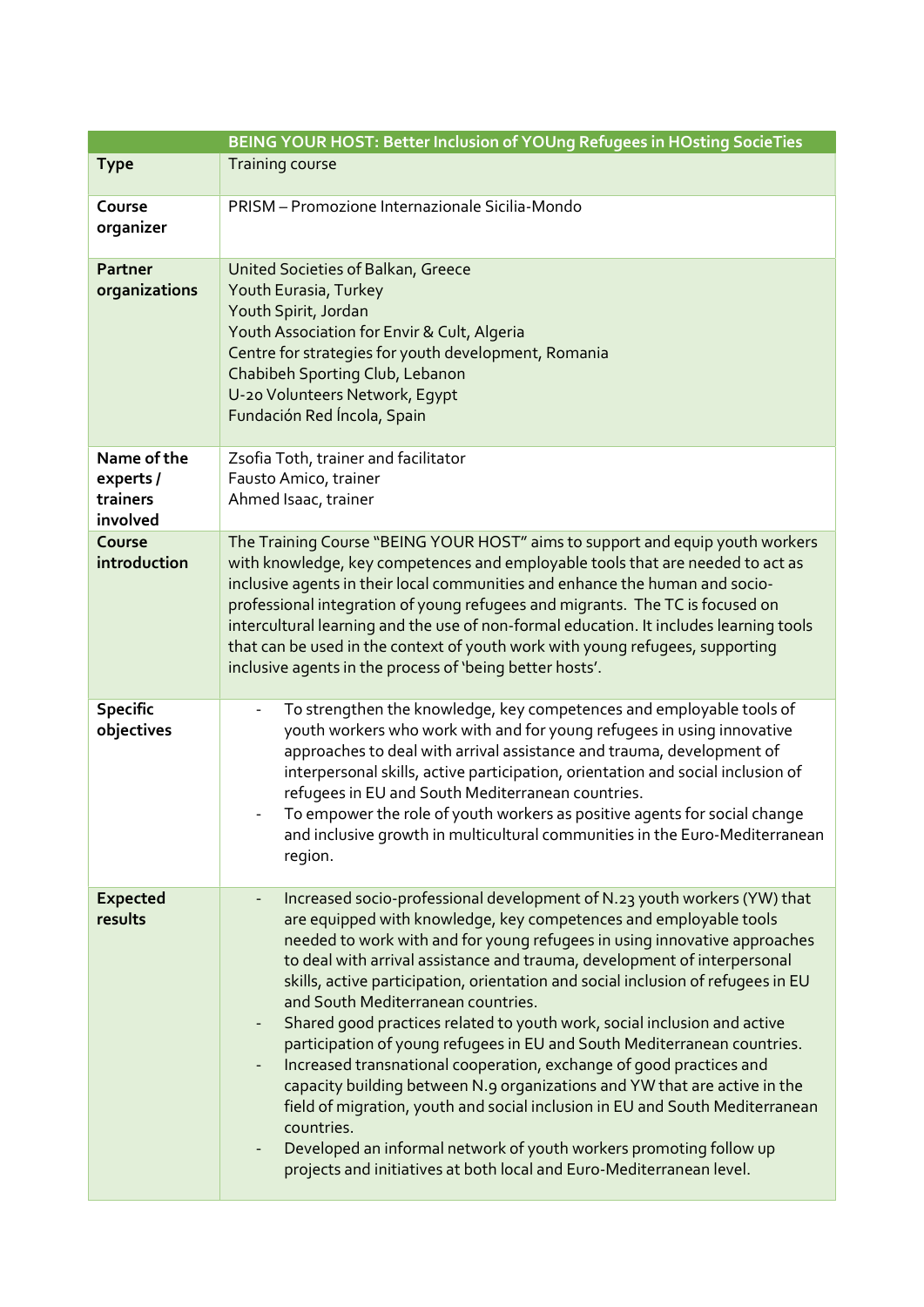| <b>Topics</b>                       | Topics of the Training Course include: diversity, interculturality, youth work,<br>cooperation, communication, teamwork, migration, reception, human rights,<br>refugee rights, unaccompanied minors, conflicts, equal opportunities, project cycle<br>management, intercultural mediation, psychosocial support, mentoring, volunteer<br>and human resource management, EU Youth Strategy, key competences. |
|-------------------------------------|--------------------------------------------------------------------------------------------------------------------------------------------------------------------------------------------------------------------------------------------------------------------------------------------------------------------------------------------------------------------------------------------------------------|
| Learning<br>methods &<br>approaches | Learning methods & approaches include: cooperative and intercultural learning,<br>reflection exercises, pitches, (small) group discussions, dialogue, ice breakers,<br>energisers, team building games, brainstorming, buzz groups, role playing, analysis<br>of case studies, networking, drama education and theatre of the oppressed.                                                                     |
| Target groups                       | Youth workers that are engaged in community work with young refugees, asylum<br>seekers and marginalized young people with migration background. Specifically:<br>project managers, community leaders, educators, facilitators, social workers,<br>intercultural mediators that are interested to improve their ability in the social<br>inclusion of excluded groups.                                       |

.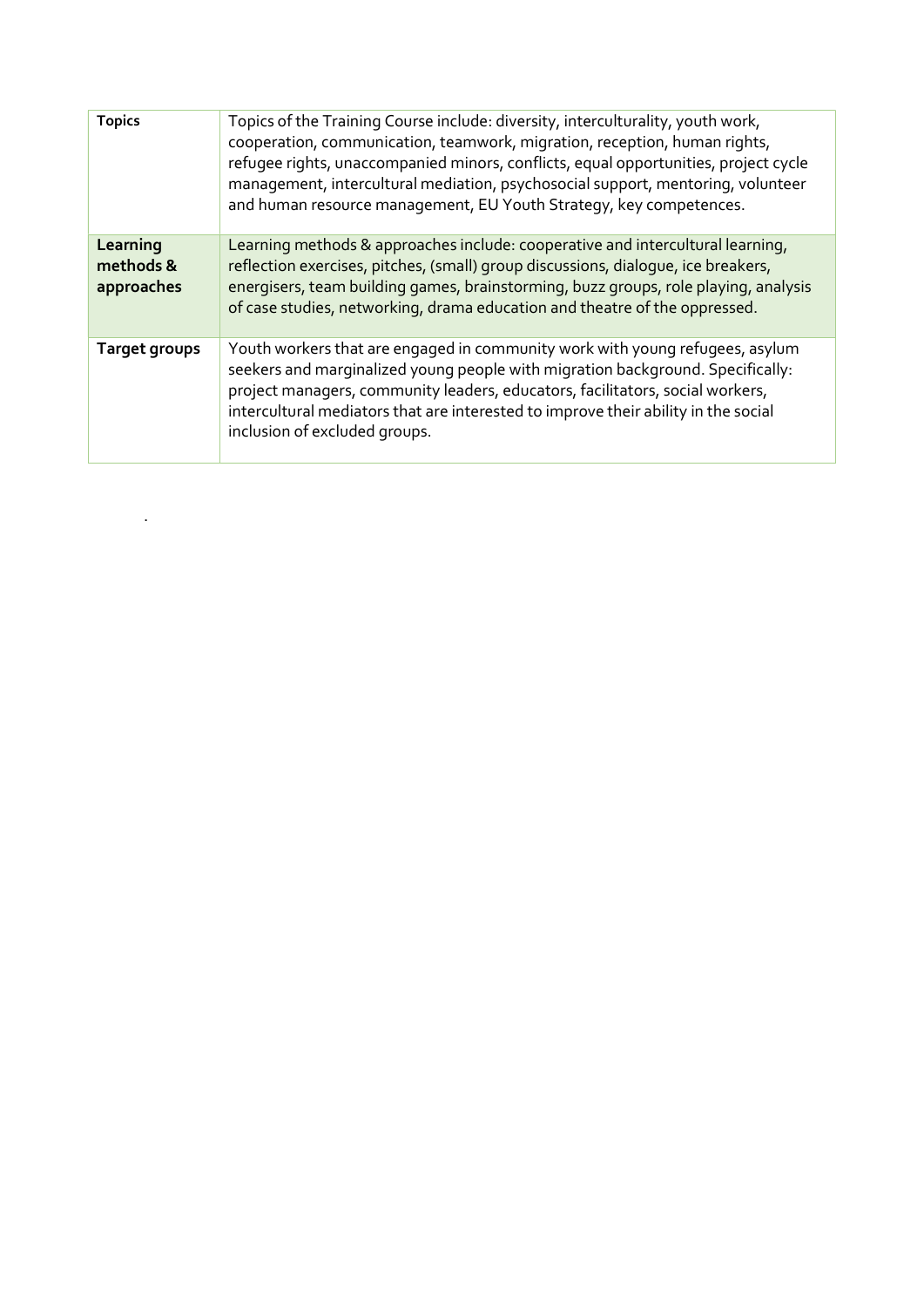|       | BEING YOUR HOST: BEtter INclusion of YOUng Refugees in HOsting SocieTies |                                                                               |
|-------|--------------------------------------------------------------------------|-------------------------------------------------------------------------------|
|       | <b>MORNING</b><br>10.00-13.00                                            | <b>AFTERNOON</b><br>15.00-18.00                                               |
| Day 1 |                                                                          | Arrival                                                                       |
| Day 2 | Focus: Getting to know each other                                        | <b>Focus: Human Migration</b>                                                 |
|       | Welcome & Official opening:<br>Introduction of the team and the TC       | Team-building activity: Human Knot<br>Fishbowl exercise:                      |
|       | Introduction of participants:<br>Name games and icebreakers              | Causes and effects of human migration                                         |
|       | Crosswor(l)d<br>Speed-dating                                             | The journey: Identification of the stages<br>of migration and reception       |
|       | Our expectations, fears & wishes &<br>Our group contract                 | <b>Daily Evaluation &amp; Reflection</b>                                      |
| Day 3 | Foc us: Context Analysis                                                 | Focus: Problem Analysis                                                       |
|       | Team-building activity: Crossing the<br>river                            | Introduction to PCM                                                           |
|       | Exercise: In search of equal                                             | Image theatre: refugees and the hosting<br>communities                        |
|       | opportunities - 1 step forward                                           | An eye for details                                                            |
|       |                                                                          | Daily Evaluation & Reflection                                                 |
| Day 4 | Focus: Mentoring & psychosocial<br>support                               | <b>Focus: Intercultural Mediation</b>                                         |
|       | <b>Energizer: The Toaster</b>                                            | Case study: The role of intercultural<br>mediation in the practice of hosting |
|       | My Story & My Life Projects:<br>Personal development of ours and         | Daily Evaluation & Reflection                                                 |
|       | others                                                                   | h. 20.30<br>Intercultural night                                               |
| Day 5 |                                                                          | <b>Visit to Palermo:</b><br>Community experience and intercultural tour       |
|       |                                                                          | Meeting and open discuss with refugee-lead youth associations                 |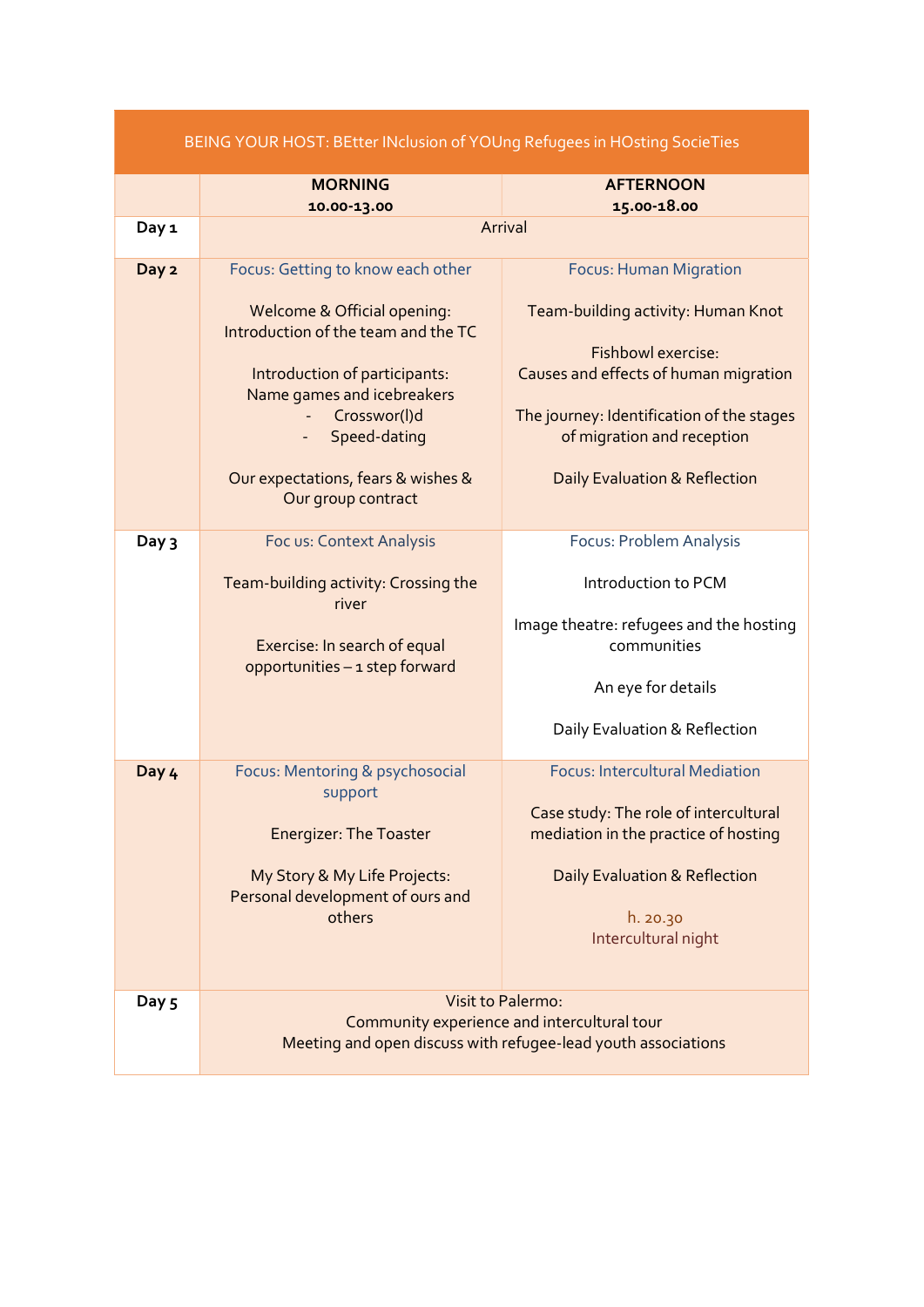| Day 6 | <b>Focus: Planning of interventions</b>                                                                                                | Focus: Objective analysis                                                                                                     |
|-------|----------------------------------------------------------------------------------------------------------------------------------------|-------------------------------------------------------------------------------------------------------------------------------|
|       | Team building: A round of challenge<br>Case study: Unaccompanied refugee<br>children<br>Forum theatre: turning needs into<br>solutions | Project development for 'Being better<br>hosts' I.: Problem & Objective analysis<br><b>Daily Evaluation &amp; Reflection</b>  |
| Day 7 | <b>Focus: Strategy analysis</b>                                                                                                        | Focus: Community projects                                                                                                     |
|       | Energizer: Bang-bang                                                                                                                   | Project development for 'Being better<br>hosts' III.: Workplan                                                                |
|       | Project development for 'Being better<br>hosts' II.: Strategy analysis                                                                 | Daily Evaluation & Reflection                                                                                                 |
|       | <b>Group dynamics and Human Resource</b><br>Management in youth organisations                                                          | h 19.00<br>World Café: different Community<br>projects & youth work with refugees in<br>EU and South Mediterranean countries. |
| Day 8 | Focus: Evaluation & follow Up                                                                                                          | <b>Focus: Closing</b>                                                                                                         |
|       | Project development for 'Being better<br>hosts' IV.: Evaluation & Follow up                                                            | Reflections on the learning experience &<br>its transferability: key competences &<br>Youthpass                               |
|       | Erasmus+ & the EU Youth Strategy<br>2019-27                                                                                            | Closing                                                                                                                       |
| Day 9 |                                                                                                                                        | Departure                                                                                                                     |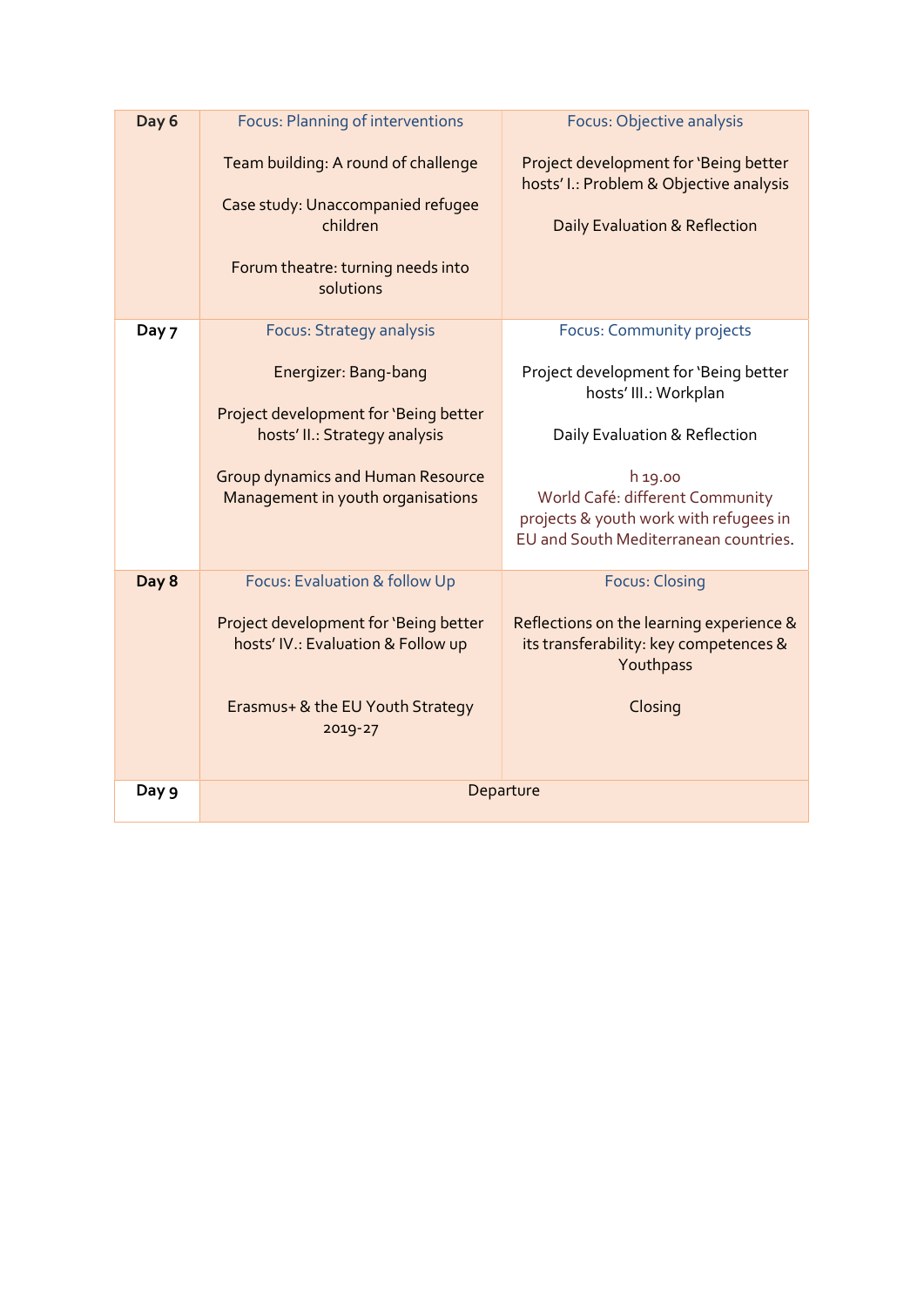|                                                | TOOL NO1: CROSSWOR(L)D                                                                                                                                                                                                                                                                                                                                                                                                                                                                                                                                                                                                                                                                                                                                                                                                                                                                                                                                                                                                                                                                                                                                                                                                                                                                                                                                                                                                                                                                                                                         |
|------------------------------------------------|------------------------------------------------------------------------------------------------------------------------------------------------------------------------------------------------------------------------------------------------------------------------------------------------------------------------------------------------------------------------------------------------------------------------------------------------------------------------------------------------------------------------------------------------------------------------------------------------------------------------------------------------------------------------------------------------------------------------------------------------------------------------------------------------------------------------------------------------------------------------------------------------------------------------------------------------------------------------------------------------------------------------------------------------------------------------------------------------------------------------------------------------------------------------------------------------------------------------------------------------------------------------------------------------------------------------------------------------------------------------------------------------------------------------------------------------------------------------------------------------------------------------------------------------|
| <b>Type of Activity</b>                        | Name game                                                                                                                                                                                                                                                                                                                                                                                                                                                                                                                                                                                                                                                                                                                                                                                                                                                                                                                                                                                                                                                                                                                                                                                                                                                                                                                                                                                                                                                                                                                                      |
| Objectives                                     | To facilitate the process of getting to know each other among<br>participants and the project team.                                                                                                                                                                                                                                                                                                                                                                                                                                                                                                                                                                                                                                                                                                                                                                                                                                                                                                                                                                                                                                                                                                                                                                                                                                                                                                                                                                                                                                            |
| Description                                    | This activity starts with asking participants to write their name<br>onto a flipchart paper, in the style of a crossword (horizontally,<br>vertically linking to names already on the paper). Each of them is<br>invited to come to the paper one after the other, write down and<br>also say out their name and shortly introduce themselves with a<br>few words, sharing with the others where they come from - or<br>where they are locals-, which organisation they represent etc.<br>Afterwards all participants are asked to stand up in a circle. The<br>trainer explains that we will practice how good is our memory, and<br>also improve it, so we can get more familiar with each other's<br>name. The following method is explained:<br>A person shall start crossing the circle, pointing to another<br>member of the group, and saying his/her name loudly,<br>approaching him/her, and standing at the place where he /<br>she was standing at.<br>The person who was appointed and called, will start<br>crossing the circle as well, and approaching and calling<br>another person whose name he or she knows already.<br>The crossing of the circle continues until a good speed and flow is<br>not reached. Participants meanwhile can be also asked to speed up<br>and try to be fast and dynamic.<br>In case the context and the group is fine, a second person can be<br>also started for crossing the circle, in this way, 2 person will be<br>walking in the same time, and the exercise becomes even more<br>dynamic. |
| <b>Duration</b>                                | 30 min                                                                                                                                                                                                                                                                                                                                                                                                                                                                                                                                                                                                                                                                                                                                                                                                                                                                                                                                                                                                                                                                                                                                                                                                                                                                                                                                                                                                                                                                                                                                         |
| <b>Materials</b>                               | I                                                                                                                                                                                                                                                                                                                                                                                                                                                                                                                                                                                                                                                                                                                                                                                                                                                                                                                                                                                                                                                                                                                                                                                                                                                                                                                                                                                                                                                                                                                                              |
| <b>Suggested reading /</b><br><b>Resources</b> | Compass: Manual for Human Rights Education with Young people,<br>http://www.coe.int/en/web/compass/approaches-to-human-<br>rights-education-in-compass                                                                                                                                                                                                                                                                                                                                                                                                                                                                                                                                                                                                                                                                                                                                                                                                                                                                                                                                                                                                                                                                                                                                                                                                                                                                                                                                                                                         |
| <b>Debriefing &amp; Reflection</b>             | It can be mentioned that it is natural that when we meet with<br>several new people in the same time, it takes time to learn<br>everyone's name. Participants should be encouraged to approach<br>each other during the activities and their free time, and not be<br>afraid to ask the other's name if they don't remember.                                                                                                                                                                                                                                                                                                                                                                                                                                                                                                                                                                                                                                                                                                                                                                                                                                                                                                                                                                                                                                                                                                                                                                                                                   |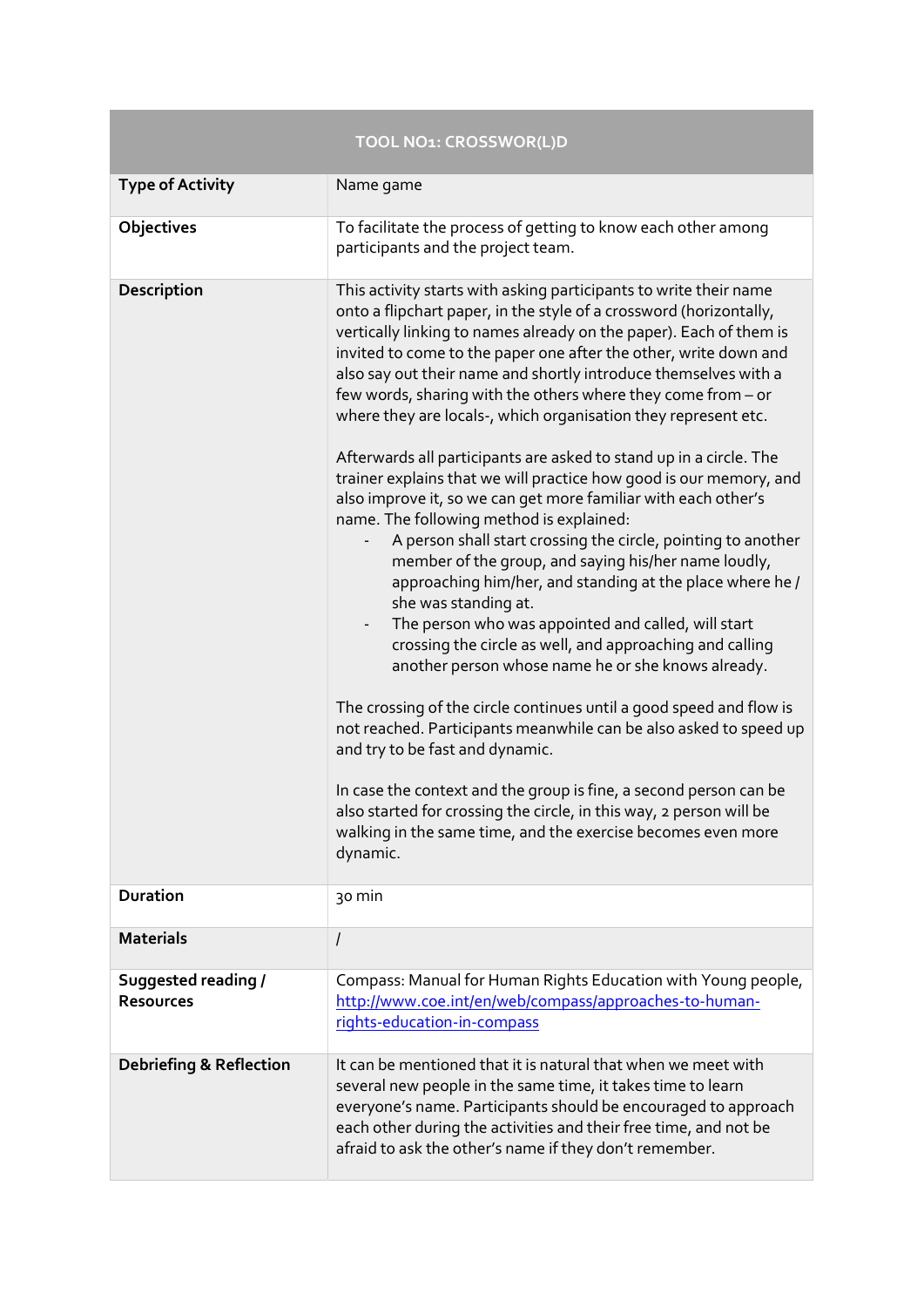|                                         | <b>TOOL NO2: SPEED-DATING</b>                                                                                                                                                                                                                                                                                                                                                                                                                                                                                                                                                                                                                                                                                                                                                                                                                                                                                                                                                                                                                                                                                                                                                                                                                                                                                                                                                                                                                                                                                                            |
|-----------------------------------------|------------------------------------------------------------------------------------------------------------------------------------------------------------------------------------------------------------------------------------------------------------------------------------------------------------------------------------------------------------------------------------------------------------------------------------------------------------------------------------------------------------------------------------------------------------------------------------------------------------------------------------------------------------------------------------------------------------------------------------------------------------------------------------------------------------------------------------------------------------------------------------------------------------------------------------------------------------------------------------------------------------------------------------------------------------------------------------------------------------------------------------------------------------------------------------------------------------------------------------------------------------------------------------------------------------------------------------------------------------------------------------------------------------------------------------------------------------------------------------------------------------------------------------------|
| <b>Type of Activity</b>                 | Ice breaker                                                                                                                                                                                                                                                                                                                                                                                                                                                                                                                                                                                                                                                                                                                                                                                                                                                                                                                                                                                                                                                                                                                                                                                                                                                                                                                                                                                                                                                                                                                              |
| Objectives                              | To support participants to increase their understanding on each<br>other's background and personality, motivation to participate on<br>the training, and the context they are living and working in.                                                                                                                                                                                                                                                                                                                                                                                                                                                                                                                                                                                                                                                                                                                                                                                                                                                                                                                                                                                                                                                                                                                                                                                                                                                                                                                                     |
| Description                             | Participants are asked to make two lines of chairs and sit down<br>facing one line of the other. If they know some of the other<br>participants from the group, they are recommended to sit next to<br>each other (in the same line). Participants who are sitting facing<br>each other will form a pair for the game, and the pairs will change<br>during the exercise.<br>The trainer introduces a few questions and asks the pairs to<br>respond but only by one person in each pair in the first round, and<br>by the other in the next round - so participants can practice active<br>listening and the balance of the sharing are kept.<br>The recommended time limit for each answer is around 2 minutes.<br>After both participants of the pairs have responded to the<br>question, one full line of participants are asked to move in one<br>direction and sit on the next chair, therefore new couples are<br>formed and the next question is introduced to them.<br>Recommended questions:<br>What brought you here to this training?<br>1.<br>How could you describe the place and community you live<br>2.<br>in?<br>3. What are the main challenges you are facing currently?<br>What is your main resource/power that supports you to<br>4.<br>overcome challenges in your life?<br>5. What is the impact you would like to have on your<br>community/environment where you live in?<br>Participants might naturally break the limits of responding 1<br>person at a time (within the pairs), if that is the case, we can |
|                                         | flexibly adopt to it, and let it happen like that.                                                                                                                                                                                                                                                                                                                                                                                                                                                                                                                                                                                                                                                                                                                                                                                                                                                                                                                                                                                                                                                                                                                                                                                                                                                                                                                                                                                                                                                                                       |
| <b>Duration</b>                         | 30 min.                                                                                                                                                                                                                                                                                                                                                                                                                                                                                                                                                                                                                                                                                                                                                                                                                                                                                                                                                                                                                                                                                                                                                                                                                                                                                                                                                                                                                                                                                                                                  |
| <b>Materials</b>                        | Chairs for each participant                                                                                                                                                                                                                                                                                                                                                                                                                                                                                                                                                                                                                                                                                                                                                                                                                                                                                                                                                                                                                                                                                                                                                                                                                                                                                                                                                                                                                                                                                                              |
| Suggested reading /<br><b>Resources</b> | Compass: Manual for Human Rights Education with Young people,<br>http://www.coe.int/en/web/compass/approaches-to-human-<br>rights-education-in-compass                                                                                                                                                                                                                                                                                                                                                                                                                                                                                                                                                                                                                                                                                                                                                                                                                                                                                                                                                                                                                                                                                                                                                                                                                                                                                                                                                                                   |
| <b>Debriefing &amp; Reflection</b>      | Recommended debriefing questions:<br>How did you feel during this activity?                                                                                                                                                                                                                                                                                                                                                                                                                                                                                                                                                                                                                                                                                                                                                                                                                                                                                                                                                                                                                                                                                                                                                                                                                                                                                                                                                                                                                                                              |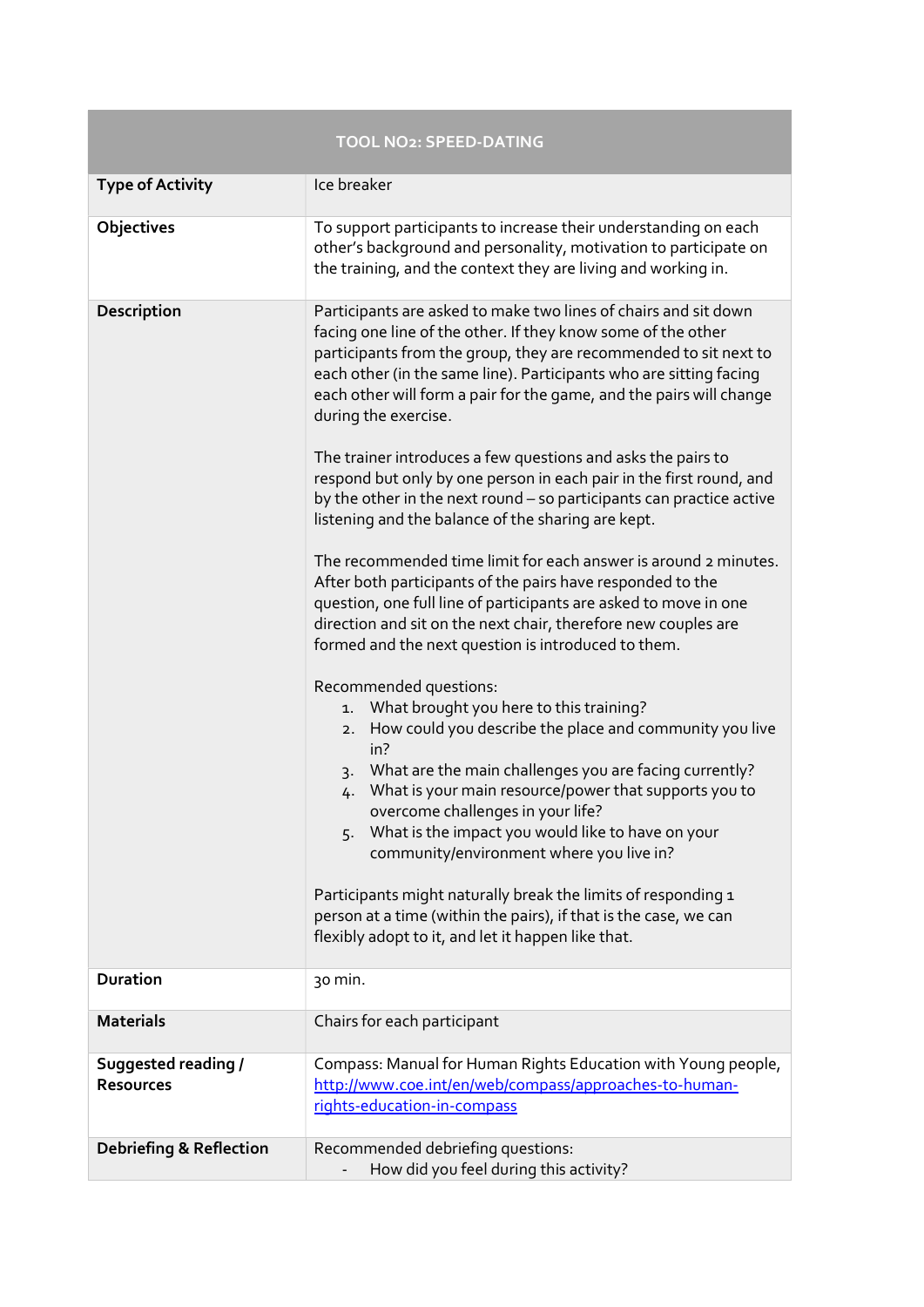|                         | TOOL NO3: OUR EXPECTATIONS, WISHES AND FEARS & OUR GROUP CONTRACT                                                                                                                                                                                                                                                                                                                                                                                                                                                                                                                                                                                                                                                                                                                                                                                                                                                                                                                                                                                                                                                                                                                                                                                                                                                                                                                                                                                                        |
|-------------------------|--------------------------------------------------------------------------------------------------------------------------------------------------------------------------------------------------------------------------------------------------------------------------------------------------------------------------------------------------------------------------------------------------------------------------------------------------------------------------------------------------------------------------------------------------------------------------------------------------------------------------------------------------------------------------------------------------------------------------------------------------------------------------------------------------------------------------------------------------------------------------------------------------------------------------------------------------------------------------------------------------------------------------------------------------------------------------------------------------------------------------------------------------------------------------------------------------------------------------------------------------------------------------------------------------------------------------------------------------------------------------------------------------------------------------------------------------------------------------|
| <b>Type of Activity</b> | Group exercise, Discussion                                                                                                                                                                                                                                                                                                                                                                                                                                                                                                                                                                                                                                                                                                                                                                                                                                                                                                                                                                                                                                                                                                                                                                                                                                                                                                                                                                                                                                               |
| Objectives              | To identify and express the expectations, wishes and fears<br>of participants related to the full duration of the Training<br>Course and the project itself.<br>To practice the representation of others' needs<br>۰<br>To facilitate the establishment of common rules and agree<br>on the principles of the group.                                                                                                                                                                                                                                                                                                                                                                                                                                                                                                                                                                                                                                                                                                                                                                                                                                                                                                                                                                                                                                                                                                                                                     |
| Description             | Participants are asked to take post-its of 3 colours and identify<br>their expectations, wishes and fears related to the TC and the<br>project. They are asked to work individually. After they finished,<br>they are asked to discuss their answers in small groups of 4-5<br>people and pay attention to what others in their group expresses.<br>Afterwards 1 person from each group is asked to summarise their<br>expectations, wishes and fears, representing the answers of all<br>members of their group. The post-its of individuals are asked to be<br>placed on a flipchart paper.<br>After every group has expressed their needs, the group is asked all<br>together to identify those basic principles that would help to<br>achieve all expectations and wishes and prevent the manifestation<br>of the topic of fears. The group members are asked to recommend<br>rules that should guide the common learning environment for the<br>full duration of the TC. After every recommendation, the group<br>members are asked if they can all accept and agree with that<br>specific rule.<br>During the discussion the trainers are listing the rules the group<br>agrees on, on a flipchart paper. Obviously, the trainers themselves<br>can also recommend rules they consider important. The flipchart<br>paper is placed on the wall of the training room on a visible place,<br>so that the group can be seeing it as a reminder of their<br>agreement. |
| <b>Duration</b>         | 30-40 min.                                                                                                                                                                                                                                                                                                                                                                                                                                                                                                                                                                                                                                                                                                                                                                                                                                                                                                                                                                                                                                                                                                                                                                                                                                                                                                                                                                                                                                                               |
| <b>Materials</b>        | Post-its (3 different colours), markers, pens, flipchart paper                                                                                                                                                                                                                                                                                                                                                                                                                                                                                                                                                                                                                                                                                                                                                                                                                                                                                                                                                                                                                                                                                                                                                                                                                                                                                                                                                                                                           |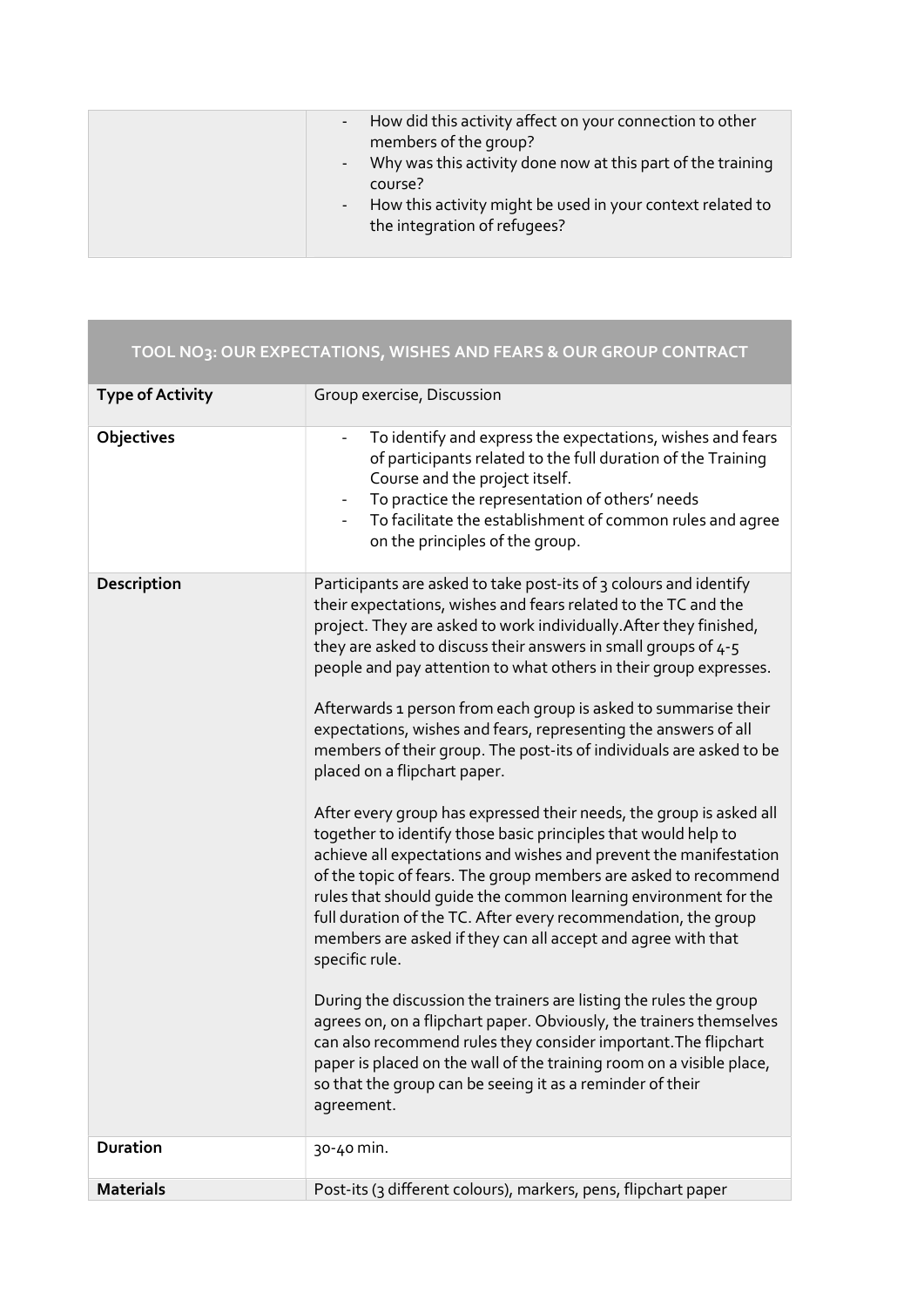| Suggested reading /<br><b>Resources</b> | Compass: Manual for Human Rights Education with Young people,<br>http://www.coe.int/en/web/compass/approaches-to-human-<br>rights-education-in-compass                                                                                                                                                                                                     |  |
|-----------------------------------------|------------------------------------------------------------------------------------------------------------------------------------------------------------------------------------------------------------------------------------------------------------------------------------------------------------------------------------------------------------|--|
| <b>Debriefing &amp; Reflection</b>      | Recommended questions for debriefing:<br>Why is this agreement necessary for our group?<br>What is the risk of not having a group agreement?<br>Do you think similar group agreements, and the<br>$\overline{\phantom{a}}$<br>expressions of expectations, wishes, fears can be also<br>supporting other teamwork experience where you are<br>involved in? |  |

|                                         | <b>TOOL NO4: HUMAN KNOT</b>                                                                                                                                                                                                                                                                                                                                                                                                                                                                                                                                                                                                                                                                                  |
|-----------------------------------------|--------------------------------------------------------------------------------------------------------------------------------------------------------------------------------------------------------------------------------------------------------------------------------------------------------------------------------------------------------------------------------------------------------------------------------------------------------------------------------------------------------------------------------------------------------------------------------------------------------------------------------------------------------------------------------------------------------------|
| <b>Type of Activity</b>                 | Team-building activity                                                                                                                                                                                                                                                                                                                                                                                                                                                                                                                                                                                                                                                                                       |
| Objectives                              | To learn how to communicate and cooperate in a<br>challenging situation.<br>To identify feelings that appear in challenging teamwork<br>situations.                                                                                                                                                                                                                                                                                                                                                                                                                                                                                                                                                          |
| Description                             | The group is divided to 2 parts, each group is asked to form a<br>circle, standing close to each other, with shoulders next to each<br>other. The participants are asked to close their eyes, stretch their<br>arms in front of them, and grab a hand with each of their hand.<br>Afterwards, participants are asked to open their eyes and they are<br>invited to try to unfold the chaos of hands and form a circle with no<br>hands crossing each other.<br>Participants are let free to solve the challenge. In case one group<br>finishes earlier the task then the other, they are allowed to help<br>the other group if they wish to. It needs to be shared that not all<br>human knots are solvable. |
| <b>Duration</b>                         | 30 min.                                                                                                                                                                                                                                                                                                                                                                                                                                                                                                                                                                                                                                                                                                      |
| <b>Materials</b>                        | $\overline{I}$                                                                                                                                                                                                                                                                                                                                                                                                                                                                                                                                                                                                                                                                                               |
| Suggested reading /<br><b>Resources</b> | Compass: Manual for Human Rights Education with Young people,<br>http://www.coe.int/en/web/compass/approaches-to-human-<br>rights-education-in-compass                                                                                                                                                                                                                                                                                                                                                                                                                                                                                                                                                       |
| <b>Debriefing &amp; Reflection</b>      | Recommended questions for debriefing:<br>How did you feel during the activity?<br>What was helping you and your group while searching for<br>the solution of this challenge?<br>How can you transfer this experience to other experiences<br>in groupwork which is aiming to solve a challenge?                                                                                                                                                                                                                                                                                                                                                                                                              |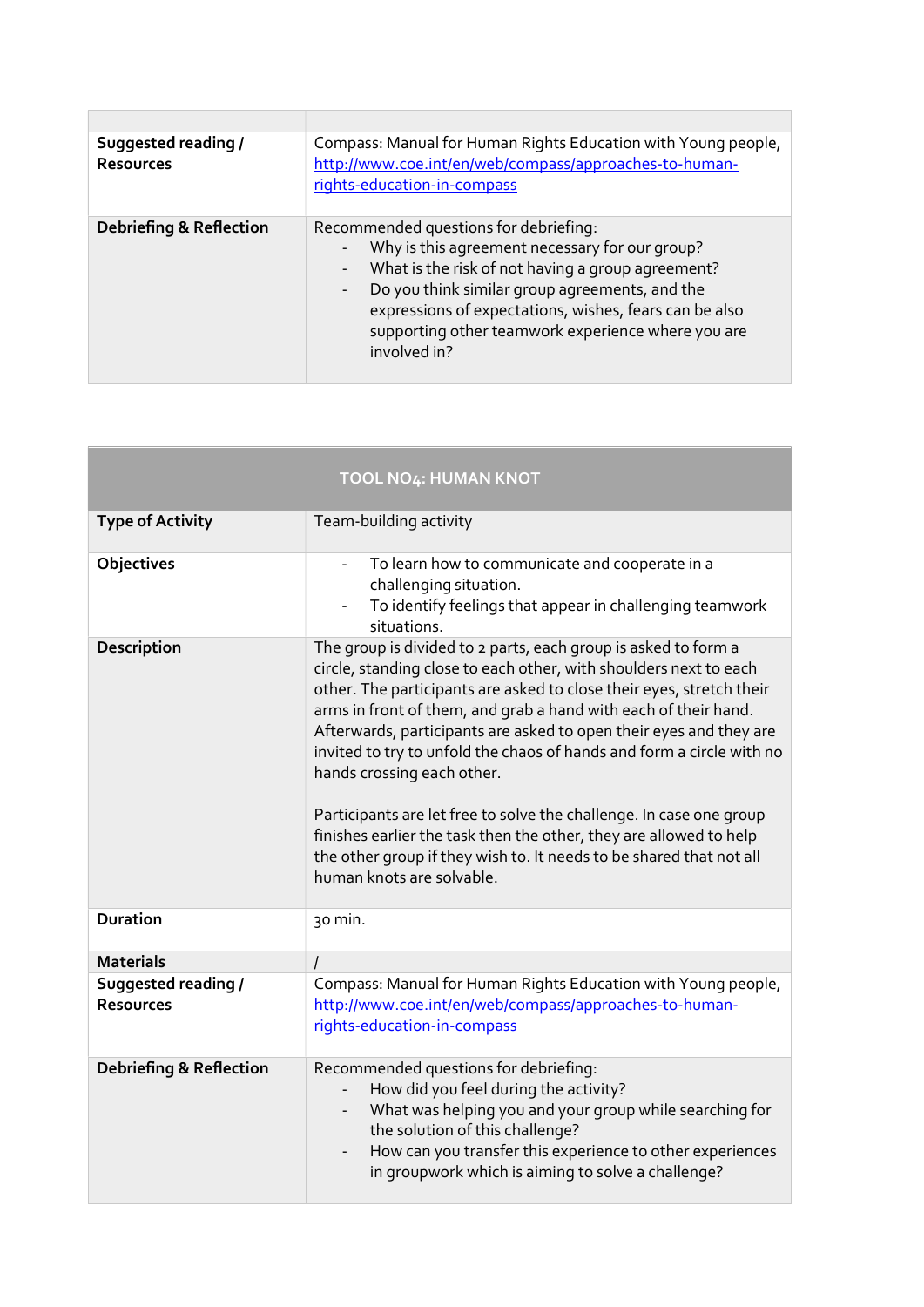|                                         | <b>TOOL NO2: SPEED-DATING</b>                                                                                                                                                                                                                                                                                                                                                                                                                                                                                                                                                                                                                                                                                                                                                                                                                                                                                                                                                                                                                                                                                                                                                                                                                                                                                                                                                                                                                                                                                                               |
|-----------------------------------------|---------------------------------------------------------------------------------------------------------------------------------------------------------------------------------------------------------------------------------------------------------------------------------------------------------------------------------------------------------------------------------------------------------------------------------------------------------------------------------------------------------------------------------------------------------------------------------------------------------------------------------------------------------------------------------------------------------------------------------------------------------------------------------------------------------------------------------------------------------------------------------------------------------------------------------------------------------------------------------------------------------------------------------------------------------------------------------------------------------------------------------------------------------------------------------------------------------------------------------------------------------------------------------------------------------------------------------------------------------------------------------------------------------------------------------------------------------------------------------------------------------------------------------------------|
| <b>Type of Activity</b>                 | Discussion                                                                                                                                                                                                                                                                                                                                                                                                                                                                                                                                                                                                                                                                                                                                                                                                                                                                                                                                                                                                                                                                                                                                                                                                                                                                                                                                                                                                                                                                                                                                  |
| <b>Objectives</b>                       | To give space for participants to share their views and understanding on the<br>causes and effects of migration on individuals and the society.                                                                                                                                                                                                                                                                                                                                                                                                                                                                                                                                                                                                                                                                                                                                                                                                                                                                                                                                                                                                                                                                                                                                                                                                                                                                                                                                                                                             |
| Description                             | At the start of the session, the trainers place 4 chairs in the middle of the<br>circle where participants are seated. The trainers introduce the participants<br>the quidelines of the exercise:<br>1. Only the people who are sitting in one of the 4 chairs (inner circle) are<br>invited to discuss the actual topic that is proposed by the trainer.<br>2. Anyone anytime can take the initiative to take one of the 4 seats.<br>3. If all the chairs are taken, a person, who wishes to join the conversation,<br>can approach one person sitting in the inner circle, to give him/her the place.<br>4. At any moment of the discussion, a person from the inner circle can also<br>change place and leave the inner circle.<br>5. The exercise finishes when ALL the participants have been sitting in the<br>inner circle at least once, and contributed to the debate.<br>The main questions for the debate are:<br>What can be the causes of migration of an individual?<br>What is the difference between a migrant and a refugee?<br>How much do you agree with the current definition of a refugee (in<br>legal terms)?<br>What is the effect of migration on individuals and their environment?<br>Depending on the flow of the discussion, the trainers are introducing the new<br>questions. It is important to follow the direction of the discussion, giving<br>space to participants to discuss social, political, economic processes that are<br>in the background of migration related to the topic of asylum-seeking. |
| <b>Duration</b>                         | 60 min.                                                                                                                                                                                                                                                                                                                                                                                                                                                                                                                                                                                                                                                                                                                                                                                                                                                                                                                                                                                                                                                                                                                                                                                                                                                                                                                                                                                                                                                                                                                                     |
| <b>Materials</b>                        | Chairs for every participant $(4 \text{ in the middle of a circle})$                                                                                                                                                                                                                                                                                                                                                                                                                                                                                                                                                                                                                                                                                                                                                                                                                                                                                                                                                                                                                                                                                                                                                                                                                                                                                                                                                                                                                                                                        |
| Suggested reading /<br><b>Resources</b> | 1. Migration and Development, International Organization for Migration<br>(IOM), https://www.iom.int/migration-and-development<br>2. World Migration Report, 2018, International Organization for Migration<br>(IOM)<br>3. Migration, Environment and Climate Change, 2009, International<br>Organization for Migration (IOM),<br>https://publications.iom.int/system/files/pdf/migration_and_environment.pdf                                                                                                                                                                                                                                                                                                                                                                                                                                                                                                                                                                                                                                                                                                                                                                                                                                                                                                                                                                                                                                                                                                                               |
| Debriefing &<br>Reflection              | Recommended questions for debriefing:<br>How did you like this activity?<br>What do you think about the setting of the activity and its rules on<br>the debate?<br>What would have been different if the activity does not have this<br>setting, but everyone is free to speak any time? How much the equal<br>opportunities for sharing of views could have been happening?                                                                                                                                                                                                                                                                                                                                                                                                                                                                                                                                                                                                                                                                                                                                                                                                                                                                                                                                                                                                                                                                                                                                                                |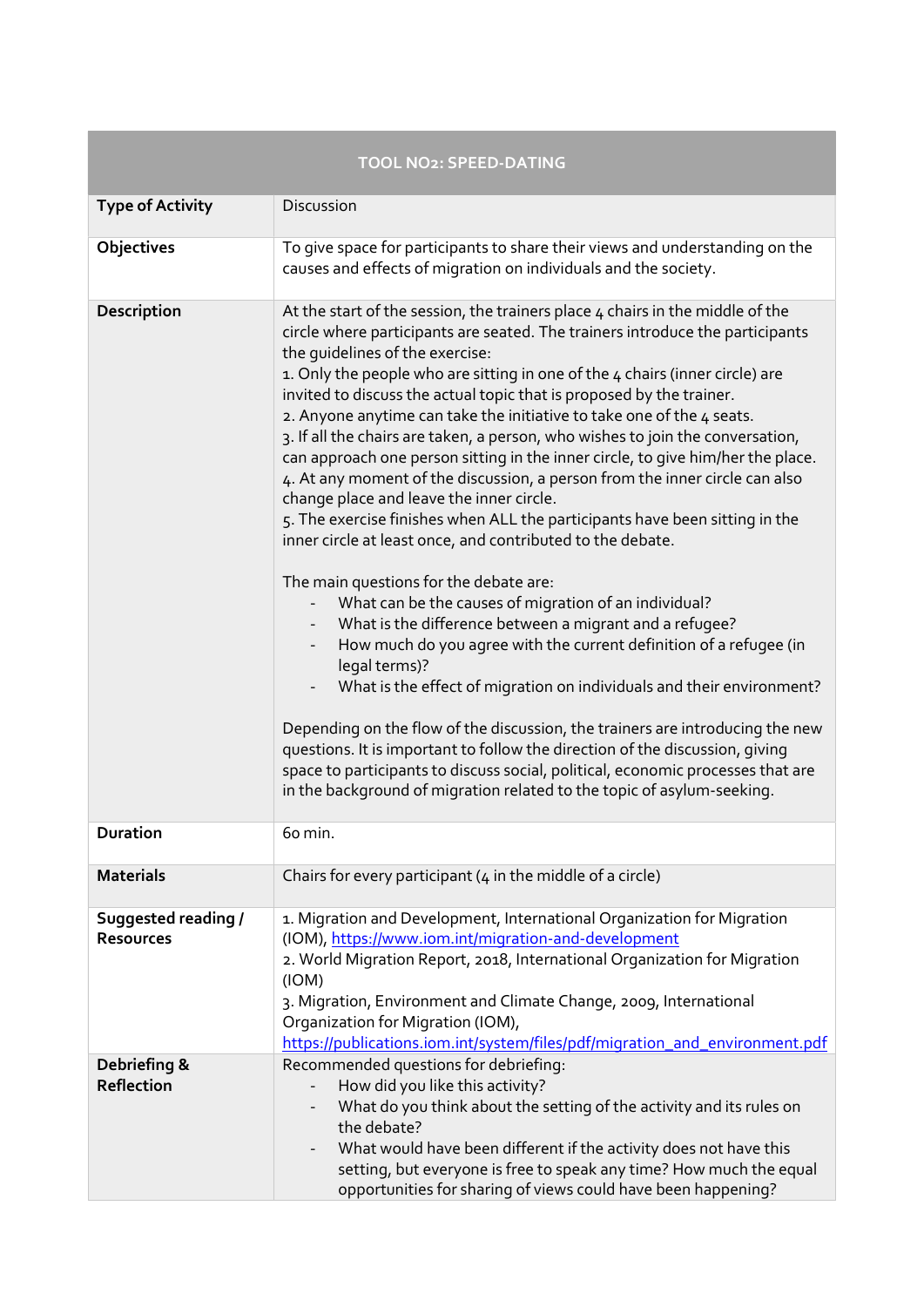|  | What can we learn from this experience regarding group discussions?<br>- Do you think you could use this activity in another context? |
|--|---------------------------------------------------------------------------------------------------------------------------------------|
|  |                                                                                                                                       |

|                                  | TOOL NO6: THE JOURNEY: IDENTIFICATION OF STAGES OF MIGRATION AND RECEPTION                                                                                                                                                                                                                                                                                                                                                                                                                                                                                                                                     |
|----------------------------------|----------------------------------------------------------------------------------------------------------------------------------------------------------------------------------------------------------------------------------------------------------------------------------------------------------------------------------------------------------------------------------------------------------------------------------------------------------------------------------------------------------------------------------------------------------------------------------------------------------------|
| <b>Type of Activity</b>          | <b>Discussion</b>                                                                                                                                                                                                                                                                                                                                                                                                                                                                                                                                                                                              |
| Objectives                       | To share how participants see and understand the different stages of migration<br>and reception                                                                                                                                                                                                                                                                                                                                                                                                                                                                                                                |
| Description                      | Participants are invited to brainstorm and share their views what are the stages<br>that can be identified in the journey of migrants and refugees?<br>After the identification of the stages, various theories and concepts can be<br>discussed, and the group is asked to agree on one concept that they agree with<br>the most. Participants are asked to share how those stages could be described?<br>What are the characteristics of each stage? How long is it? Who are participating<br>in the stage (stakeholders)? How the situation of the migrants and refugees can<br>be supported in each phase? |
| <b>Duration</b>                  | 60 min.                                                                                                                                                                                                                                                                                                                                                                                                                                                                                                                                                                                                        |
| <b>Materials</b>                 | Flipchart paper, markers                                                                                                                                                                                                                                                                                                                                                                                                                                                                                                                                                                                       |
| Suggested reading<br>/ Resources | Resources and publications related to the topic are recommended to be<br>consulted, such as:<br>https://www.iom.int/key-migration-terms<br>http://sophia.stkate.edu/cqi/viewcontent.cqi?article=1411&context=msw_papers                                                                                                                                                                                                                                                                                                                                                                                        |
| Debriefing &<br>Reflection       | Recommended questions for debriefing:<br>What did we learn that is important related to our concept and<br>interventions in youth work with migrants and refugees?<br>How do you understand now the term refugee support?<br>How do you think the outcomes of this activity could help you in your<br>$\overline{\phantom{a}}$<br>work with the members of the hosting society?                                                                                                                                                                                                                                |

|                         | <b>TOOL NO7: CROSSING THE RIVER</b>                                                                                                                                                                              |
|-------------------------|------------------------------------------------------------------------------------------------------------------------------------------------------------------------------------------------------------------|
| <b>Type of Activity</b> | Team-building activity                                                                                                                                                                                           |
| Objectives              | To stimulate cooperation, problem-solving and strategy<br>$\overline{\phantom{a}}$<br>development within the group<br>To increase group cohesion<br>$\sim$                                                       |
| <b>Description</b>      | If possible, the activity shall be facilitated outdoor.<br>Participants are asked to stand on a line, which represents an imaginary<br>river. The following imaginary context is described: The river is about 8 |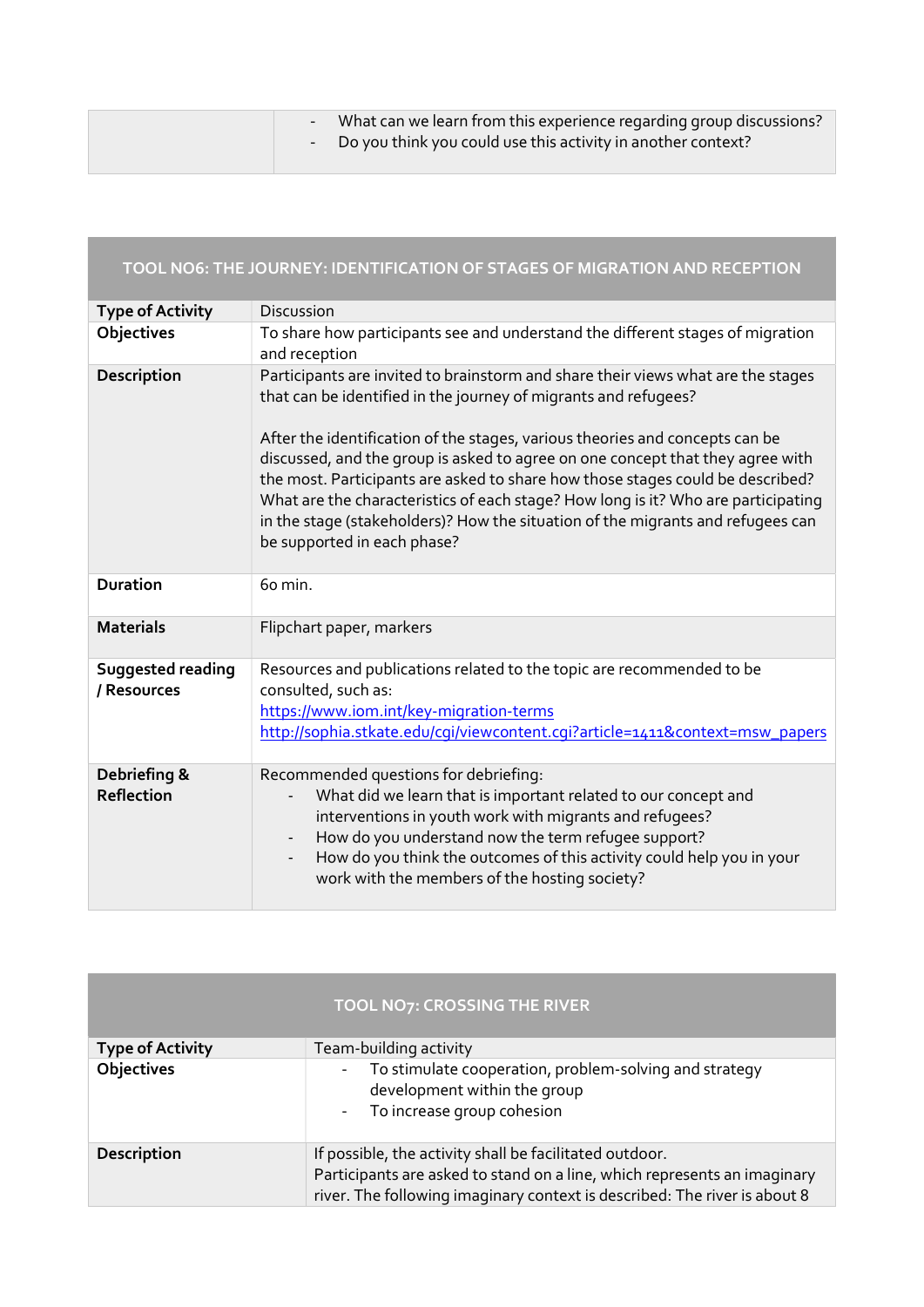|                                                | meters wide. It is very dangerous and poisonous, if one's body part<br>touches the water, they become blind. The group needs to go across the<br>river, all of them, with the aim of keeping as many people healthy as<br>possible.<br>Since they can not touch the river, the group is given some helpful tools,<br>kind of magical papers, that when put down to the river, start to float,<br>and can also hold people on the top without sinking. The only problem<br>with these papers is that the streamline of the river is too strong, so once<br>put down, if no one is stepping on it, it will immediately be taken away.<br>The group is given 10 magical papers.<br>The group is invited to start crossing the river. Meanwhile, when they<br>touch the river (any part of the floor outside the area of the magical<br>paper), they become blindfolded. When someone is not stepping on a<br>paper that has been 'placed on the river', it is taken away from the group<br>and they have less help to use for crossing.<br>The group can try to cross the river as many times as they wish. |
|------------------------------------------------|----------------------------------------------------------------------------------------------------------------------------------------------------------------------------------------------------------------------------------------------------------------------------------------------------------------------------------------------------------------------------------------------------------------------------------------------------------------------------------------------------------------------------------------------------------------------------------------------------------------------------------------------------------------------------------------------------------------------------------------------------------------------------------------------------------------------------------------------------------------------------------------------------------------------------------------------------------------------------------------------------------------------------------------------------------------------------------------------------------|
|                                                | After they managed to cross, or in case they give up, the exercise is<br>finished, and reflection questions can be posed. It can also happen that<br>the group decide to finish the activity without successful completion, if<br>they decide so.                                                                                                                                                                                                                                                                                                                                                                                                                                                                                                                                                                                                                                                                                                                                                                                                                                                        |
| <b>Duration</b>                                | 60 min.                                                                                                                                                                                                                                                                                                                                                                                                                                                                                                                                                                                                                                                                                                                                                                                                                                                                                                                                                                                                                                                                                                  |
| <b>Materials</b>                               | Scarfs for blindfolding (5-10), 10 A4 papers                                                                                                                                                                                                                                                                                                                                                                                                                                                                                                                                                                                                                                                                                                                                                                                                                                                                                                                                                                                                                                                             |
| <b>Suggested reading /</b><br><b>Resources</b> | Compass: Manual for Human Rights Education with Young people,<br>http://www.coe.int/en/web/compass/approaches-to-human-rights-<br>education-in-compass                                                                                                                                                                                                                                                                                                                                                                                                                                                                                                                                                                                                                                                                                                                                                                                                                                                                                                                                                   |
| <b>Debriefing &amp; Reflection</b>             | Depending on the happenings during the activity, and the behaviour of<br>the group, various reflection questions can be posed, such as:<br>How did you feel during the exercise?<br>How did you as a group try to successfully overcome this<br>challenge?<br>Who was needed for the successful completion of the task?<br>What did you learn from this exercise?                                                                                                                                                                                                                                                                                                                                                                                                                                                                                                                                                                                                                                                                                                                                        |

| TOOL NO8: IN SEARCH OF EQUAL OPPORTUNITIES - ONE STEP FORWARD |                                                                                                                                                       |  |
|---------------------------------------------------------------|-------------------------------------------------------------------------------------------------------------------------------------------------------|--|
| <b>Type of Activity</b>                                       | Role play                                                                                                                                             |  |
| <b>Objectives</b>                                             | Increase awareness of participants on inequalities in the society                                                                                     |  |
| Description                                                   | Participants are asked to form groups of 4-5 people. Each group is asked<br>to write 3 role cards for the second part of the activity, presenting and |  |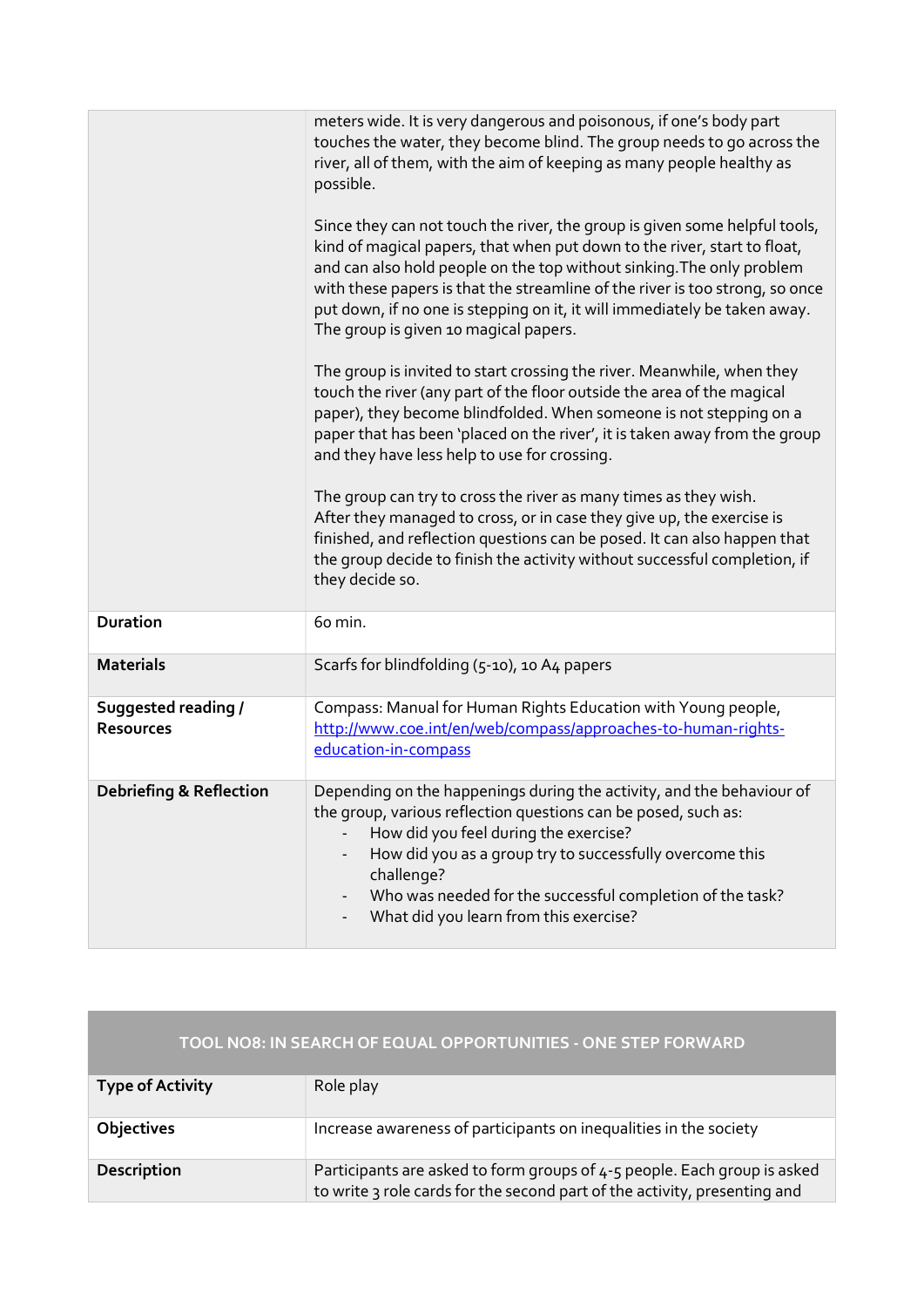| describing different persons' life situation and context with a few lines.<br>The cards need to be about: |
|-----------------------------------------------------------------------------------------------------------|
| 1. Card: A person from their group                                                                        |
| 2. Card: A person who is a friend of someone in the group                                                 |
| A refugee/migrant individual who is known personally by one<br>$\mathsf{R}$ .                             |
| person from their group                                                                                   |
| Participants are given enough time that is required to prepare the role                                   |
| cards (about 30 min). Afterwards, all cards are collected by the trainers,                                |
| and 12 participants are asked to join the role-play while others are                                      |
| observers.                                                                                                |
| The 12 participants are asked to stand in one straight line. They are asked                               |
| to take one of the role cards, read it and start imagining themselves in                                  |
| the shoe of that person. How are their every day lives? How do they feel?                                 |
| What challenges they face?<br>Participants are asked to listen to the following statements and every      |
| time they feel they (the person they play) can respond with yes to the                                    |
| statement, they shall take one step forward. The trainer reads out the                                    |
| following statements:                                                                                     |
| 1. You have never encountered any serious financial difficulty.                                           |
| 2. You have decent housing, you have a phone and internet                                                 |
| connection.                                                                                               |
| 3. You feel that your language, religion and culture are respected in                                     |
| the society where you live.                                                                               |
| 4. You feel that your opinion on social, political issues matters, and                                    |
| your views are listened to.                                                                               |
| 5. You are not afraid of being stopped by the police.                                                     |
| 6. You know where to turn for advice and help if you need it.                                             |
| 7. You have never felt discriminated against because of your origin.                                      |
| 8. You have adequate social and medical protection for your needs.                                        |
| 9. You can go for holiday once a year.                                                                    |
| 10. You can invite friends for dinner at home.                                                            |
| 11. You have an interesting life and you are positive about your<br>future.                               |
| 12. You can / could study and follow the profession of your choice.                                       |
| 13. You are not afraid of being harassed or attacked in the streets or                                    |
| on social media.                                                                                          |
| 14. You can vote in national and local elections.                                                         |
| 15. You can celebrate the most important religious or traditional                                         |
| cultural festivals with your relatives and close friends.                                                 |
| 16. You are not afraid of the future of your children.                                                    |
| 17. You can buy new clothes at least once every three months.                                             |
| 18. You can fall in love with the person of your choice.                                                  |
| 19. You feel that your competence is appreciated and respected in                                         |
| the society where you live.                                                                               |
| The trainers are advised to read the statements slowly, allowing people                                   |
| to consider their choice. The creation of a peaceful, intimate atmosphere                                 |
| is crucial.                                                                                               |
| After the statements are all read, participants of the role play are asked                                |
| questions, such as:                                                                                       |
| How did you feel during the activity?                                                                     |
|                                                                                                           |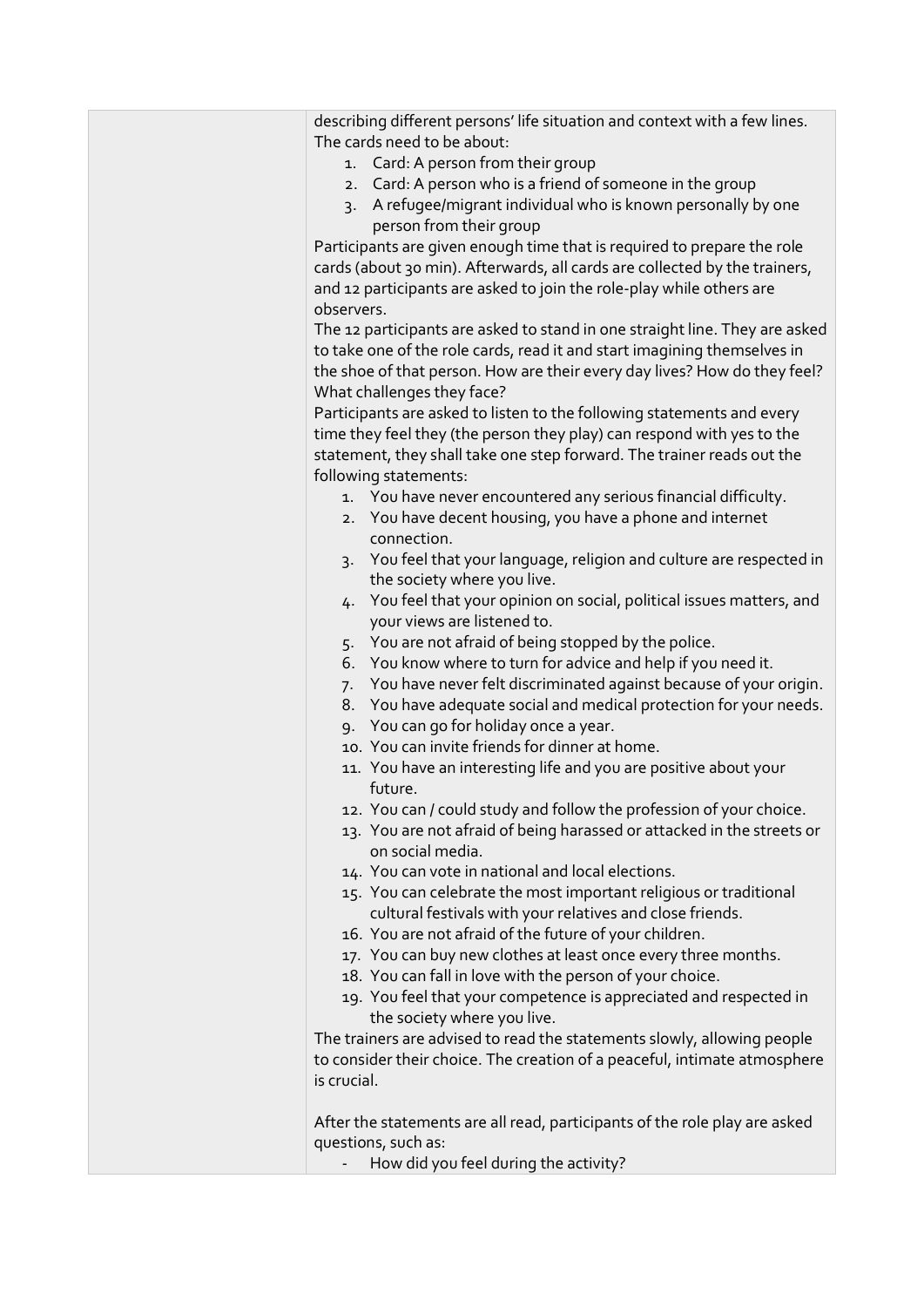|                                                | How did you feel yourself seeing others moving behind and in<br>front of you? Were you thinking about 'who' they can be? Why<br>they are progressing or why they are not moving?<br>Who were you representing? (Who is the person you were<br>playing?<br>Obviously, the observers are also invited to ask questions from the<br>participants, and share their feelings and thoughts related to the activity. |
|------------------------------------------------|---------------------------------------------------------------------------------------------------------------------------------------------------------------------------------------------------------------------------------------------------------------------------------------------------------------------------------------------------------------------------------------------------------------|
| <b>Duration</b>                                | 120 min.                                                                                                                                                                                                                                                                                                                                                                                                      |
| <b>Materials</b>                               | Papers, pens.                                                                                                                                                                                                                                                                                                                                                                                                 |
| <b>Suggested reading /</b><br><b>Resources</b> | Compass: Manual for Human Rights Education with Young people,<br>http://www.coe.int/en/web/compass/approaches-to-human-rights-<br>education-in-compass                                                                                                                                                                                                                                                        |
| <b>Debriefing &amp; Reflection</b>             | Recommended questions for debriefing:<br>What did you feel during this activity?<br>Could this activity support you in raising awareness on the<br>different opportunities we have?<br>How can this activity support you in your youth work related to<br>$\frac{1}{2}$<br>refugees, including activities with members of the hosting<br>communities?                                                         |

| TOOL NO9: INTRODUCTION TO PCM |                                                                                                                                                                                                                                                                                                                                                                                                                                                                                                                                                                                                                                                                 |
|-------------------------------|-----------------------------------------------------------------------------------------------------------------------------------------------------------------------------------------------------------------------------------------------------------------------------------------------------------------------------------------------------------------------------------------------------------------------------------------------------------------------------------------------------------------------------------------------------------------------------------------------------------------------------------------------------------------|
| <b>Type of Activity</b>       | Workshop                                                                                                                                                                                                                                                                                                                                                                                                                                                                                                                                                                                                                                                        |
| Objectives                    | To introduce basic principles and assumptions related to Project<br>Cycle Management                                                                                                                                                                                                                                                                                                                                                                                                                                                                                                                                                                            |
| Description                   | 1. Introduce the project cycle and the key concepts related to its<br>six phases:<br>- Programming<br>- Identification<br>- Formulation<br>- Financing<br>- Implementation<br>- Evaluation<br>2. Put the six phases of the project cycle on the floor as a scheme.<br>Ask participants to place themselves according to what function<br>they identify with the most. Possibly people identify with more<br>than one, which is normal. Just try and select one that suits better<br>than the rest, is the tip.<br>3. After this: have $5 \times 5$ discussions within the quarter why you<br>chose this quarter. 10 min Then in mixed groups: build groups with |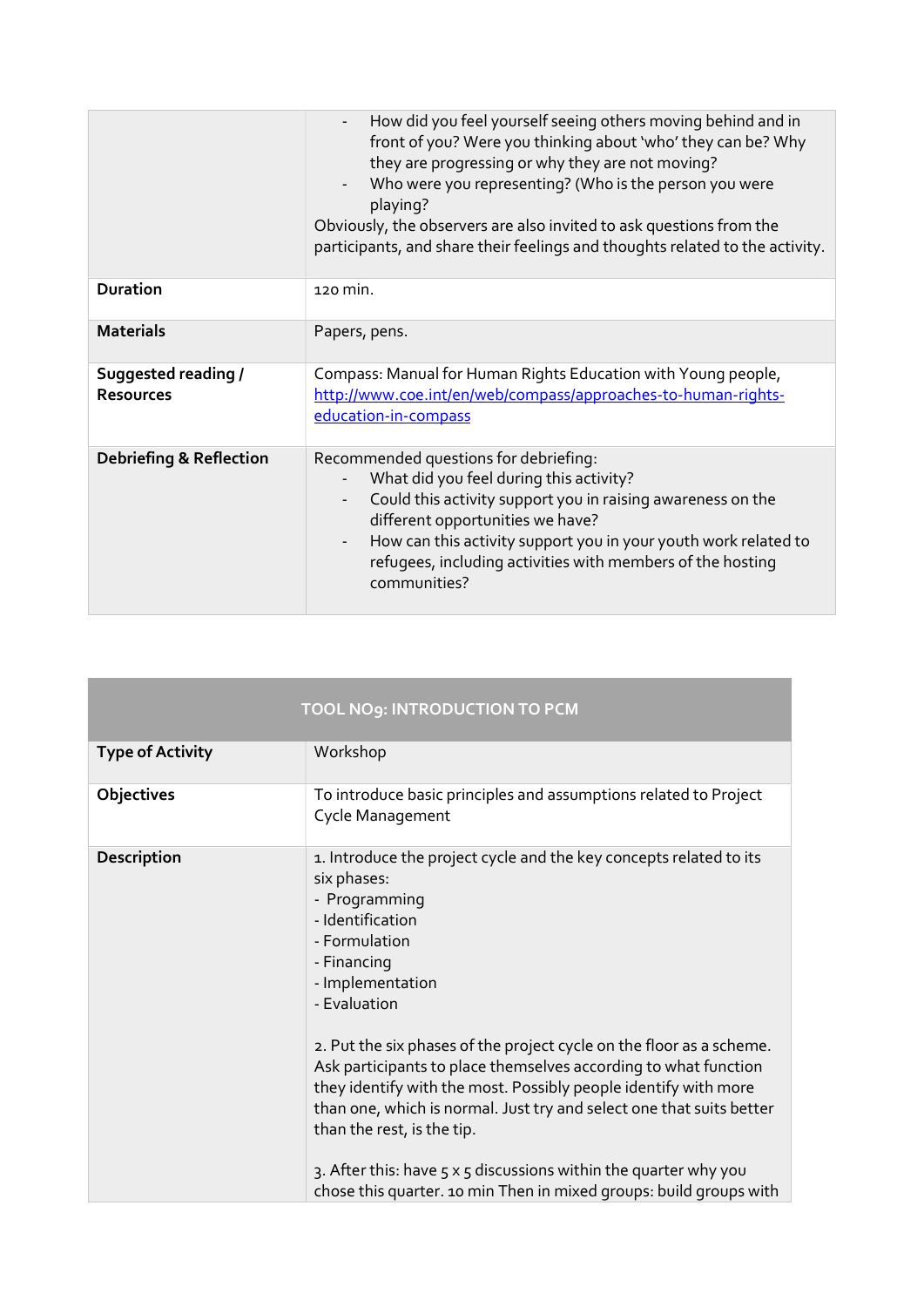people from different quarters. 5 min Share why you chose yours. 10 min Address the benefits of having a diverse team.

#### This project's cycle highlights three main principles:

1. Decision making criteria and procedures are defined at each phase (including key information requirements and quality assessment criteria);

2. The phases in the cycle are progressive – each phase should be completed for the next to be tackled with success;

3. New programming and project identification draws on the results of monitoring and evaluation as part of a structured process of feedback and institutional learning.

#### What is a project?

A project is an independent operation with:

- Well defined and planned operational objectives, results, target groups and final beneficiaries.

- A series of coherent activities.
- Limited duration.

#### Why to develop a project?

- To solve a problem.
- To meet a need.
- To overcome a constraint.
- To take advantage of an opportunity.

#### A note on terminology:

- Stakeholders: are individuals or institutions that may – directly or indirectly, positively or negatively – affect or be affected by a project or programme.

- Project partners: Those who implement the projects in-country (who are also stakeholders, and may be a 'target group').

- Target group(s): The group/entity who will be directly positively affected by the project at the Project Purpose level. This may include the staff from partner organizations.

- Final beneficiaries: Those who benefit from the project in the long term at the level of the society or sector at large.

#### The art of questioning: the midwife

Ask participants the following: What is a midwife? Just like a midwife does with women during childbirth, a community leader should educate young people and children on how to communicate and express freely, to analyze and understand the context where they live, to claim for their rights and address the problems they face in their lives, to imagine and experiment the capacity to change the reality and act nonviolently.

A community leader does not transfer contents, does not impose solutions from top to down. As a midwife, the community leader is an expert in the art of questioning, creating conditions in which each person can learn how to express him/herself and research within a group. A community leader knows how to listen the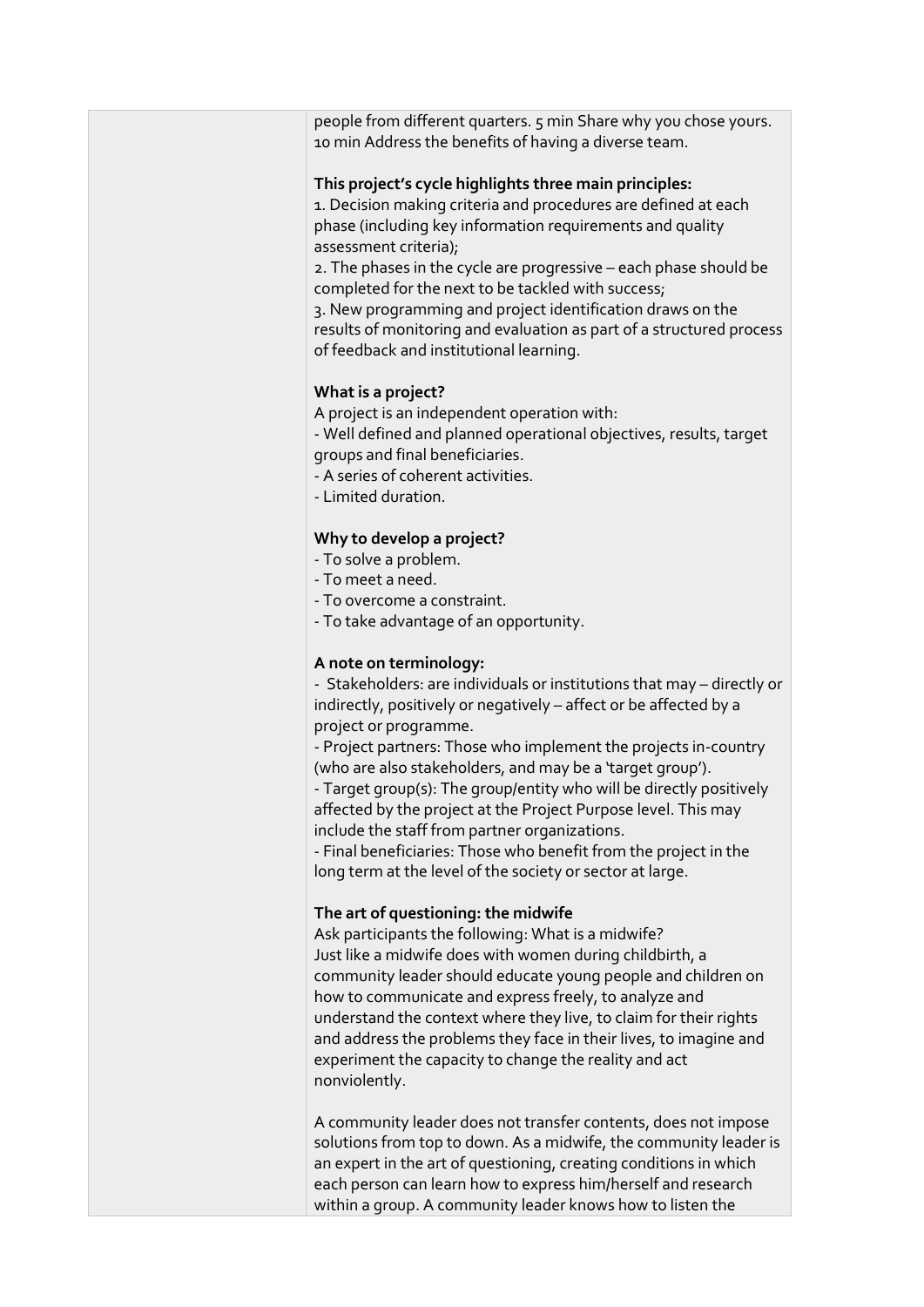|                                         | others, to formulate questions, to connect observations and take<br>out people's knowledge and ideas in order to develop a common<br>plan for community development. A community leader is not a<br>supervisor or a chief, but a "midwife", an expert in the theory and<br>practice of group work and co-education. A community leader<br>clarifies the essence of children, youth, duty bearers and<br>community members' intuitions and experiences in order to<br>pursue dialogue, communication and facilitate a process of<br>common analysis and planning. |
|-----------------------------------------|------------------------------------------------------------------------------------------------------------------------------------------------------------------------------------------------------------------------------------------------------------------------------------------------------------------------------------------------------------------------------------------------------------------------------------------------------------------------------------------------------------------------------------------------------------------|
| <b>Duration</b>                         | $45$ min.                                                                                                                                                                                                                                                                                                                                                                                                                                                                                                                                                        |
| <b>Materials</b>                        | Flipcharts, papers, pens                                                                                                                                                                                                                                                                                                                                                                                                                                                                                                                                         |
| Suggested reading /<br><b>Resources</b> | 1. Project Cycle Management Guidelines, European Commission<br><b>EuropeAid Cooperation Office:</b><br>https://ec.europa.eu/europeaid/sites/devco/files/methodology-aid-<br>delivery-methods-project-cycle-management-200403_en_2.pdf<br>2. EDDILI - To EDucate is to make possible the DIscovery of Life,<br>Reciprocal Maieutic Approach<br>http://reciprocalmaieutic.danilodolci.it/wp-<br>content/uploads/2011/09/English.pdf                                                                                                                                |
| <b>Debriefing &amp; Reflection</b>      | The trainer asks participants the following questions:<br>- Was it easy to place yourself?<br>- Can you see parallels between your placement and your daily<br>work/experience?<br>- Why the project cycle is supposed to be never ending?<br>Close the activity by summarizing the main feedback.                                                                                                                                                                                                                                                               |

|                         | TOOL NO10: IMAGE THEATRE - REFUGEES AND THE HOSTING COMMUNITIES                                                                                                                                                                                                                                                                                                                                                                                                                                                                                                                                                                                      |
|-------------------------|------------------------------------------------------------------------------------------------------------------------------------------------------------------------------------------------------------------------------------------------------------------------------------------------------------------------------------------------------------------------------------------------------------------------------------------------------------------------------------------------------------------------------------------------------------------------------------------------------------------------------------------------------|
| <b>Type of Activity</b> | Workshop                                                                                                                                                                                                                                                                                                                                                                                                                                                                                                                                                                                                                                             |
| Objectives              | To explore forms of internalized oppression, unconscious thoughts<br>and feelings related to target groups and beneficiaries.                                                                                                                                                                                                                                                                                                                                                                                                                                                                                                                        |
| Description             | In image theatre, still images are used to analyze realistic<br>situations by exploring relationships, emotions and feelings. This<br>technique was developed by Augusto Boal as part of Theatre of<br>the Oppressed, as a form of theatre where people become active<br>and explore, show, analyze and transform the reality in which they<br>are living. Image theatre works across language and culture<br>barriers and frequently reveals unexpected universalities. Through<br>image theatre participants gain more clarity in the analysis process<br>by decoding the situation they are observing.<br>Guidelines on how to prepare the scene: |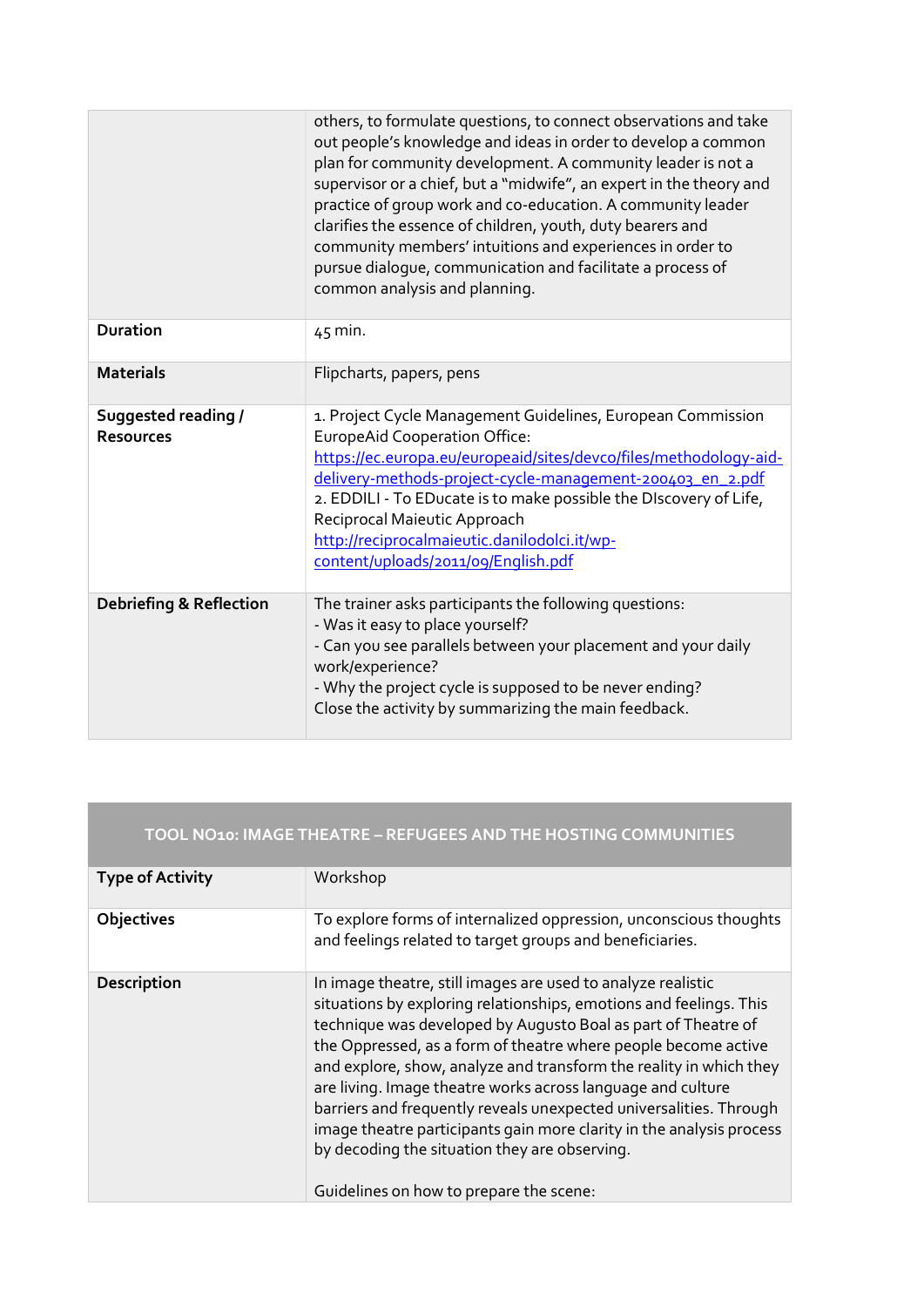|                                                | - Create a scene that should be showing still images concerning an<br>existing violation of young refugees and migrants's rights in the<br>targeted community, as identified in the problem tree analysis.<br>- Still images could be realistic, allegorical, surrealistic, symbolic or<br>metaphorical. The only thing that matters is that they correspond<br>to reality.<br>- In the scene, there should be one OPPRESSED, who is the person<br>affected by the existing violation of rights, and several<br>OPPRESSORS, the persons affecting the oppressed.<br>- Each character in the scene must have a specific role. The scene<br>performed should be dramatic: showing real problems as<br>experienced in daily life.<br>- There should be one facilitator who is coordinating the activity.<br>The facilitator starts questioning the characters (both the<br>oppressors and the oppressed) in order to explore their role in the<br>scene: about their life and work experiences, their social and<br>cultural background, problems, needs, including unconscious<br>thoughts, feelings, reasons behind a certain way of doing or<br>thinking.<br>Here are some example questions: Who are you? Where are you<br>from? What do you do in life? What is your social background?<br>What does your family do? What is your religion? What are your<br>values? What are you doing in the scene? What are your problems,<br>needs at this moment? Why are you acting this way? Where did<br>you learn this behavior/value/idea from? Have you studied? How<br>do you spend usually your day? Where do you sleep at night? What<br>are your hobbies and interests? Are you religious? What is your<br>religion? What are your dreams about? Etc.<br>The characters in the scene are only allowed to answer the<br>questions while keeping still. Participants are asked to observe the<br>images and reflect on what they witness and hear. As the inquiry<br>process develops, the facilitator invites the audience to raise<br>further questions in order to get more and more in depth into the<br>analysis process related to the identified existing situation /<br>problem. |
|------------------------------------------------|-----------------------------------------------------------------------------------------------------------------------------------------------------------------------------------------------------------------------------------------------------------------------------------------------------------------------------------------------------------------------------------------------------------------------------------------------------------------------------------------------------------------------------------------------------------------------------------------------------------------------------------------------------------------------------------------------------------------------------------------------------------------------------------------------------------------------------------------------------------------------------------------------------------------------------------------------------------------------------------------------------------------------------------------------------------------------------------------------------------------------------------------------------------------------------------------------------------------------------------------------------------------------------------------------------------------------------------------------------------------------------------------------------------------------------------------------------------------------------------------------------------------------------------------------------------------------------------------------------------------------------------------------------------------------------------------------------------------------------------------------------------------------------------------------------------------------------------------------------------------------------------------------------------------------------------------------------------------------------------------------------------------------------------------------------------------------------------------------------------------------------------------------------------------------------------------|
| <b>Duration</b>                                | 120 min.                                                                                                                                                                                                                                                                                                                                                                                                                                                                                                                                                                                                                                                                                                                                                                                                                                                                                                                                                                                                                                                                                                                                                                                                                                                                                                                                                                                                                                                                                                                                                                                                                                                                                                                                                                                                                                                                                                                                                                                                                                                                                                                                                                                |
| <b>Materials</b>                               | Any kind of material that participants might creatively use to<br>perform their scene on the stage.                                                                                                                                                                                                                                                                                                                                                                                                                                                                                                                                                                                                                                                                                                                                                                                                                                                                                                                                                                                                                                                                                                                                                                                                                                                                                                                                                                                                                                                                                                                                                                                                                                                                                                                                                                                                                                                                                                                                                                                                                                                                                     |
| <b>Suggested reading /</b><br><b>Resources</b> | 1. Theatre of the Oppressed, 1993, Augusto Boal<br>2. Forum and Image Theatre Manual - Toolbox - For Training and<br>Youth Work:<br>https://www.salto-youth.net/tools/toolbox/tool/forum-and-image-<br>theatre-manual.1503/                                                                                                                                                                                                                                                                                                                                                                                                                                                                                                                                                                                                                                                                                                                                                                                                                                                                                                                                                                                                                                                                                                                                                                                                                                                                                                                                                                                                                                                                                                                                                                                                                                                                                                                                                                                                                                                                                                                                                             |
| <b>Debriefing &amp; Reflection</b>             | Support the group in discovering what they have experienced. Ask<br>participants what additional insights they have gained about the                                                                                                                                                                                                                                                                                                                                                                                                                                                                                                                                                                                                                                                                                                                                                                                                                                                                                                                                                                                                                                                                                                                                                                                                                                                                                                                                                                                                                                                                                                                                                                                                                                                                                                                                                                                                                                                                                                                                                                                                                                                    |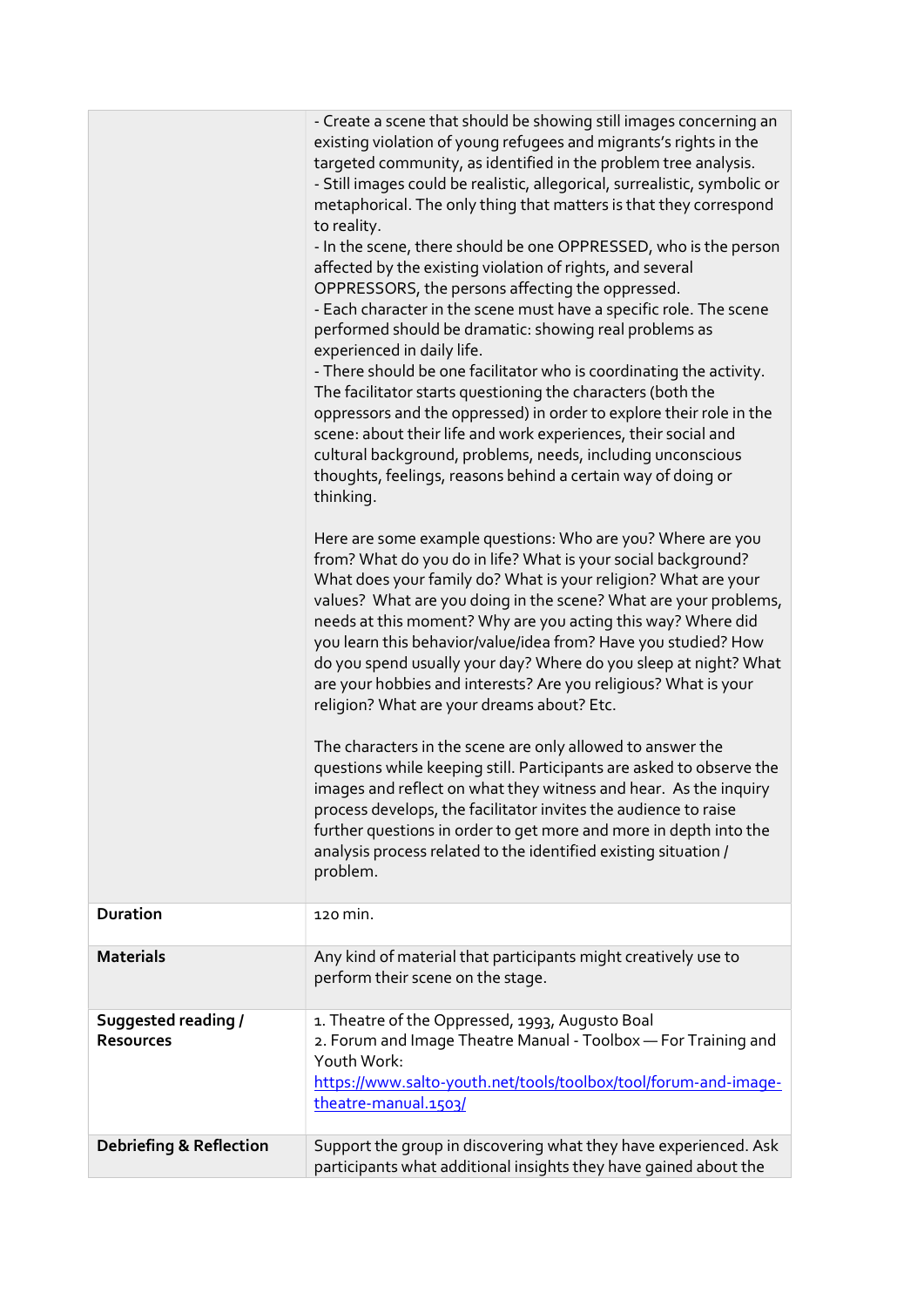| community context, target groups, final beneficiaries, duty<br>bearers and stakeholders.                                                                               |
|------------------------------------------------------------------------------------------------------------------------------------------------------------------------|
| Then ask participants the following questions:                                                                                                                         |
| - Have further violations, problems and needs been identified?                                                                                                         |
| - Have other duty bearers and stakeholders been identified?<br>- Are causes and effects relationships better investigated and<br>incorporated in the analysis process? |
| Invite participants to review in their groups the problem tree in line<br>the new findings and information emerged within the activity.                                |

|                                         | TOOL NO11: AN EYE FOR DETAILS                                                                                                                                                                                                                                                                                                                                                                                                                                                                         |
|-----------------------------------------|-------------------------------------------------------------------------------------------------------------------------------------------------------------------------------------------------------------------------------------------------------------------------------------------------------------------------------------------------------------------------------------------------------------------------------------------------------------------------------------------------------|
| <b>Type of Activity</b>                 | Reflection exercise                                                                                                                                                                                                                                                                                                                                                                                                                                                                                   |
| Objectives                              | To reflect on the evidential nature of diversity in life.                                                                                                                                                                                                                                                                                                                                                                                                                                             |
| <b>Description</b>                      | The trainers place as many fruits of one kind (for example peaches/<br>apples or oranges) to the middle of the training venue as many<br>participants are there. Each of them is asked to select one and take<br>some minutes to carefully examine it and all its characteristics, its<br>uniqueness.<br>Participants then are asked to place it back to the middle of the<br>room, and the trainers cover them, mix them, then asking                                                                |
|                                         | everyone to try to find their fruit again. Most of the participants<br>will find it, but perhaps some will not find and will go around the<br>room looking for 'their fruit'.<br>Afterwards participants shall be asked:<br>What did you experience while examining the fruit you<br>qrabbed?<br>Was it random or did you pick it?<br>How could you find again the fruit you were holding<br>before?<br>How did you feel when you found it?<br>Did you feel it became 'yours'? If yes, when? And why? |
| <b>Duration</b>                         | 20-30 min                                                                                                                                                                                                                                                                                                                                                                                                                                                                                             |
| Materials                               | Fruits for each participant                                                                                                                                                                                                                                                                                                                                                                                                                                                                           |
| Suggested reading /<br><b>Resources</b> | $\overline{I}$                                                                                                                                                                                                                                                                                                                                                                                                                                                                                        |
| <b>Debriefing &amp; Reflection</b>      | Recommended questions for debriefing:<br>How can we associate this activity to our concept of<br>human diversity?<br>How can we relate this activity to the process of becoming<br>more attached to something/someone than others?                                                                                                                                                                                                                                                                    |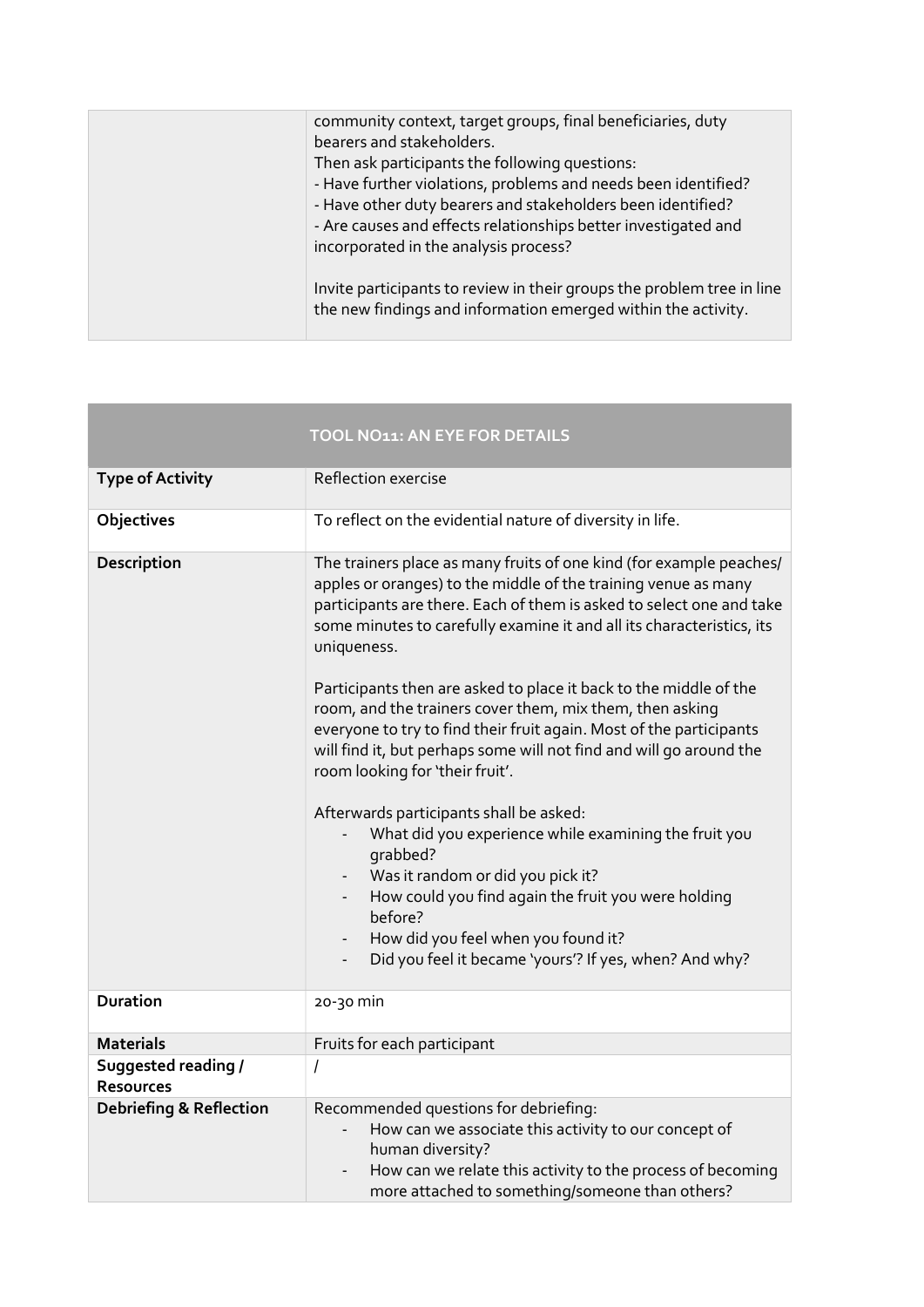| - What can this activity raise awareness on? How could it be |
|--------------------------------------------------------------|
| used while working with young people?                        |

|                                         | <b>TOOL NO12: THE TOASTER</b>                                                                                                                                                                                                                                                                                                                                                                                                                                                                                                                                                                                                                                                                                                                                                                                                                                                                                                                                                                                           |
|-----------------------------------------|-------------------------------------------------------------------------------------------------------------------------------------------------------------------------------------------------------------------------------------------------------------------------------------------------------------------------------------------------------------------------------------------------------------------------------------------------------------------------------------------------------------------------------------------------------------------------------------------------------------------------------------------------------------------------------------------------------------------------------------------------------------------------------------------------------------------------------------------------------------------------------------------------------------------------------------------------------------------------------------------------------------------------|
| <b>Type of Activity</b>                 | Energizer                                                                                                                                                                                                                                                                                                                                                                                                                                                                                                                                                                                                                                                                                                                                                                                                                                                                                                                                                                                                               |
| Objectives                              | Refresh and energize participants physically, mentally and socially.                                                                                                                                                                                                                                                                                                                                                                                                                                                                                                                                                                                                                                                                                                                                                                                                                                                                                                                                                    |
| Description                             | Participants are asked to stand in a circle and the trainer stands in<br>the middle. S/he explains the following exercise:<br>If s/he is pointing at someone, s/he and the 2 persons standing<br>beside is asked to perform some funny movements, that<br>resembles to the way an object or being is functioning. Short<br>videos (gif) are provided at the resource section of this table.<br>These movements are explained and presented. Afterwards, the<br>trainer starts to point to individuals and call the name of the<br>movement they are asked to do (such as saying: 'Toaster!')<br>In the movements, all 3 person has a special role and movements<br>to perform. If any of them is making a mistake, they are asked to<br>come to the circle and be the one giving the task to others.<br>Most popular movements used during this activity:<br>Toaster<br><b>Blender</b><br>Vomiting kangaroo<br>Washing machine<br>The group is also free to propose some new movements and add it<br>to the collection. |
| <b>Duration</b>                         | 15 min.                                                                                                                                                                                                                                                                                                                                                                                                                                                                                                                                                                                                                                                                                                                                                                                                                                                                                                                                                                                                                 |
| <b>Materials</b>                        |                                                                                                                                                                                                                                                                                                                                                                                                                                                                                                                                                                                                                                                                                                                                                                                                                                                                                                                                                                                                                         |
| Suggested reading /<br><b>Resources</b> | https://en.wikibooks.org/wiki/Interlingual_Energizers/Toaster                                                                                                                                                                                                                                                                                                                                                                                                                                                                                                                                                                                                                                                                                                                                                                                                                                                                                                                                                           |
| <b>Debriefing &amp; Reflection</b>      | Recommended questions for short reflection:<br>How did you like this activity?<br>What is it good for?<br>What are the roles of these energizers while working with<br>a group of people who might not know each other well?                                                                                                                                                                                                                                                                                                                                                                                                                                                                                                                                                                                                                                                                                                                                                                                            |

| TOOL NO13: MY STORY & MY LIFE PROJECTS |                |
|----------------------------------------|----------------|
| <b>Type of Activity</b>                | Group exercise |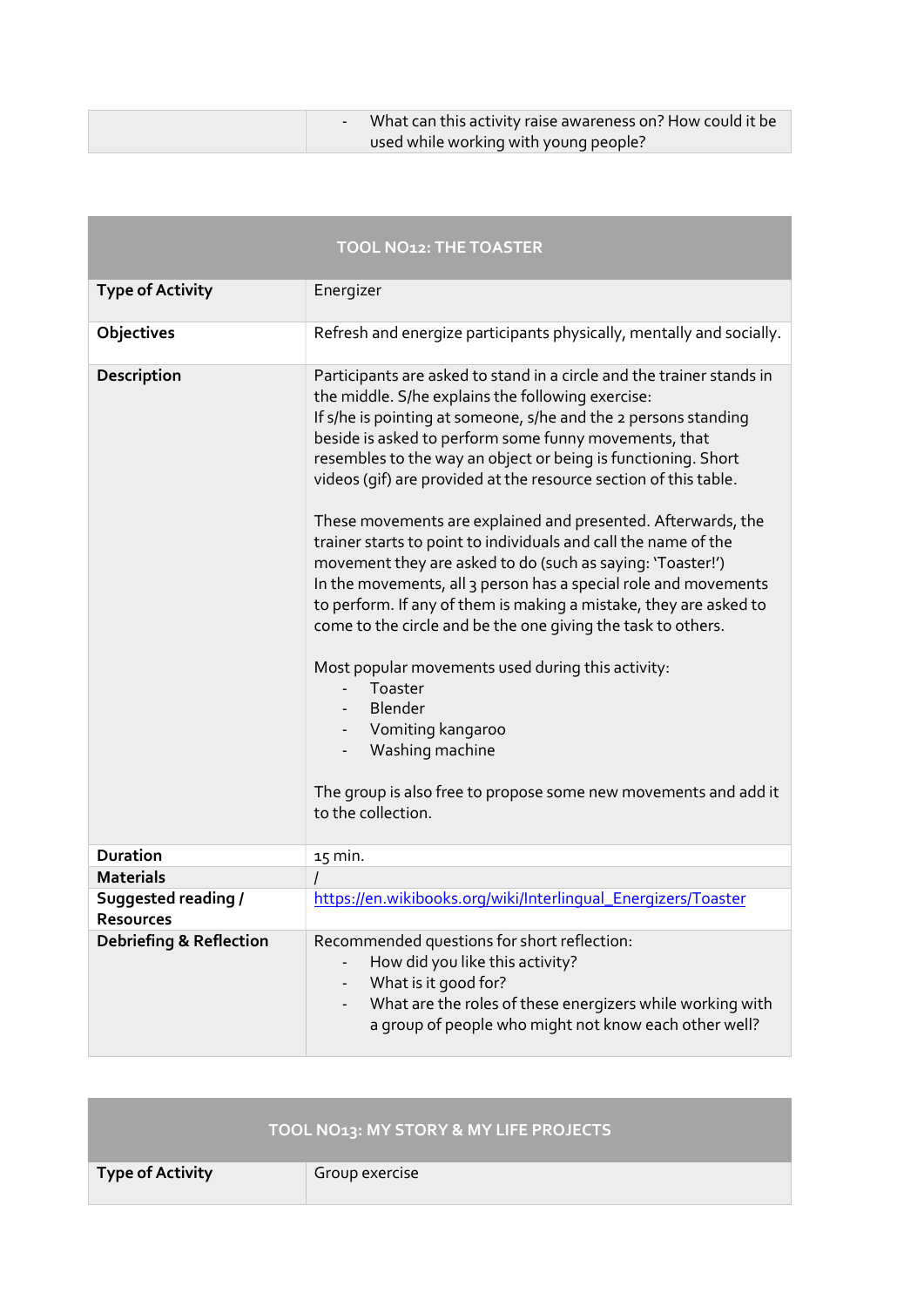| Objectives                              | To raise awareness on the different ways how psychosocial<br>support can happen in the context of youth work with young<br>refugees/ migrants.                                                                                                                                                                                                                                                                                                                                                                                                                                                                                                                                                                                                                                                                                                                                                                                                                                                                                                                                                                                                                                                                                                                                                                                                                                                                                                                          |
|-----------------------------------------|-------------------------------------------------------------------------------------------------------------------------------------------------------------------------------------------------------------------------------------------------------------------------------------------------------------------------------------------------------------------------------------------------------------------------------------------------------------------------------------------------------------------------------------------------------------------------------------------------------------------------------------------------------------------------------------------------------------------------------------------------------------------------------------------------------------------------------------------------------------------------------------------------------------------------------------------------------------------------------------------------------------------------------------------------------------------------------------------------------------------------------------------------------------------------------------------------------------------------------------------------------------------------------------------------------------------------------------------------------------------------------------------------------------------------------------------------------------------------|
| Description                             | A) Participants are asked to work individually: they are asked<br>to draw a line where one end represents their birth and the<br>other the present day. They are invited to identify at least<br>5 major event or period on it that they consider significant<br>and very important in their life.<br>B) Participants are asked to form groups of 4-5 people and<br>share with each other the result of the previous task,<br>speaking about these major events and periods in their<br>lives. They are free to ask each other questions and go into<br>details too. Participants can be asked how much time they<br>till will be necessary for this activity.<br>C) Participants are asked to work in pairs (or max 3 people):<br>They are given an empty form of the concept 'Life<br>projects' and they are asked to answer all the questions for<br>both persons, related to future plans, goals and ideas. The<br>questions are the following:<br>What I hope to do?<br>$\overline{\phantom{a}}$<br>How could I do it?<br>Who could help me?<br>What shall I do if that doesn't work?<br>The forms have several lines and they are free to think<br>about any educational, professional, personal, social,<br>health related or other field they have plans at.<br>D) Participants are asked to stand in one big circle and they<br>are invited to share what plans and future 'life projects'<br>they have identified and how they answered for each<br>question. |
| <b>Duration</b>                         | 120 min.                                                                                                                                                                                                                                                                                                                                                                                                                                                                                                                                                                                                                                                                                                                                                                                                                                                                                                                                                                                                                                                                                                                                                                                                                                                                                                                                                                                                                                                                |
| <b>Materials</b>                        | A4 papers, pens, printed templates for the 'Life project' questions<br>(part C)                                                                                                                                                                                                                                                                                                                                                                                                                                                                                                                                                                                                                                                                                                                                                                                                                                                                                                                                                                                                                                                                                                                                                                                                                                                                                                                                                                                         |
| Suggested reading /<br><b>Resources</b> | The method and template is based on the 'Life Projects for<br>unaccompanied migrant minors - Handbook for front-line<br>professionals', Louise Drammeh 2010, CoE                                                                                                                                                                                                                                                                                                                                                                                                                                                                                                                                                                                                                                                                                                                                                                                                                                                                                                                                                                                                                                                                                                                                                                                                                                                                                                        |
| <b>Debriefing &amp; Reflection</b>      | Recommended questions for debriefing:<br>How was your experience during this activity? What were<br>the most special moments you would like to share?<br>What did you receive from other members of the group<br>during this activity?<br>What do you think you were giving to them?<br>How many different 'format' the sharings and reflections<br>were happening during the activity? (Meaning: Individual,<br>pair, small group and big group)<br>How could this experience be used with young refugees or<br>migrants?                                                                                                                                                                                                                                                                                                                                                                                                                                                                                                                                                                                                                                                                                                                                                                                                                                                                                                                                              |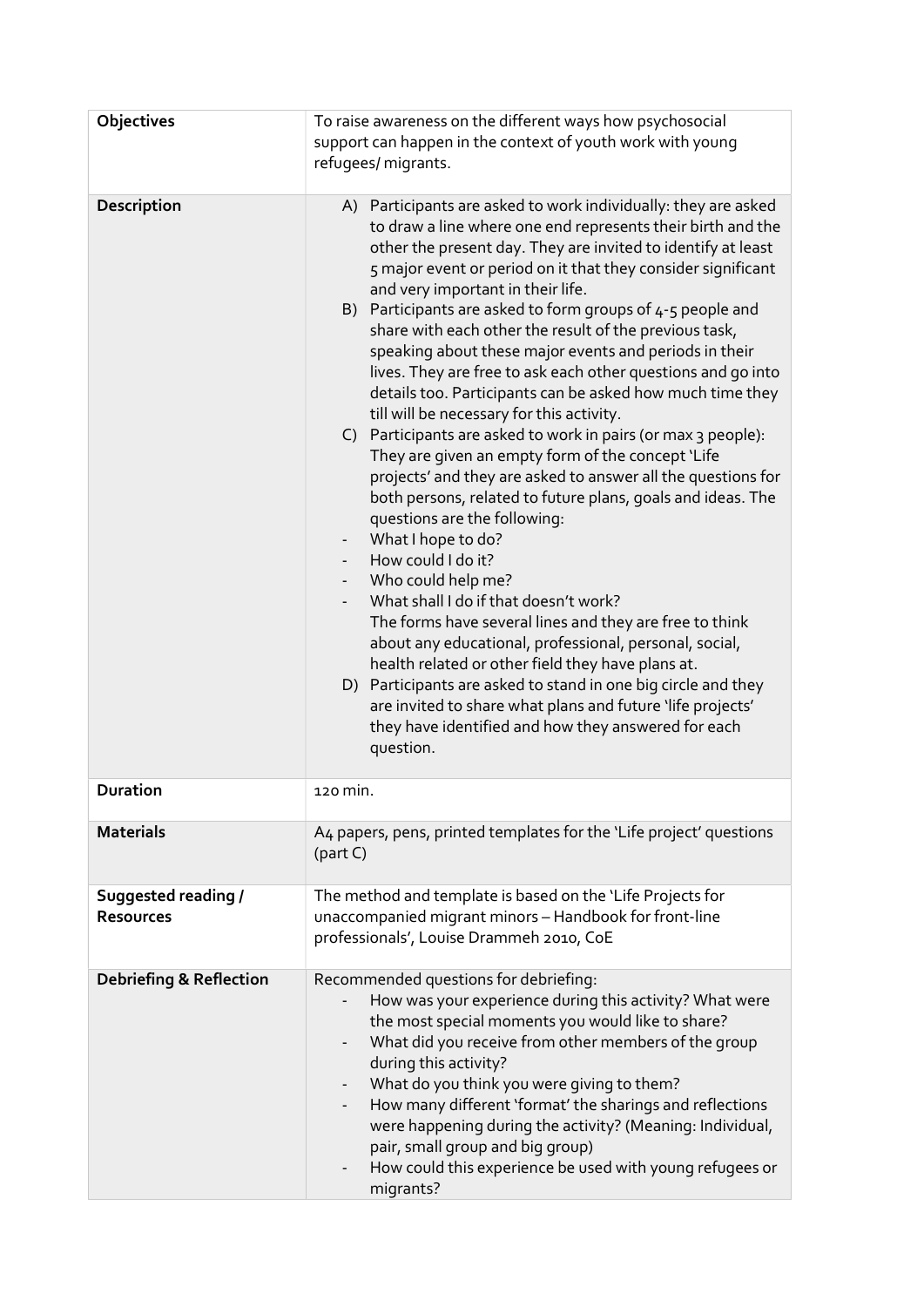It can be important to point out that psychosocial support can be multiplied when a person is mobilizing a group of people to support each other (in pairs, small groups or all together), instead of personally giving support to a person, who therefore can only rely on this person on that issue. The management of resources and capacities, especially in areas where lot of things needs to be done (such as the field of refugee hosting and youth work), these practical things are very important and can bring major improvement in the given context.

### TOOL NO14: CASE STUDY – THE ROLE OF INTERCULTURAL MEDIATION IN THE PRACTICE OF HOSTING

| <b>Type of Activity</b> | Workshop                                                                                                                                                                                                                                                                                                                                                                                                                                                                                                                                                                                                                                                                                                                                                                                                                                                                                                                                                                                                                                                                                                                                                                                                                                                                                                                                                                                                                                                                                                                                                                                                       |
|-------------------------|----------------------------------------------------------------------------------------------------------------------------------------------------------------------------------------------------------------------------------------------------------------------------------------------------------------------------------------------------------------------------------------------------------------------------------------------------------------------------------------------------------------------------------------------------------------------------------------------------------------------------------------------------------------------------------------------------------------------------------------------------------------------------------------------------------------------------------------------------------------------------------------------------------------------------------------------------------------------------------------------------------------------------------------------------------------------------------------------------------------------------------------------------------------------------------------------------------------------------------------------------------------------------------------------------------------------------------------------------------------------------------------------------------------------------------------------------------------------------------------------------------------------------------------------------------------------------------------------------------------|
| Objectives              | To introduce intercultural mediation and its relevance in the youth<br>work with young refugees and migrants                                                                                                                                                                                                                                                                                                                                                                                                                                                                                                                                                                                                                                                                                                                                                                                                                                                                                                                                                                                                                                                                                                                                                                                                                                                                                                                                                                                                                                                                                                   |
| Description             | The trainer introduces to the participants the topic of "intercultural<br>mediation". The trainer asks participants the following questions:<br>What is "intercultural mediation"?<br>What is the difference between "intercultural mediation"<br>and "interpretation"?<br>What are the principles and values of "intercultural<br>$\overline{\phantom{a}}$<br>mediation"?<br>How "intercultural mediation" is applied into practice?<br>$\sim 10$<br>What are the skills and attitudes that an intercultural<br>mediator should have?<br>After this initial debate, trainer proposes an activity based on<br>drama and emotional education. Participants are split into pairs<br>within the training room / or outdoor. Everyone should form a pair,<br>one should close their eyes while the other guides her/him by<br>putting her/him hands on the shoulder of the one that has closed<br>the eyes. Both they walk around slowly.<br>The trainer suggests the participants: Relax! You are being guided!<br>You won't fall! Trust your partner!<br>Everyone should stop at their position, everyone should face<br>her/his partner. Meanwhile, Ahmed (the trainer) is walking around<br>the room. Participants are requested to ignore Ahmed if he comes<br>closer and try to talk or get the participants' attention. If Ahmed<br>insists, participants are allowed to push him away, scream if<br>necessary.<br>Ahmed's voice gets louder and louder until he says "Stop!!!!"<br>Than Ahmed starts reading the following poem ("Wolfborn<br>fantasy medieval music" starts as a background music while). |
|                         |                                                                                                                                                                                                                                                                                                                                                                                                                                                                                                                                                                                                                                                                                                                                                                                                                                                                                                                                                                                                                                                                                                                                                                                                                                                                                                                                                                                                                                                                                                                                                                                                                |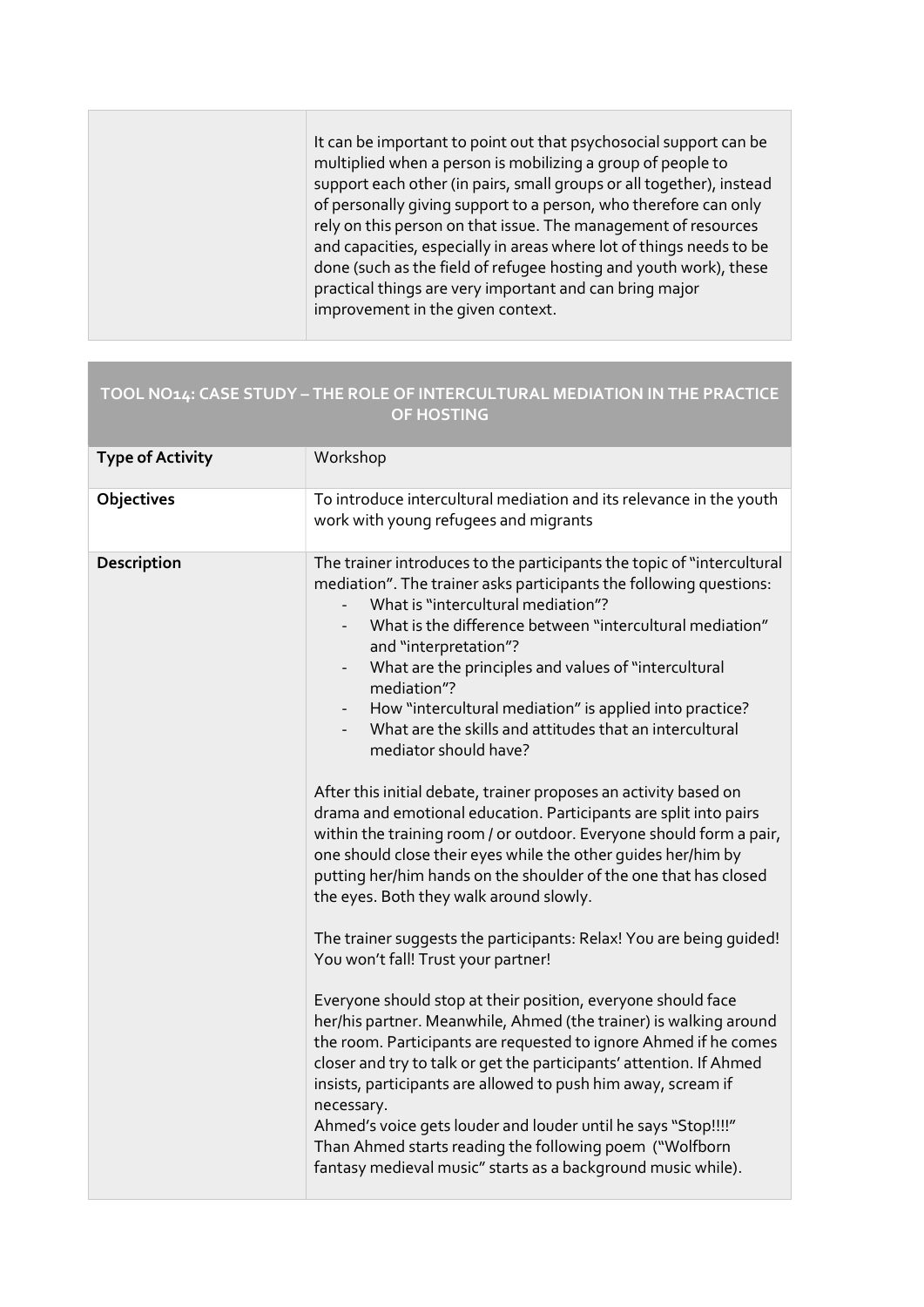|                                    | The journey of Ahmed                                                                                         |
|------------------------------------|--------------------------------------------------------------------------------------------------------------|
|                                    | This is the story of Ahmed.                                                                                  |
|                                    | The story of many Ahmeds and Fatimas.                                                                        |
|                                    | The story of many johns and Mary's who arrived in Europe,                                                    |
|                                    | fleeing their home countries for various reasons.                                                            |
|                                    | Ahmed left his country because of the war,                                                                   |
|                                    | Just running and running trying to not witness the sounds of a bullet<br>going through flesh,                |
|                                    | The sounds of bomb sending cars into the air,                                                                |
|                                    | The sounds of artillery shells grinding people's meat into a minced<br>meat                                  |
|                                    | he arrived in Italy full of hopes,                                                                           |
|                                    | Thinking that once he touched down the European soil, he would be<br>free and be respected as a human being, |
|                                    | What Ahmed didn't know is the hardships and obstacles awaiting<br>him ahead,                                 |
|                                    | Ahmed was too naïve to know that he would face discrimination and                                            |
|                                    | a lot of stereotypes.                                                                                        |
|                                    | Ahmed felt lonely and sometimes unwanted.                                                                    |
|                                    | He asked himself if there was something wrong with him,                                                      |
|                                    | Why people treated him that way,                                                                             |
|                                    | He had no answer to that question Until one day it dawned on                                                 |
|                                    | him that people treated him that way                                                                         |
|                                    | Not because there was something wrong with him but because he                                                |
|                                    | was a refugee                                                                                                |
|                                    | Both partners should try to listen to the poem and understand the                                            |
|                                    | message the poem is trying to convey (after the poem finishes,                                               |
|                                    | "Suiseady" music starts as a background).                                                                    |
|                                    |                                                                                                              |
| <b>Duration</b>                    | 60 min.                                                                                                      |
| <b>Materials</b>                   | A stereo / laptop and speakers.                                                                              |
| Suggested reading /                | $\prime$                                                                                                     |
| <b>Resources</b>                   |                                                                                                              |
| <b>Debriefing &amp; Reflection</b> | The trainer gives a small introduction regarding the act and ask                                             |
|                                    | participants to share their emotions and feedback on the learning                                            |
|                                    | activity. To conclude the trainer proposed to watch a video clip                                             |
|                                    | called "I am refugee":                                                                                       |
|                                    | https://www.youtube.com/watch?v=8bEK6qytwec                                                                  |
|                                    |                                                                                                              |

| TOOL NO15: A ROUND OF CHALLENGE |                                                                                              |
|---------------------------------|----------------------------------------------------------------------------------------------|
| <b>Type of Activity</b>         | Team-building activity                                                                       |
| Objectives                      | To enhance group cohesion and cooperation among<br>$\overline{\phantom{a}}$<br>participants. |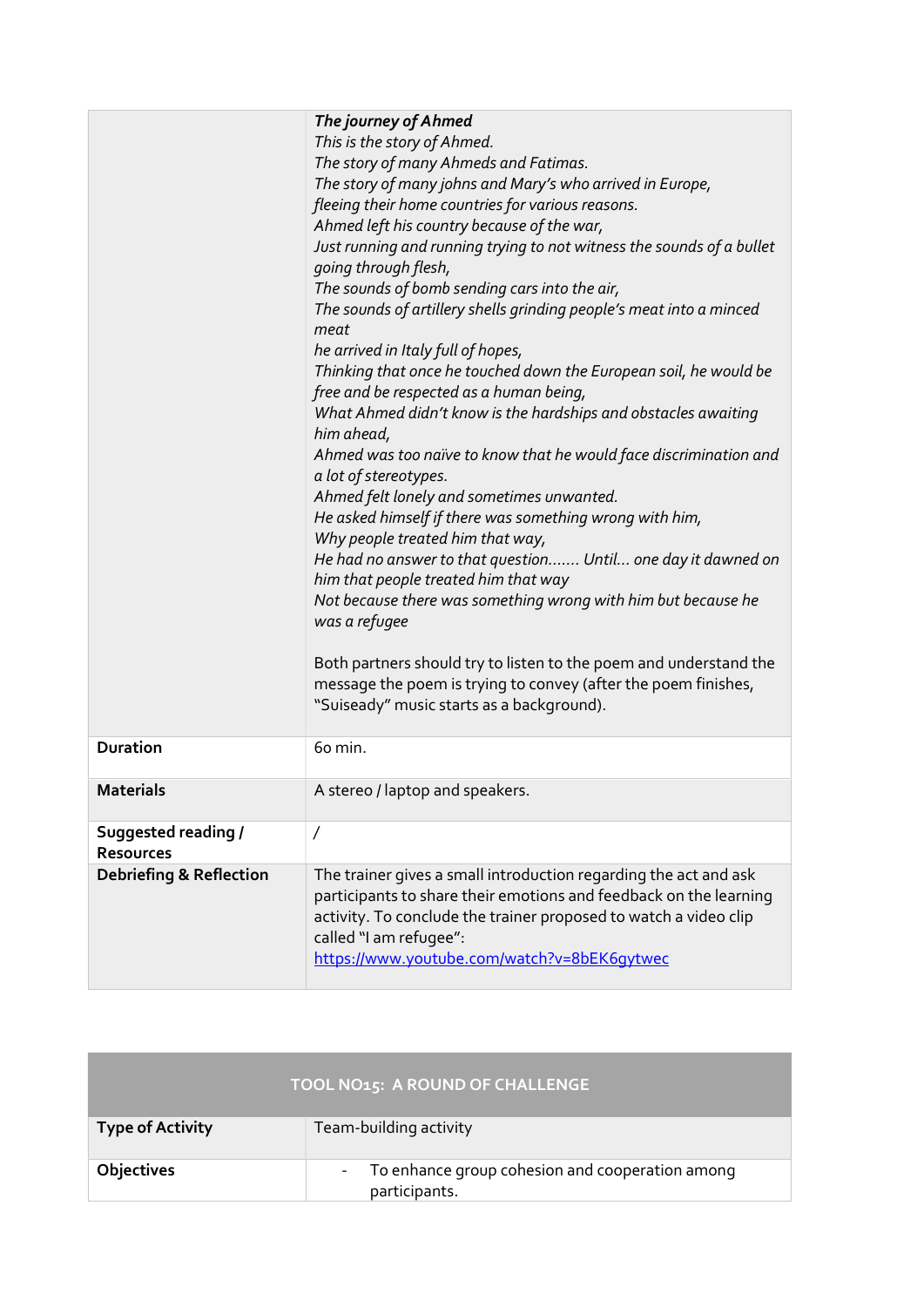|                                         | To improve communication among participants.<br>To support the group in finding strategies to overcome<br>challenges.                                                                                                                                                                                                                                                                                                                                                                                                                                                                                                                                                                                                                                                                                                                                                                                                                            |
|-----------------------------------------|--------------------------------------------------------------------------------------------------------------------------------------------------------------------------------------------------------------------------------------------------------------------------------------------------------------------------------------------------------------------------------------------------------------------------------------------------------------------------------------------------------------------------------------------------------------------------------------------------------------------------------------------------------------------------------------------------------------------------------------------------------------------------------------------------------------------------------------------------------------------------------------------------------------------------------------------------|
| Description                             | Participants are asked to build a circle out of chairs and everyone<br>should stand behind one chair.<br>The challenge they shall overcome is to take one full circle in the<br>following way:<br>They shall all recline their chairs to its 2 back legs, and<br>during the circle, noone's chair is allowed to fall back to its<br>front legs<br>They shall not use their right hand while holding the chairs<br>If someone's chair has been falling back to its 4 legs, the<br>circle and its counting starts again.<br>The group is allowed to try to make a full round and accomplish<br>the task as many times as they wish. In case the group is trying to<br>cover some mistakes (chairs falling back onto their 4 legs), acting<br>like it did not happen, the trainer can decide to intervene, and<br>control them to start again, or reflect at the end of the game about<br>their group and personal values on honesty and fair play. |
| <b>Duration</b>                         | 30 min                                                                                                                                                                                                                                                                                                                                                                                                                                                                                                                                                                                                                                                                                                                                                                                                                                                                                                                                           |
| <b>Materials</b>                        | A chair for every participant                                                                                                                                                                                                                                                                                                                                                                                                                                                                                                                                                                                                                                                                                                                                                                                                                                                                                                                    |
| Suggested reading /<br><b>Resources</b> | Compass: Manual for Human Rights Education with Young people,<br>http://www.coe.int/en/web/compass/approaches-to-human-<br>rights-education-in-compass                                                                                                                                                                                                                                                                                                                                                                                                                                                                                                                                                                                                                                                                                                                                                                                           |
| <b>Debriefing &amp; Reflection</b>      | Recommended questions for debriefing:<br>How did you accomplish the challenge?<br>How did you feel during the activity?<br>How did you feel about the 'mistake' of others?<br>$\overline{\phantom{a}}$<br>And about yours?<br>$\overline{\phantom{a}}$<br>What helped the group to overcome the difficulties?<br>$\overline{\phantom{a}}$<br>Whose participation was needed for the success?                                                                                                                                                                                                                                                                                                                                                                                                                                                                                                                                                     |

| TOOL NO16: FORUM THEATRE - TURNING NEEDS INTO SOLUTIONS |                                                                                                                                                                                                   |
|---------------------------------------------------------|---------------------------------------------------------------------------------------------------------------------------------------------------------------------------------------------------|
| <b>Type of Activity</b>                                 | Workshop                                                                                                                                                                                          |
| <b>Objectives</b>                                       | To enable participants to find creative solutions to identified<br>problems through theatre.                                                                                                      |
| Description                                             | Forum theatre was developed by Augusto Boal as part of Theatre<br>of the Oppressed. It is a theatrical game in which a problem is<br>shown in an unsolved form, to which the audience, as "spect- |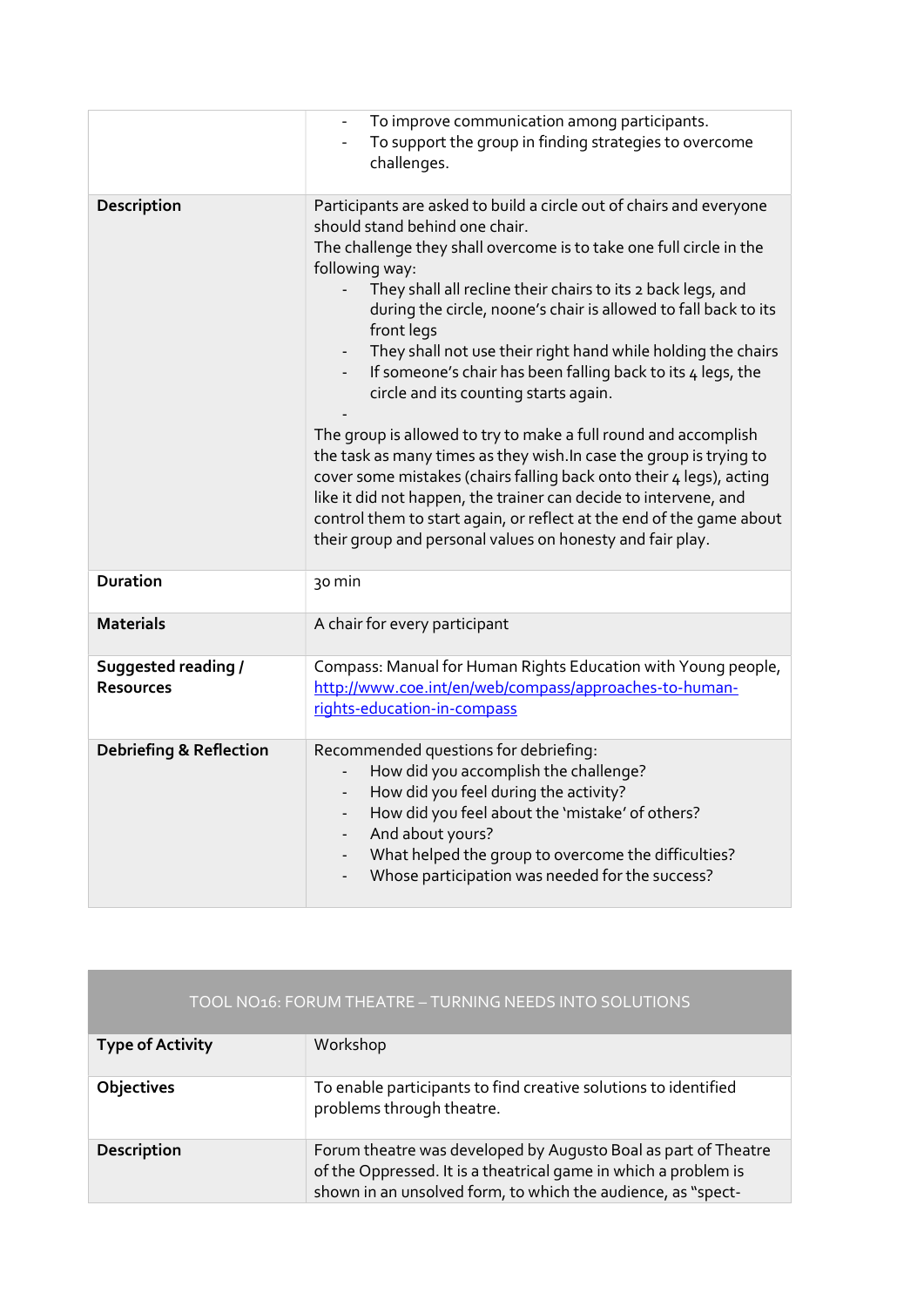| and enact solutions. It begins with the crafting and performance of |
|---------------------------------------------------------------------|
| a short play that dramatizes the existing situation / problem as    |
| identified in the image theatre scene and that ends with the        |
| protagonist(s) being oppressed. The problem is always the           |
| symptom of an oppression, and generally involves visible            |
| oppressors and a protagonist who is oppressed. After the first      |
| performance, the play or scene is repeated with one crucial         |
| difference: the spectators become "spect-actors" and can at any     |
| point yell "freeze" and take the place of an actor to attempt to    |
| transform the outcome. Forum theatre is an exercise in democracy    |
| in which anyone can speak and anyone can act.                       |

Instructions to prepare for the play:

- Participants in groups are invited to perform a short play showing the same situation of oppression already sculpted in the image theatre activity. The play should last for max 5 minutes.

- The problem is always the symptom of an oppression, and generally involves visible oppressors and a protagonist who is oppressed.

- The participants are allowed to create dialogue and set up the scene in a creative way.

- The play is shown twice. After the first time, the play is performed again but slightly speeded up.

- During the replay, any member of the audience ('spect-actor') is allowed to shout 'Stop!', step forward and take the place of one of the oppressed characters, showing how they could change the situation, to solve the problem in a creative way and overcome the oppression. Several alternatives may be explored by different spect-actors. The other actors remain in the scene, improvising their responses.

The play is a form of contest between spect-actors trying to bring the play to a different end (in which the cycle of oppression is broken) and actors ostensibly making every possible effort to bring it to its original end (in which the oppressed is beaten and the oppressors are triumphant).

The process is presided over by the 'joker', whose job it is to ensure a smooth running of this theatrical game. The trainer can invite participants or spect-actors to take the role of the joker in order to experience themselves how to facilitate this theatrical game. The joker is the link between actors and spect-actors. S/he is the facilitator who keeps the event flowing.

The joker in forum theatre is much like such a character. S/he stands outside the general play, and has no direct influence on the direction of the story, but is able to move the group forward, with questions and by facilitation.

Duration 120 min.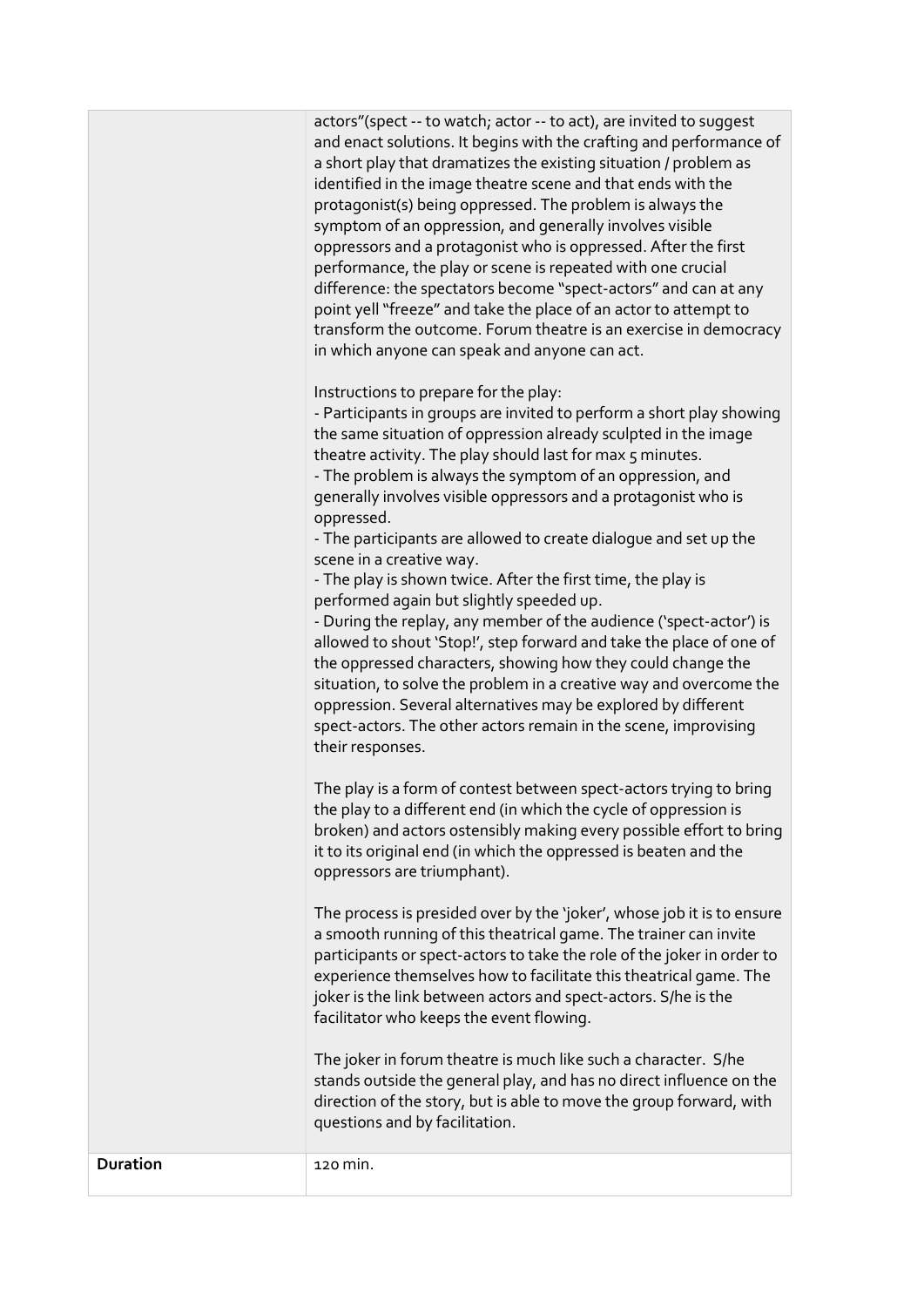| <b>Materials</b>                        | Any kind of material that participants might creatively use to<br>perform their scene on the stage.                                                                                                                                              |
|-----------------------------------------|--------------------------------------------------------------------------------------------------------------------------------------------------------------------------------------------------------------------------------------------------|
| Suggested reading /<br><b>Resources</b> | Introducing Forum Theatre as a tool to explore issues of equality<br>and discrimination,<br>http://www.youththeatre.ie/content/files/Theatre-Forum-<br>Resource-web.pdf                                                                          |
| <b>Debriefing &amp; Reflection</b>      | Ask participants what they have learned and how the activity<br>contributes to finding creative solutions to the identified<br>problems. Invite participants to reflect on how the tool could be<br>applicable to their everyday lives and work. |

| TOOL NO17: ORGANIZATIONAL INTRODUCTION & STRATEGIES OF INTERVENTION |                                                                                                                                                                                                                                                                                                                                                                                                                                |
|---------------------------------------------------------------------|--------------------------------------------------------------------------------------------------------------------------------------------------------------------------------------------------------------------------------------------------------------------------------------------------------------------------------------------------------------------------------------------------------------------------------|
| <b>Type of Activity</b>                                             | Presentation                                                                                                                                                                                                                                                                                                                                                                                                                   |
| Objectives                                                          | To introduce the organisations and their activities, methodologies<br>in which the participants are active at.                                                                                                                                                                                                                                                                                                                 |
| Description                                                         | Participants are asked beforehand to prepare a short presentation<br>about the activities and interventions of the organisations they are<br>active in, introducing what they do, how, and why, with which<br>results.<br>Participants are invited to asked questions from each other, and<br>the presenters are asked to share information in an interesting,<br>engaging, creative way, keeping the attention of the others. |
| <b>Duration</b>                                                     | Depending on the number of organisations presented, each can<br>take up to 5-10 min                                                                                                                                                                                                                                                                                                                                            |
| <b>Materials</b>                                                    | Computer, projector, speaker or other materials, depending the<br>format of the presentations                                                                                                                                                                                                                                                                                                                                  |
| <b>Suggested reading /</b><br><b>Resources</b>                      | 1                                                                                                                                                                                                                                                                                                                                                                                                                              |
| <b>Debriefing &amp; Reflection</b>                                  | Recommended questions for debriefing:<br>Why is it important to hear about the activities and work of<br>others?<br>Did you hear something useful that was inspiring you?                                                                                                                                                                                                                                                      |

#### TOOL NO18: PROJECT DEVELOPMENT FOR 'BEING BETTER HOSTS' I.: PROBLEM & OBJECTIVE ANALYSIS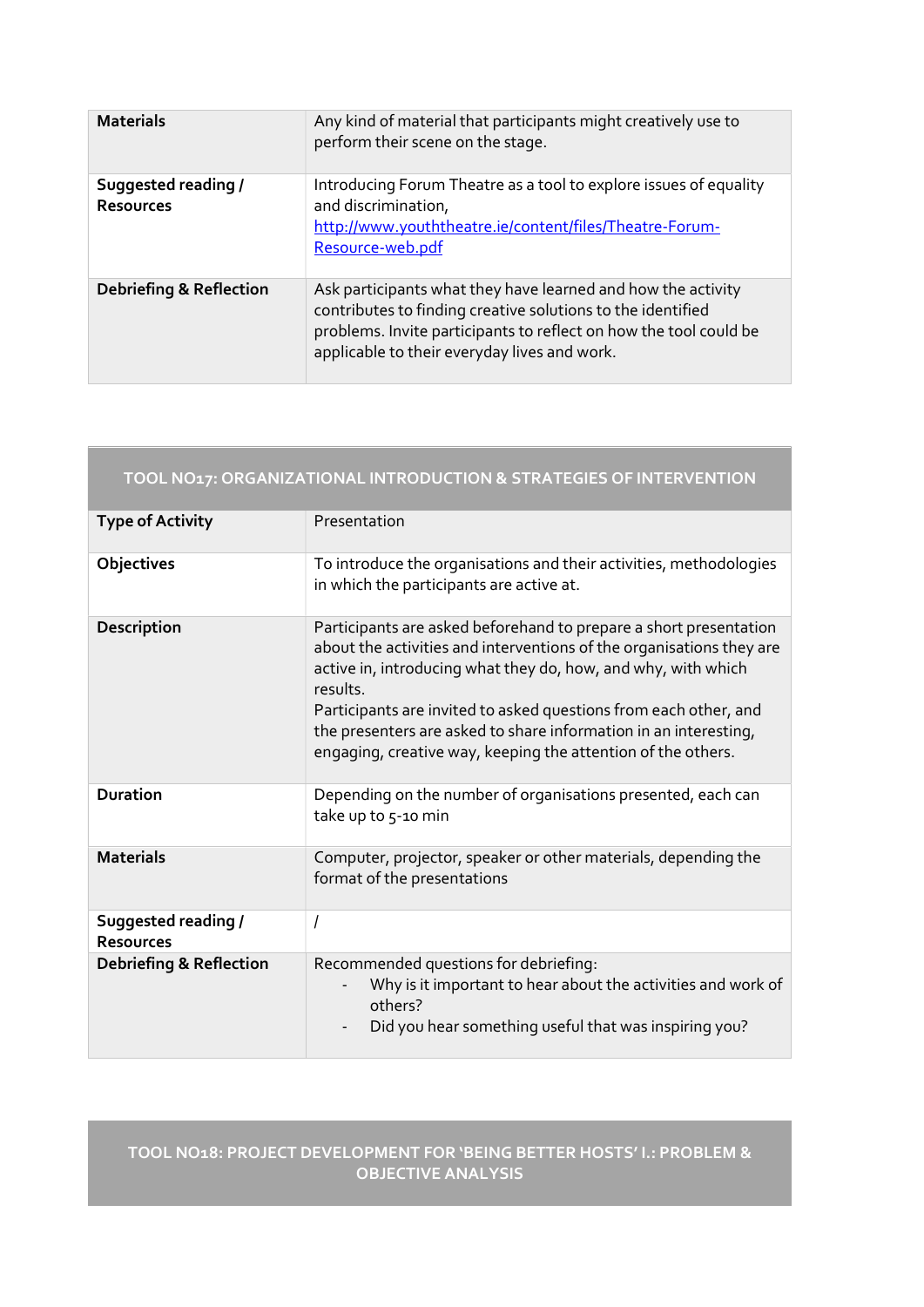| <b>Type of Activity</b>                        | Group exercise                                                                                                                                                                                                                                                                                                                                                                                                                                                                                                                                                                                                                                                                                                                                                                                                                                                                                                                                                                                                                                                                                                                                                                                                                                                                                                                                                                                                                                                                                                                                                                                                                                                                                                         |
|------------------------------------------------|------------------------------------------------------------------------------------------------------------------------------------------------------------------------------------------------------------------------------------------------------------------------------------------------------------------------------------------------------------------------------------------------------------------------------------------------------------------------------------------------------------------------------------------------------------------------------------------------------------------------------------------------------------------------------------------------------------------------------------------------------------------------------------------------------------------------------------------------------------------------------------------------------------------------------------------------------------------------------------------------------------------------------------------------------------------------------------------------------------------------------------------------------------------------------------------------------------------------------------------------------------------------------------------------------------------------------------------------------------------------------------------------------------------------------------------------------------------------------------------------------------------------------------------------------------------------------------------------------------------------------------------------------------------------------------------------------------------------|
| Objectives                                     | To increase the capacities of participants for project development<br>supporting young refugees and migrants.                                                                                                                                                                                                                                                                                                                                                                                                                                                                                                                                                                                                                                                                                                                                                                                                                                                                                                                                                                                                                                                                                                                                                                                                                                                                                                                                                                                                                                                                                                                                                                                                          |
| Description                                    | Participants are asked to identify key topics in which fields they<br>think it would be crucial to reach improvements in their<br>communities, better supporting the integration of young migrants<br>and refugees.<br>The main topics are listed in a flipchart paper.<br>After selecting 4-5 topics, participants are asked to choose one, in<br>which they prefer to work on, based on their priorities,<br>competences and interests.<br>After all participants have chosen a topic, groups are asked to sit<br>together and make a short problem analysis on the specific area.<br>After participants are asked to state the main/focal problem<br>addressed by the project. This should be the main problem<br>addressed at the project level. E.g. "Refugee young people have<br>low rates of mental health service access in the hosting<br>community", "Refugee children and youth are working in low-<br>skilled, menial jobs that are poorly paid", etc.<br>To present a more detailed analysis of the main/focal problem by<br>describing the specific underlying causes. It might help to break<br>these causes down into different categories, such as policy/legal<br>constraints, institutional constraints, capacity weaknesses, and<br>social/cultural norms. Present background facts and statistics with<br>sources, wherever relevant.<br>After the problems are identified, they are shared in a plenary.<br>Participants are invited to give feedback and express their<br>thoughts on the presentation of other groups.<br>After the works are presented, the groups are invited to sit<br>together again, and this time, turn the problems into desired<br>states (objectives to be reached). |
| <b>Duration</b>                                | 120 min.                                                                                                                                                                                                                                                                                                                                                                                                                                                                                                                                                                                                                                                                                                                                                                                                                                                                                                                                                                                                                                                                                                                                                                                                                                                                                                                                                                                                                                                                                                                                                                                                                                                                                                               |
| <b>Materials</b>                               | Flipchart papers, markers, pens.                                                                                                                                                                                                                                                                                                                                                                                                                                                                                                                                                                                                                                                                                                                                                                                                                                                                                                                                                                                                                                                                                                                                                                                                                                                                                                                                                                                                                                                                                                                                                                                                                                                                                       |
| <b>Suggested reading /</b><br><b>Resources</b> | Ι                                                                                                                                                                                                                                                                                                                                                                                                                                                                                                                                                                                                                                                                                                                                                                                                                                                                                                                                                                                                                                                                                                                                                                                                                                                                                                                                                                                                                                                                                                                                                                                                                                                                                                                      |
| <b>Debriefing &amp; Reflection</b>             | Recommended questions for debriefing:<br>-How do you feel about the work of your team, how efficient and<br>easy it was?<br>- How is the group lead? Is there someone paying attention that<br>everyone can equally share their thoughts and ideas during the<br>work?<br>- Is there any imbalance within your group?<br>- Were there any special thing you recognised about yourself,<br>about the others and the group itself while working together?                                                                                                                                                                                                                                                                                                                                                                                                                                                                                                                                                                                                                                                                                                                                                                                                                                                                                                                                                                                                                                                                                                                                                                                                                                                                |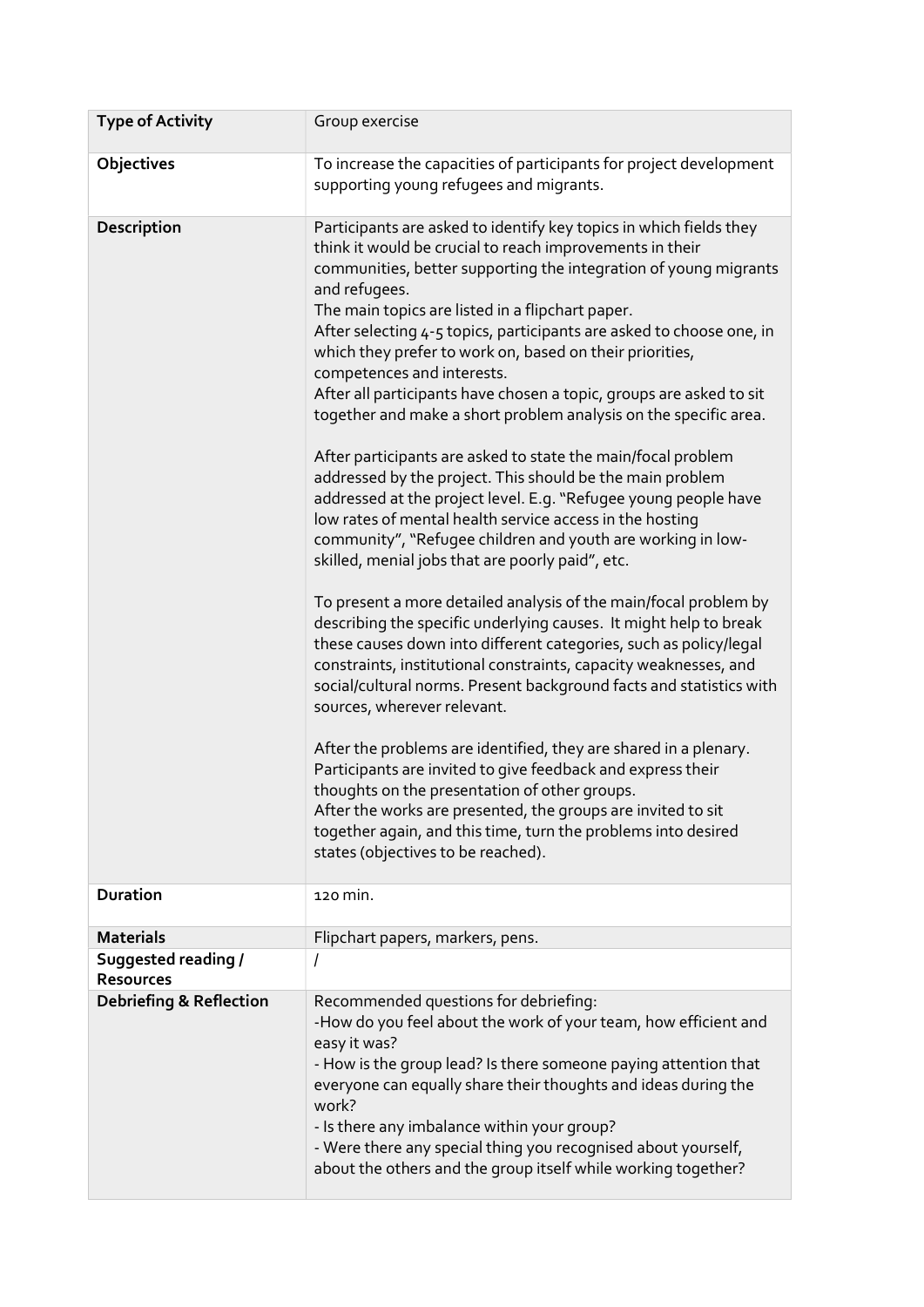|                                         | TOOL NO19: BANG-BANG                                                                                                                                                                                                                                                                                                                                                                                                                                                                                                                                                                                                                                                                                                                                          |
|-----------------------------------------|---------------------------------------------------------------------------------------------------------------------------------------------------------------------------------------------------------------------------------------------------------------------------------------------------------------------------------------------------------------------------------------------------------------------------------------------------------------------------------------------------------------------------------------------------------------------------------------------------------------------------------------------------------------------------------------------------------------------------------------------------------------|
| <b>Type of Activity</b>                 | Energizer                                                                                                                                                                                                                                                                                                                                                                                                                                                                                                                                                                                                                                                                                                                                                     |
| Objectives                              | To refresh and energize participants, increase attention to the<br>here and now                                                                                                                                                                                                                                                                                                                                                                                                                                                                                                                                                                                                                                                                               |
| Description                             | The trainers explain the following activity:<br>The participants are asked to stand in a circle with someone<br>standing in the middle. When the person in the middle is pointing<br>at someone, s/he needs to shout and say 'bang'. Then immediately<br>the person who is shot, squat down, to avoid being 'killed', but the<br>two person in his/her side will need to shoot each other as well, to<br>survive. They need to turn towards each other, and also shout<br>'bang' and imitate the movement of shooting.<br>The group is allowed to practice sometimes the game, then it can<br>also turn into a game in which, who is shot, will fall out of the<br>game. The people who are the fastest and most attentive will stay<br>'alive' till the end. |
| <b>Duration</b>                         | $10 - 15$ min                                                                                                                                                                                                                                                                                                                                                                                                                                                                                                                                                                                                                                                                                                                                                 |
| <b>Materials</b>                        | $\prime$                                                                                                                                                                                                                                                                                                                                                                                                                                                                                                                                                                                                                                                                                                                                                      |
| Suggested reading /<br><b>Resources</b> | I                                                                                                                                                                                                                                                                                                                                                                                                                                                                                                                                                                                                                                                                                                                                                             |
| <b>Debriefing &amp; Reflection</b>      | Recommended questions for debriefing:<br>How do you feel after this game?<br>Did you associate this exercise with something?                                                                                                                                                                                                                                                                                                                                                                                                                                                                                                                                                                                                                                  |

| TOOL NO20: PROJECT DEVELOPMENT FOR 'BEING BETTER HOSTS' II.: STRATEGY ANALYSIS |                                                                                                                                                                                                                                                                                                                                                                                                            |  |
|--------------------------------------------------------------------------------|------------------------------------------------------------------------------------------------------------------------------------------------------------------------------------------------------------------------------------------------------------------------------------------------------------------------------------------------------------------------------------------------------------|--|
| <b>Type of Activity</b>                                                        | Workshop                                                                                                                                                                                                                                                                                                                                                                                                   |  |
| Objectives                                                                     | To assess problems and identify specific objectives and<br>intervention strategies targeting refugee and migrant young<br>people.                                                                                                                                                                                                                                                                          |  |
| Description                                                                    | The participants are split into the same groups of the tool n.18 and<br>asked:<br>Overall development goal: to briefly state the overall<br>development goal (preferably in one sentence). This is the long-<br>term, high-level goal of the project and actually extends well<br>beyond the scope of the project's timeline and scale of<br>intervention. It is assumed that if the project objective and |  |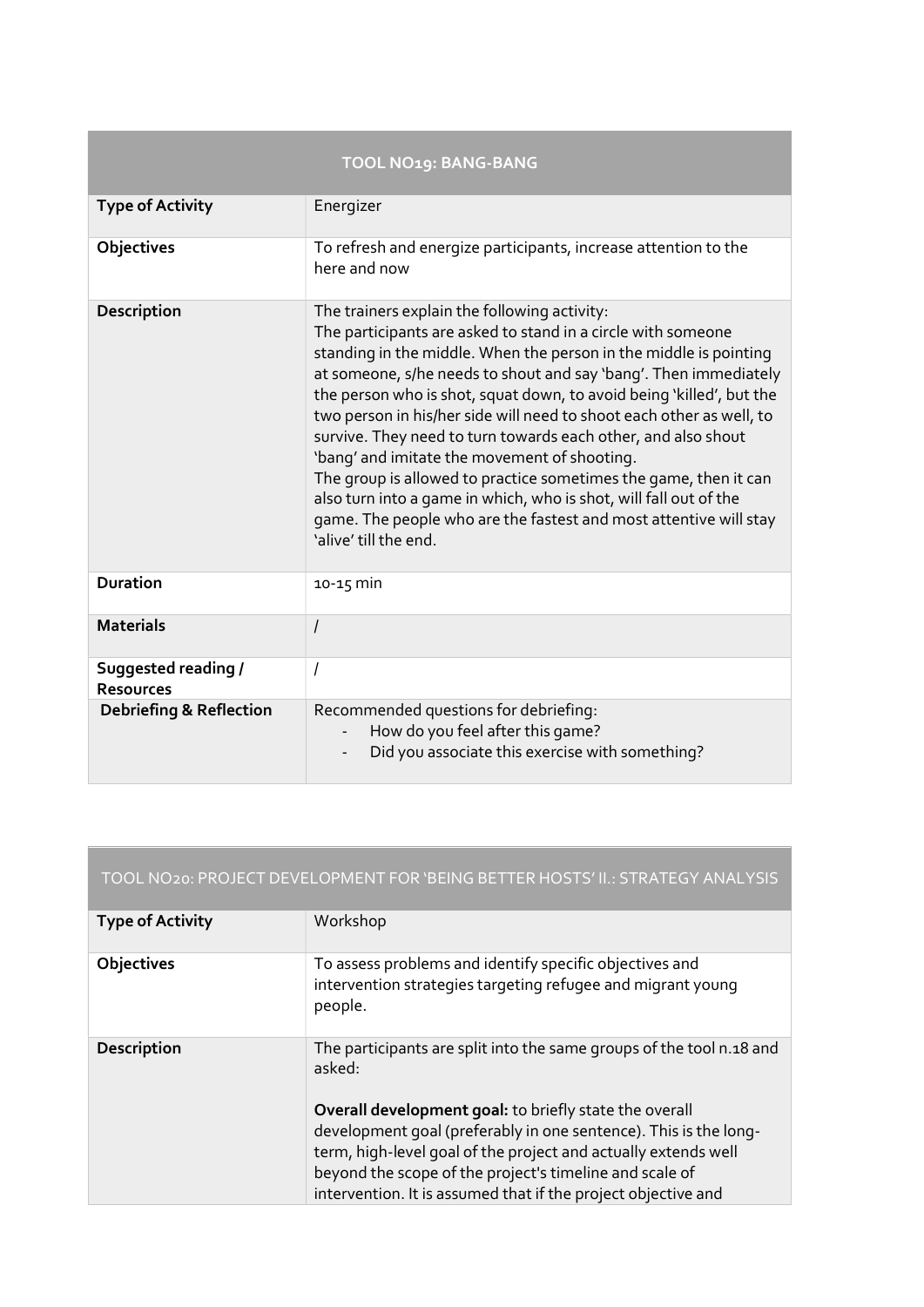outcomes are achieved, then the project will have made some contribution towards this overall goal.

Specific objective: to briefly state the specific objective (preferably in one sentence). This is the medium-term objective of the project and should be selected such that considerable progress towards this objective should have been made in the time frame of the project. The main/focal problem and the project objective are interrelated in that the project objective seeks to directly address the main/focal problem. For example, if the focal problem is identified as being "Refugee young people have low rates of mental health service access in the hosting community", then the specific objective might be "To increase the rate of mental health service access for refugee young people in the hosting community".

Expected outcomes: to list the expected outcomes (one sentence each). These are the actual positive changes that will be brought about within the timeframe of the project. The outcomes should be realistically framed, so that they are achievable within the time frame of the project. They should logically flow up from the outputs of the project.

Example:

1. An increased rate of participation of public and private actors in the creation of strategies aimed at increasing mental health services targeting refugee young people in the hosting community.

2. Equipped public and private actors with key competences to provide mental health services targeting refugee young people in the hosting community

3. Increased number of mental health services that are accessible by refugee young people in the hosting community.

Project strategy: to provide an explanation of the project's approach and the different components/elements/mechanisms involved as well as a justification of why a particular approach was taken. Specifically:

- A clear explanation of how the strategy will directly tackle the specific problems identified in the problem analysis.

- An outline of the main steps of the strategy and its timeline

Beneficiaries and geographic scope: to state the intended project beneficiaries, both direct (those who will be directly targeted by the project) and indirect. Provide an approximate number for each. State the geographic scope of the project (states, provinces, districts, villages etc.), along with names and numbers (e.g the 3 provinces of x, y and z, with 15 districts in each).

| <b>Duration</b>  | 120 MIN.                                    |
|------------------|---------------------------------------------|
| <b>Materials</b> | Pens, colours, flip chart papers, post-its. |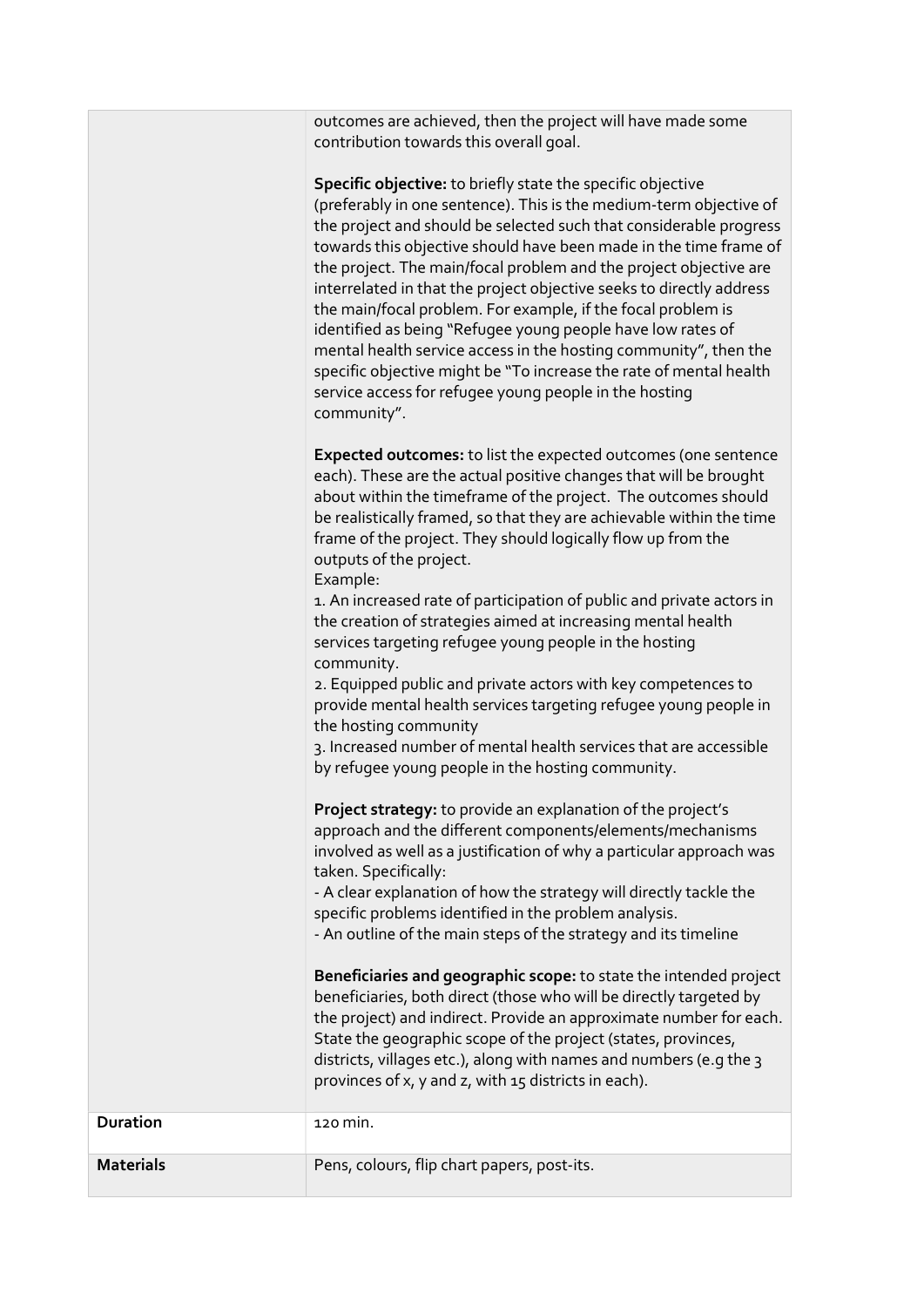| Suggested reading /<br><b>Resources</b> | Project Cycle Management Guidelines, European Commission<br><b>EuropeAid Cooperation Office:</b><br>https://ec.europa.eu/europeaid/sites/devco/files/methodology-aid-<br>delivery-methods-project-cycle-management-200403_en_2.pdf                                                                                                                                                 |
|-----------------------------------------|------------------------------------------------------------------------------------------------------------------------------------------------------------------------------------------------------------------------------------------------------------------------------------------------------------------------------------------------------------------------------------|
| <b>Debriefing &amp; Reflection</b>      | Ask each group to present their work and share the learning<br>achievements within the activity. Encourage the group to review<br>both the task, as well as the process.<br>Ask the following questions:<br>- Did you share different ideas? If so, how did you select your<br>strategy?<br>- What was the main selected criteria you adopted in the selection<br>of the strategy? |

a sa

|                                         | TOOL NO21: PROJECT DEVELOPMENT FOR 'BEING BETTER HOSTS' III.: WORKPLAN                                                                                                                                                                                                                                                                                                                                                                                                                                                                                                                                                                                                                                                                                                                                                                                                                                                                            |
|-----------------------------------------|---------------------------------------------------------------------------------------------------------------------------------------------------------------------------------------------------------------------------------------------------------------------------------------------------------------------------------------------------------------------------------------------------------------------------------------------------------------------------------------------------------------------------------------------------------------------------------------------------------------------------------------------------------------------------------------------------------------------------------------------------------------------------------------------------------------------------------------------------------------------------------------------------------------------------------------------------|
| <b>Type of Activity</b>                 | Workshop                                                                                                                                                                                                                                                                                                                                                                                                                                                                                                                                                                                                                                                                                                                                                                                                                                                                                                                                          |
| Objectives                              | To break down all of the tasks involved in structuring the project's<br>intervention.                                                                                                                                                                                                                                                                                                                                                                                                                                                                                                                                                                                                                                                                                                                                                                                                                                                             |
| Description                             | he so-called Gantt chart is a format for outlining, prioritising and<br>conveying information about the activities of a project visually. It<br>helps to identify their logical sequence, expected duration, any<br>dependencies that exist between activities, and it provides a basis<br>for allocating management responsibility. With the GANTT chart<br>prepared, further specification of resources and scheduling of<br>costs can be undertaken.<br>Ask participants to develop a GANTT chart by using the following<br>checklist:<br>- step 1: for each expected result list the main activities;<br>- step 2: break activities down into manageable tasks;<br>- step 3: clarify sequence and dependencies of the activities;<br>- step 4: estimate start-up, duration and completion of all<br>activities;<br>- step 5: define milestones and expertise that are needed to<br>implement the activities and achieve each expected result. |
| <b>Duration</b>                         | 60 min.                                                                                                                                                                                                                                                                                                                                                                                                                                                                                                                                                                                                                                                                                                                                                                                                                                                                                                                                           |
| <b>Materials</b>                        | Pens, colours, flip chart papers, post-its.                                                                                                                                                                                                                                                                                                                                                                                                                                                                                                                                                                                                                                                                                                                                                                                                                                                                                                       |
| Suggested reading /<br><b>Resources</b> | Project Cycle Management Guidelines, European Commission<br><b>EuropeAid Cooperation Office:</b><br>https://ec.europa.eu/europeaid/sites/devco/files/methodology-aid-<br>delivery-methods-project-cycle-management-200403_en_2.pdf                                                                                                                                                                                                                                                                                                                                                                                                                                                                                                                                                                                                                                                                                                                |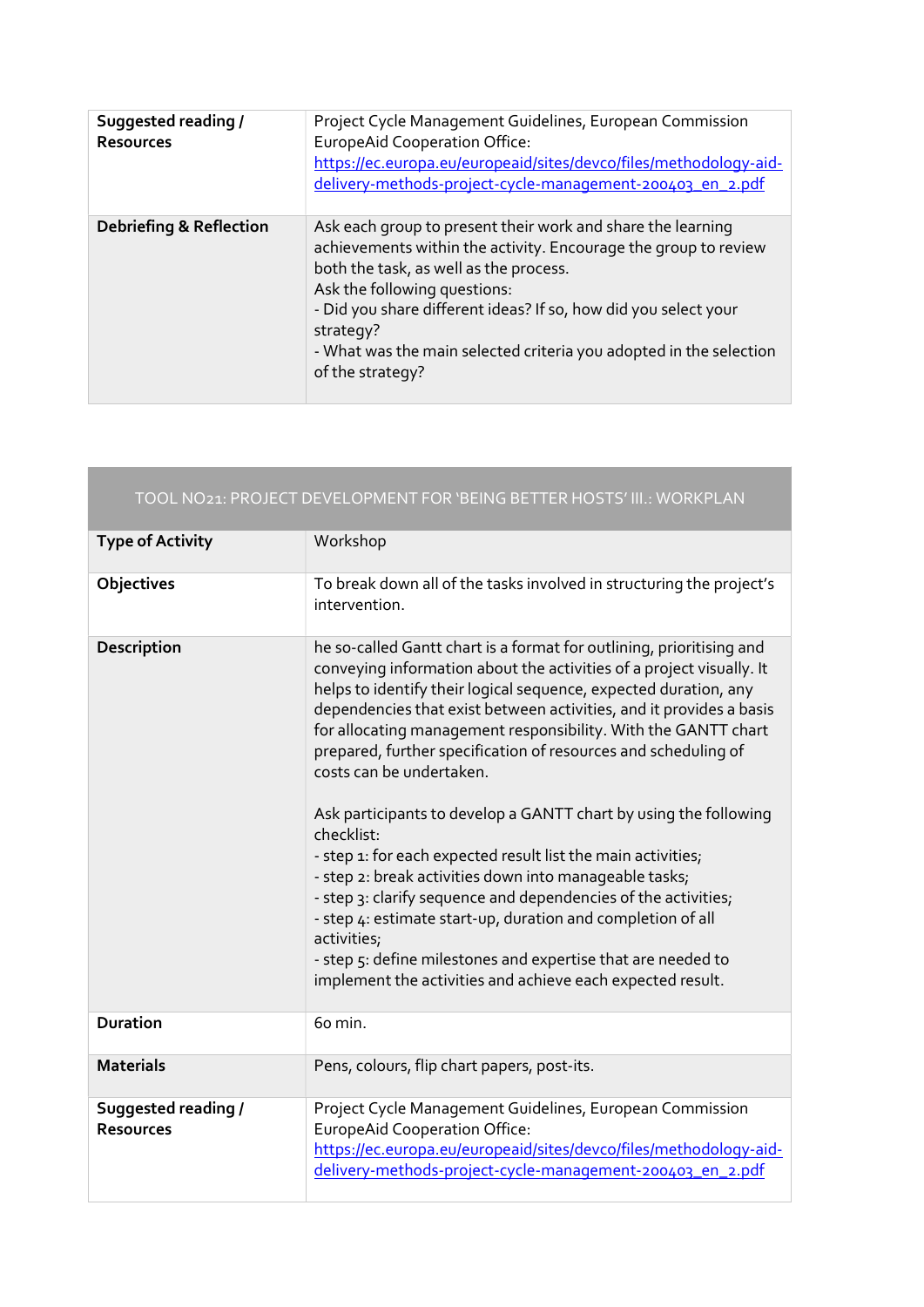| <b>Debriefing &amp; Reflection</b> | Ask each group to present their work and share the learning<br>achievements within the activity. Encourage the group to review<br>both the task, as well as the process (most groups tend to focus on<br>the task). |
|------------------------------------|---------------------------------------------------------------------------------------------------------------------------------------------------------------------------------------------------------------------|
|                                    |                                                                                                                                                                                                                     |

#### TOOL NO22: WORLD CAFÉ: COMMUNITY PROJECTS AND YOUTH WORK WITH REFUGEES IN EU AND SOUTH-MEDITERRANEAN COUNTRIES

| <b>Type of Activity</b>                        | Discussion                                                                                                                                                                                                                                                                                                                                                                                                                                                                                                                                                                                                                                                                                                                      |
|------------------------------------------------|---------------------------------------------------------------------------------------------------------------------------------------------------------------------------------------------------------------------------------------------------------------------------------------------------------------------------------------------------------------------------------------------------------------------------------------------------------------------------------------------------------------------------------------------------------------------------------------------------------------------------------------------------------------------------------------------------------------------------------|
| <b>Objectives</b>                              | To share experiences and good practices on community projects<br>and youth work with refugees in EU and South-Mediterranean<br>countries.                                                                                                                                                                                                                                                                                                                                                                                                                                                                                                                                                                                       |
| Description                                    | Set tables and chairs/sofas/pillows in a chill out café style. Add<br>candles and soft lights to create the chill out mood.<br>Trainers will be the employees of the café, serving some drinks and<br>snacks, while explaining and clarifying when needed.<br>In each table different key topics rare discussed: the journey,<br>Identification and protection, reception in the hosting community,<br>Access to asylum procedures and procedural safeguards,<br>education, vocational educational training and integration into the<br>job market, xenophobia and multiple discriminations, other.<br>Participants can drop in and out freely in each table and add their<br>own contributions according to their experiences. |
| <b>Duration</b>                                | 60 min.                                                                                                                                                                                                                                                                                                                                                                                                                                                                                                                                                                                                                                                                                                                         |
| <b>Materials</b>                               | Paper, markers, drinks and snacks, candles, games, music and<br>speakers, plates, etc.                                                                                                                                                                                                                                                                                                                                                                                                                                                                                                                                                                                                                                          |
| <b>Suggested reading /</b><br><b>Resources</b> | I                                                                                                                                                                                                                                                                                                                                                                                                                                                                                                                                                                                                                                                                                                                               |
| <b>Debriefing &amp; Reflection</b>             | Ask each table to present the main findings and share the learning<br>achievements within the activity.                                                                                                                                                                                                                                                                                                                                                                                                                                                                                                                                                                                                                         |

|                         | TOOL NO26: EVALUATION, REFLECTIONS ON THE LEARNING EXPERIENCE & ITS<br><b>TRANSFERABILITY</b> |
|-------------------------|-----------------------------------------------------------------------------------------------|
| <b>Type of Activity</b> | Evaluation                                                                                    |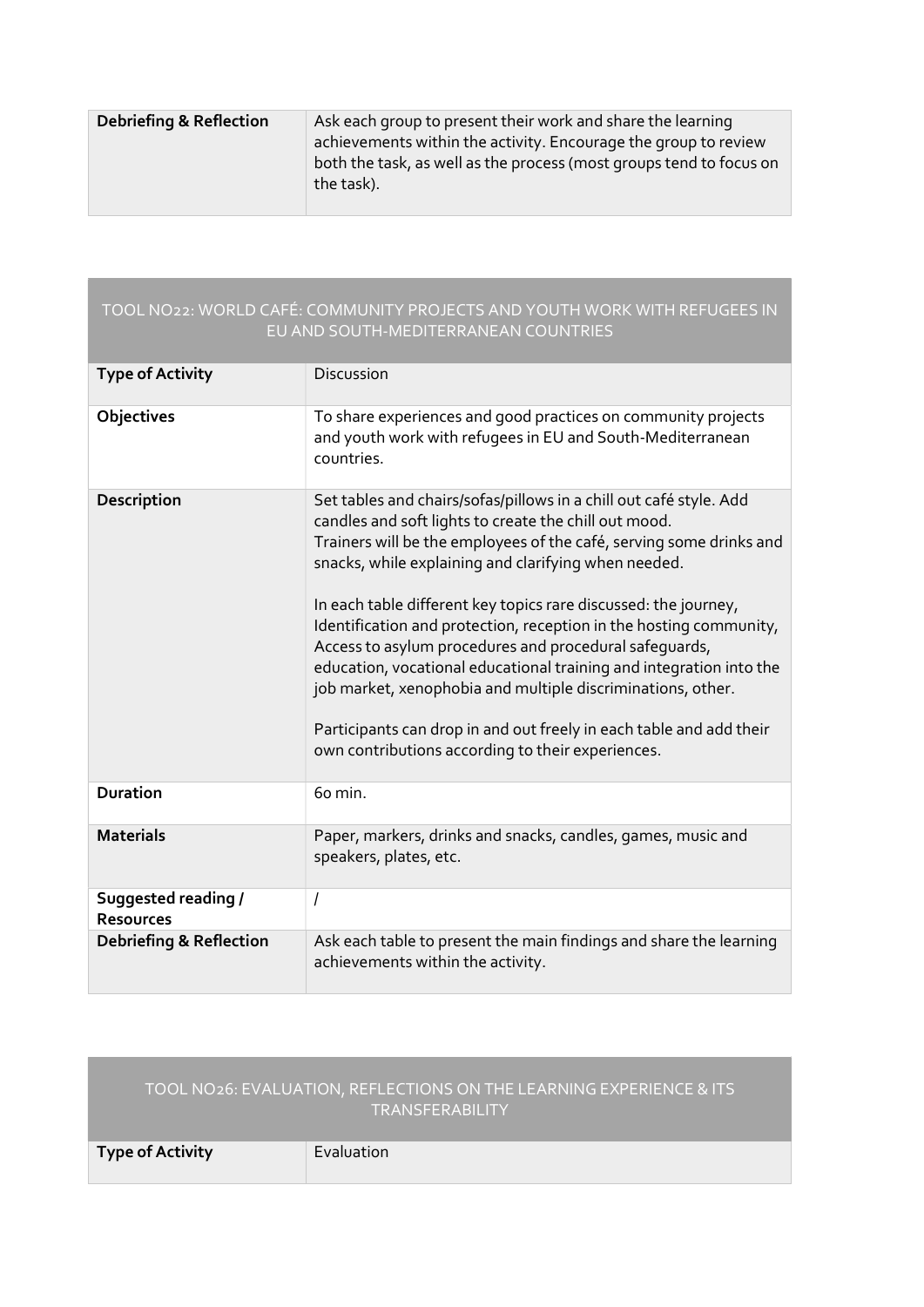| Objectives                              | To share with the whole group a final and common evaluation of<br>the learning pathway.                                                                                                                                                                                                                                                                                                                                                                                                                                                                                                                                                                                                                                                                                                                                                                                 |
|-----------------------------------------|-------------------------------------------------------------------------------------------------------------------------------------------------------------------------------------------------------------------------------------------------------------------------------------------------------------------------------------------------------------------------------------------------------------------------------------------------------------------------------------------------------------------------------------------------------------------------------------------------------------------------------------------------------------------------------------------------------------------------------------------------------------------------------------------------------------------------------------------------------------------------|
| Description                             | Using the whole room mark a scale on the floor: 0%, 25%, 50%,<br>75% and 100%. Everyone starts in the 0% and moves up according<br>to their opinion on each following topic, taking one topic at a time:<br>The venue (all logistics, food, accommodation, etc)<br>Their own participation<br>$\overline{\phantom{a}}$<br>The program (including methods used, etc)<br>$\overline{\phantom{a}}$<br>The group<br>$\overline{\phantom{a}}$<br>The trainers<br>$\overline{\phantom{a}}$<br>The learning experiences and key competences gained<br>$ \,$<br>The transferability of the learning outcomes into local<br>$\overline{\phantom{a}}$<br>communities<br>Other<br>After everyone has taken up their position, ask the group to look<br>around and ask who wants to share why they are in that position.<br>A "talking ball" can be used to facilitate the process. |
| <b>Duration</b>                         | 60 min.                                                                                                                                                                                                                                                                                                                                                                                                                                                                                                                                                                                                                                                                                                                                                                                                                                                                 |
| <b>Materials</b>                        | Ball, paper, markers                                                                                                                                                                                                                                                                                                                                                                                                                                                                                                                                                                                                                                                                                                                                                                                                                                                    |
| Suggested reading /<br><b>Resources</b> | SALTO Training & Cooperation, The Youthpass process and<br>Learning to Learn,<br>https://www.youthpass.eu/downloads/13-62-<br>54/TheYouthpassProcess 100923 S.pdf                                                                                                                                                                                                                                                                                                                                                                                                                                                                                                                                                                                                                                                                                                       |
| <b>Debriefing &amp; Reflection</b>      | Let participants express themselves freely                                                                                                                                                                                                                                                                                                                                                                                                                                                                                                                                                                                                                                                                                                                                                                                                                              |

| <b>CASE STUDY</b>        |                                                                                                                                                                                                                                                                                                                                                                                                                                                                                                                                                                                                                                                                                                                                                                                                                                                                                                                                                                                                                                                                                                                                                                                      |
|--------------------------|--------------------------------------------------------------------------------------------------------------------------------------------------------------------------------------------------------------------------------------------------------------------------------------------------------------------------------------------------------------------------------------------------------------------------------------------------------------------------------------------------------------------------------------------------------------------------------------------------------------------------------------------------------------------------------------------------------------------------------------------------------------------------------------------------------------------------------------------------------------------------------------------------------------------------------------------------------------------------------------------------------------------------------------------------------------------------------------------------------------------------------------------------------------------------------------|
| <b>Title</b>             | Violations of rights faced by Unaccompanied Refugee Children                                                                                                                                                                                                                                                                                                                                                                                                                                                                                                                                                                                                                                                                                                                                                                                                                                                                                                                                                                                                                                                                                                                         |
| <b>Target</b><br>group/s | Unaccompanied migrant children are one of the most vulnerable children in both<br>Europe and South Mediterranean countries, subject to detention and brutality,<br>unable to access their rights to education, health care, or to seek asylum, and left<br>without adequate legal protections in domestic legal systems throughout the<br>continent. The United Nations High Commissioner for Refugees (UNHCR) defined<br>an unaccompanied minor as follows: 'Unaccompanied children' (also referred to as<br>unaccompanied minors) are children under 18 years of age who have been<br>separated from both parents and other relatives and are not being cared for by an<br>adult, who by the law of custom, is responsible for doing so' (UNHCR 2014).<br>'Separated children' are children, as defined in Article1 of the CRC, who have been<br>separated from both parents, or from their previous legal or customary primary<br>caregiver, but not necessarily from other relatives. These may, therefore, include<br>children accompanied by other adult family members. In the context of migration<br>to the European Union, an unaccompanied minor, as defined by Directive |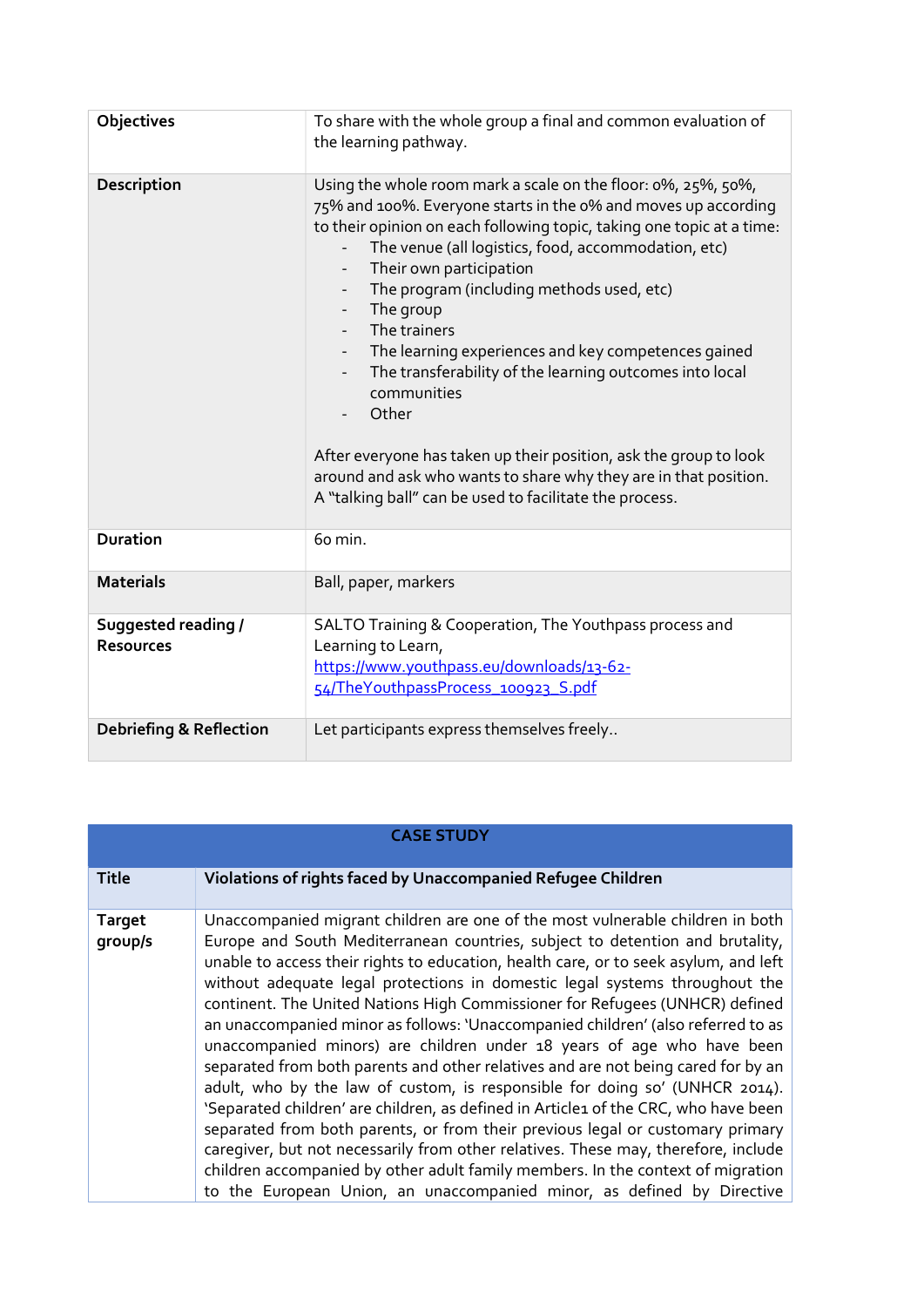|             | 2011/95/EU, refers to a minor who arrives on the territory of an EU Member State<br>unaccompanied by an adult responsible or who is left unaccompanied after he or<br>she has entered the territory of the Member States. 'Country of origin' is the country<br>of nationality or, in the case of a stateless child, the country of habitual residence.<br>According to of the UN Convention on the Rights of the Child (UNCRC, articles 3<br>and 27), all receiving states carry the obligation to care for unaccompanied minors.<br>States ought to provide UAMs with adequate living standards and special<br>protection measures until the age of eighteen. The UNCRC leaves a broad margin<br>of discretion to member states on how to respond to the needs of children who are<br>(temporarily) deprived of a family environment. The European Guardianship<br>Network (ENGI) notes that unaccompanied children should have access to safe and<br>appropriate housing, be appointed a guardian within 24 hours and should have<br>immediate access to professionals such as a lawyer and an interpreter (ENGI 2010:<br>14). Furthermore, EU Member States ought to provide unaccompanied minors with<br>special reception facilities.                                                                                                                                                                                                                                                                                                                                                                                                                                                                                                                                                                                                                                                                                                                                                                                                                                                                 |
|-------------|-------------------------------------------------------------------------------------------------------------------------------------------------------------------------------------------------------------------------------------------------------------------------------------------------------------------------------------------------------------------------------------------------------------------------------------------------------------------------------------------------------------------------------------------------------------------------------------------------------------------------------------------------------------------------------------------------------------------------------------------------------------------------------------------------------------------------------------------------------------------------------------------------------------------------------------------------------------------------------------------------------------------------------------------------------------------------------------------------------------------------------------------------------------------------------------------------------------------------------------------------------------------------------------------------------------------------------------------------------------------------------------------------------------------------------------------------------------------------------------------------------------------------------------------------------------------------------------------------------------------------------------------------------------------------------------------------------------------------------------------------------------------------------------------------------------------------------------------------------------------------------------------------------------------------------------------------------------------------------------------------------------------------------------------------------------------------------------------------------------|
| Context     | Italy, Sicily                                                                                                                                                                                                                                                                                                                                                                                                                                                                                                                                                                                                                                                                                                                                                                                                                                                                                                                                                                                                                                                                                                                                                                                                                                                                                                                                                                                                                                                                                                                                                                                                                                                                                                                                                                                                                                                                                                                                                                                                                                                                                               |
| Description | The number of unaccompanied children arriving in Europe and specifically in Italy,<br>has dramatically increased in the last years. According to the Italian Ministry of<br>Interior, 181,436 refugees and migrants arrived by sea in Italy in 2016, of these<br>25,846 - or 14 per cent - were unaccompanied foreign minors (8% in 2015; 7.7% in<br>2014). Boys accounted for 93.7 per cent of the total, although the percentage of girls<br>that are victims of sexual traffic is on the rise. The majority came from Egypt,<br>Bangladesh, Eritrea, Gambia, Senegal, Nigeria and Albania, with 17 year olds<br>accounting for 56.6 per cent, followed by 16 year olds at 26 per cent and 15 year olds<br>at 9.8 per cent.<br>The Italian Ministry of Interior reported that at the end of last year 6,561<br>unaccompanied children were officially 'missing', having disappeared after being<br>identified and assigned to a host structure. These youngsters are of special concern<br>to children's rights organisations because they are particularly vulnerable to<br>exploitation by smugglers and criminal organisations for illegal work, prostitution<br>and the human organ trade. In addition, on the basis of the same percentage it can<br>be assumed that around 700 of the over 5,000 migrants known to have died during<br>the sea crossing to Italy in 2016 were unaccompanied minors, who had to face the<br>horror of death by suffocation, crushing or drowning without a parent or other carer<br>to hold their hand.<br>The migratory profiles of unaccompanied children include:<br>- children fleeing wars, persecutions, conflicts, harm and/ or human rights<br>violations and extreme poverty in their country of origin;<br>- children exploited by criminal networks in human trafficking and sexual<br>exploitation;<br>- children emigrating for economic reasons in search of job opportunities and<br>better education;<br>- children motivated by family reunion.<br>In many cases, the decision to migrate is not made by the minor, but instead by<br>their family. |
| The Journey | According to UNICEF, for many of the refugees and migrants, drowning is just one<br>of the numerous risks they face along their journey, which can take them several                                                                                                                                                                                                                                                                                                                                                                                                                                                                                                                                                                                                                                                                                                                                                                                                                                                                                                                                                                                                                                                                                                                                                                                                                                                                                                                                                                                                                                                                                                                                                                                                                                                                                                                                                                                                                                                                                                                                        |
|             | thousand kilometers over mountains, across deserts, and through violence-torn<br>regions. They risk dehydration, kidnapping, robbery, rape and extortion, as well as<br>detention and beatings by the authorities or militias.<br>Unaccompanied and                                                                                                                                                                                                                                                                                                                                                                                                                                                                                                                                                                                                                                                                                                                                                                                                                                                                                                                                                                                                                                                                                                                                                                                                                                                                                                                                                                                                                                                                                                                                                                                                                                                                                                                                                                                                                                                         |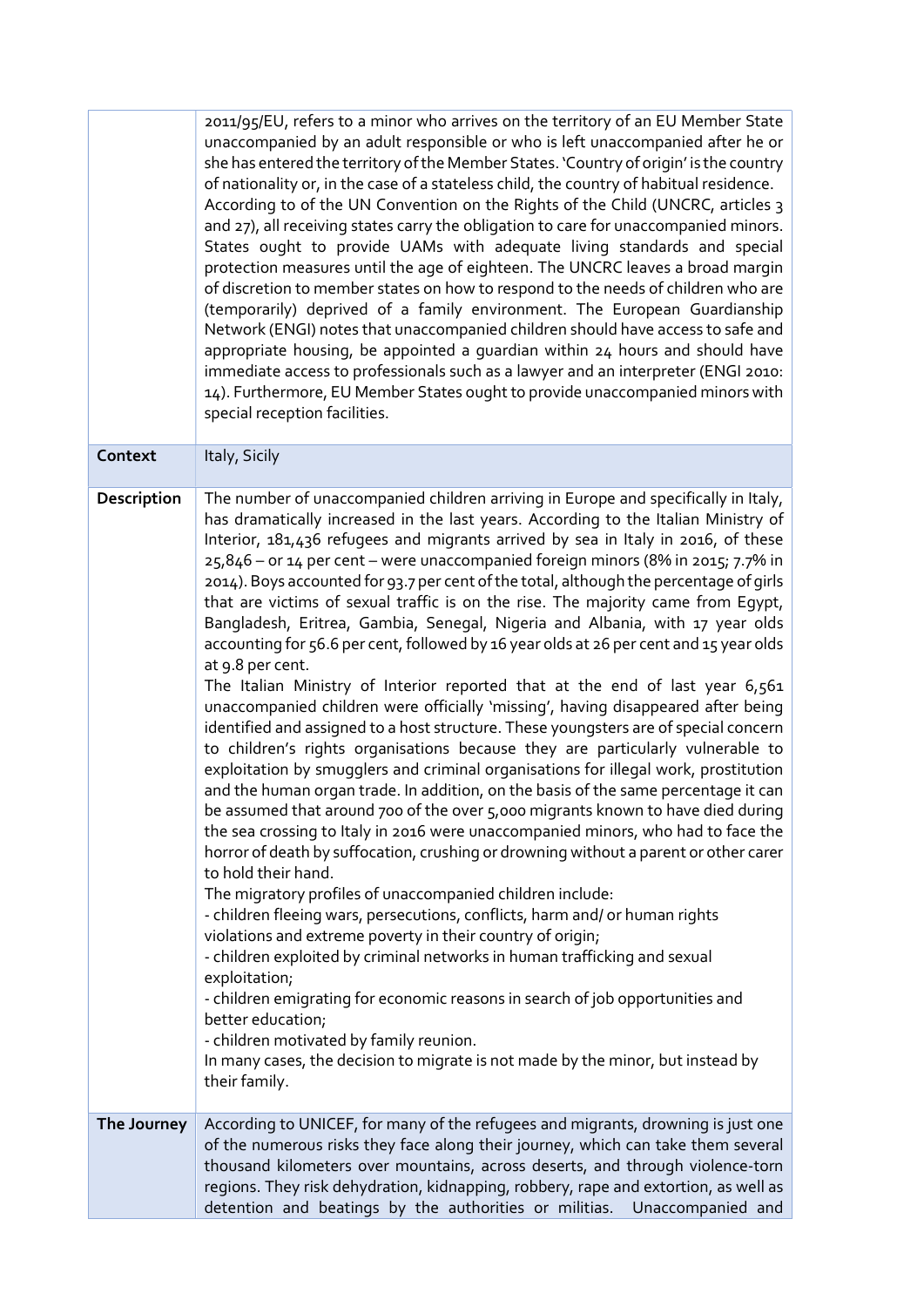|                                                                      | separated children are at risk of abuse and exploitation, notably from the smugglers<br>they - like most refugees and migrants - rely on to get to Europe. And just about<br>every child who arrives on the Italian island of Lampedusa or in Sicily has a<br>harrowing story to tell. Italian social workers claim that both girls and boys are<br>sexually assaulted and forced into sexual exploitation while in Libya, and that some<br>of the girls were pregnant when they arrived in Italy, having been raped. But<br>because of the illicit nature of human smuggling operations, there are no reliable<br>figures to show how many of the refugees and migrants die, disappear into forced<br>labor or sexual exploitation, or linger in detention. <sup>1</sup>                                                                                                                                                                                                                                                                                                                                                                                                                                                                                                                                                                                                                                                                                                                                                                                                 |
|----------------------------------------------------------------------|---------------------------------------------------------------------------------------------------------------------------------------------------------------------------------------------------------------------------------------------------------------------------------------------------------------------------------------------------------------------------------------------------------------------------------------------------------------------------------------------------------------------------------------------------------------------------------------------------------------------------------------------------------------------------------------------------------------------------------------------------------------------------------------------------------------------------------------------------------------------------------------------------------------------------------------------------------------------------------------------------------------------------------------------------------------------------------------------------------------------------------------------------------------------------------------------------------------------------------------------------------------------------------------------------------------------------------------------------------------------------------------------------------------------------------------------------------------------------------------------------------------------------------------------------------------------------|
| Identificatio<br>n and<br>protection                                 | Human Rights Watch has found that "the thousands of unaccompanied children<br>arriving in foreign lands without parents or care-givers find themselves 'trapped in<br>their status as migrants, with officials giving little consideration to their<br>vulnerabilities and needs as children. They may be denied access to adequate<br>medical services and education, abused and mistreated by police, guards, and other<br>detainees, and unable to seek asylum. They may languish in jail-like detention<br>facilities, in conditions that are often degrading and inhumane, and many children<br>are held in cells with adults who are strangers. Children held in detention,<br>particularly for long periods with no release in sight, suffer lasting consequences,<br>physically and mentally.'                                                                                                                                                                                                                                                                                                                                                                                                                                                                                                                                                                                                                                                                                                                                                                    |
| Reception                                                            | Many unaccompanied children are traumatized and need specialized care on arrival<br>and have frequently not had access to healthcare during their journey. The<br>indefinite wait and an incomprehensible bureaucracy create a limbo that repeats<br>and amplifies the echo of traumas they experienced in Libya. On the local level, the<br>Sicilian provinces and municipalities have difficulty to provide thousands of UAMs<br>with adequate reception services. Many unaccompanied children are placed in<br>provisory shelters for months, whereas they ought to have been relocated to the<br>'second phase' structures within 3 months. Consequently, humanitarian<br>organizations advocate against the lacking services and protection of vulnerable<br>minors (Save the Children 2009, 2014, 2015, Defense for Children 2011, Doctors<br>without Borders 2015) .Human Rights Watch reports that the first reception<br>structures for unaccompanied children presents several unsafe conditions:<br>significant shortages of shelter with children sleeping on the ground; no separate<br>washroom facilities for children; poor psychological support for traumatized<br>children; accommodation of children in adult reception structures pending the<br>outcome of age assessment procedures; lack of safety; unskilled workers and staff;<br>limited procedures and mechanisms for identification of vulnerabilities; lack of<br>coordination among both public and private services and agencies involved in the<br>protection of unaccompanied children. |
| Access to<br>asylum<br>procedures<br>and<br>procedural<br>safeguards | The current procedural process recognizes that the immediate entry into the first<br>reception structure and the request for the appointment of a guardian are the<br>principal sources of protection and quardianship of the child and permit the<br>completion of various administrative steps (age assessment, reporting to the<br>competent authorities, application for a residence permit, formalizing asylum etc.)<br>for the child's subsequent inclusion in the Structures for Protection of Asylum<br>Seekers and Refugees (SPRAR) . In accordance with both international and EU<br>obligations, an independent guardian should be appointed to ensure that<br>unaccompanied children are protected. However, the present system of                                                                                                                                                                                                                                                                                                                                                                                                                                                                                                                                                                                                                                                                                                                                                                                                                            |

 $<sup>1</sup>$  Danger every step of the way, A harrowing journey to Europe for refugee and migrant children</sup> https://www.unicef.org/emergencies/childrenonthemove/files/Child\_Alert\_Final\_PDF.pdf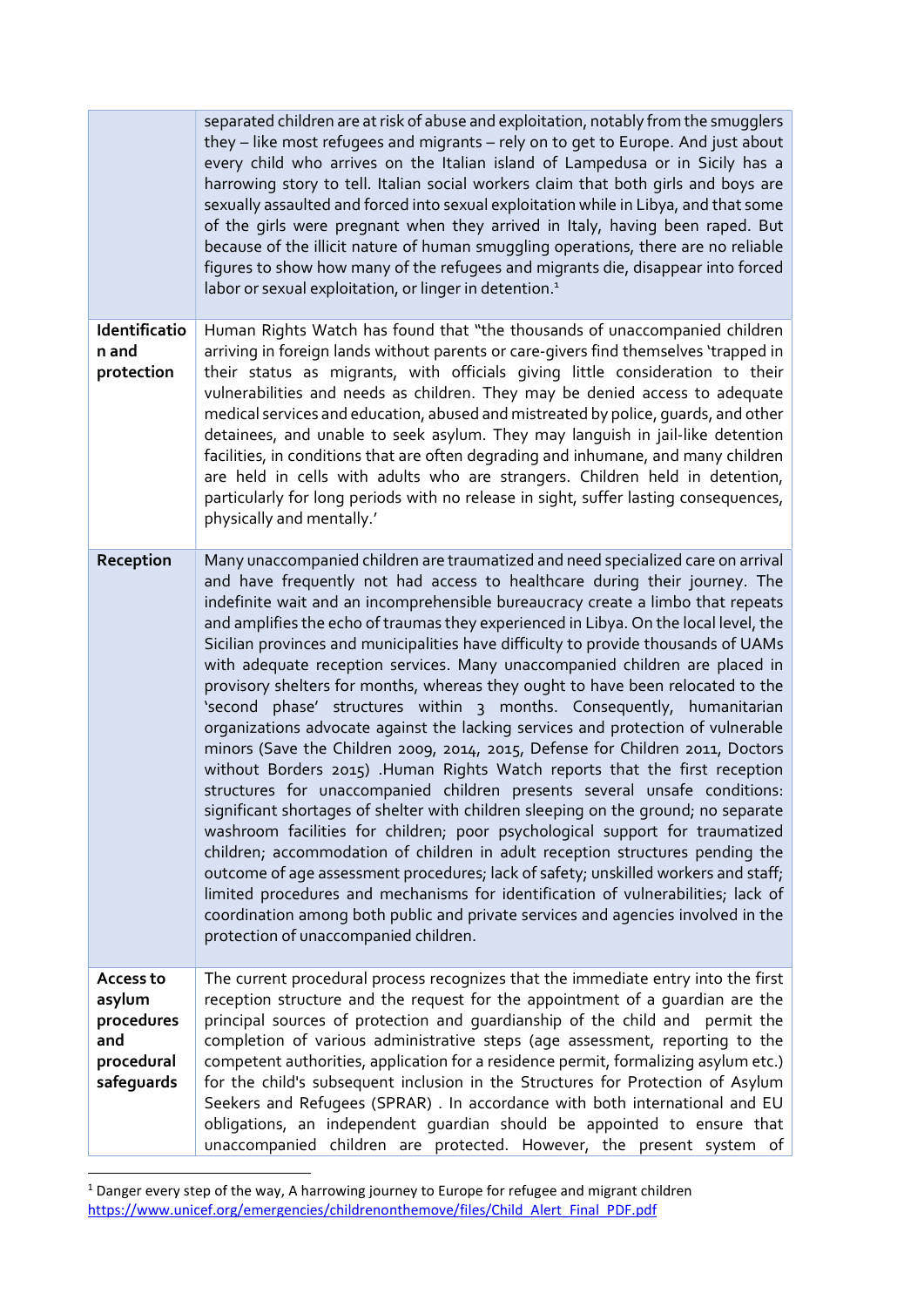|                                        | guardianship and care of unaccompanied children is failing. The majority of<br>unaccompanied minors are given an institutional person as a final guardian, a<br>representative of a welfare institution, followed later by the appointment of a<br>voluntary quardian. The late appointment of a quardian to take charge of the child,<br>increases the risk of bureaucratic / administrative impediments with regard to both<br>the correct path to follow in the legal field and the full exercise of rights recognized<br>for each minor, first and foremost the right to health and education. Many such<br>children are granted only temporary status, which ends when they turn 18 and are<br>forced to leave the protection of the underage status leading to uncertainty,<br>insecurity and vulnerability (prostitution, drugs market, terrorism, sexual and labor<br>exploitation, including the risk of remaining in illegal limbo for long periods).<br>Furthermore, there are long delays or lack of access to family reunification and<br>transfer procedures due to limited transnational cooperation and coordination<br>mechanisms at EU level.                            |
|----------------------------------------|--------------------------------------------------------------------------------------------------------------------------------------------------------------------------------------------------------------------------------------------------------------------------------------------------------------------------------------------------------------------------------------------------------------------------------------------------------------------------------------------------------------------------------------------------------------------------------------------------------------------------------------------------------------------------------------------------------------------------------------------------------------------------------------------------------------------------------------------------------------------------------------------------------------------------------------------------------------------------------------------------------------------------------------------------------------------------------------------------------------------------------------------------------------------------------------------|
| <b>Education</b><br>and<br>integration | Lack of, or limited, access to education and adequate healthcare and psychosocial<br>care create profound uncertainties in the children who are hosted. Unaccompanied<br>children face specific challenges with regards to education and integration. An<br>inclusive approach should be adopted to support the child on a pathway towards<br>personal autonomy and integration into the wider society. All unaccompanied<br>children are entitled to enroll in a school. Newly arrived pupils should be integrated<br>in regular classes as soon as possible, but the time spent in transitional classes has<br>increased. Unaccompanied children can enter the job market at the age of sixteen<br>years old and after having completed compulsory schooling, on an equal basis to<br>Italians. Unaccompanied children require specific knowledge and skills for<br>independent living in a resettlement country, including orientation, guidance,<br>language and civic education, professional training programmes. Along with<br>subject-specific and language competences, life-skills are essential for the<br>integration of unaccompanied children and young migrants in general. |
| Suggested<br>readings                  | International Organization for Migration (IOM), Unaccompanied Children<br>on the Move<br>https://publications.iom.int/system/files/pdf/uam_report_11812.pdf<br>UNICEF, Refugee and Migrant Crisis - Child Alert<br>https://www.unicef.org/emergencies/childrenonthemove/files/Child_Alert<br>_Final_PDF.pdf<br>European Parliament, Vulnerability of unaccompanied and separated child<br>migrants<br>http://www.europarl.europa.eu/ReqData/etudes/BRIE/2016/595853/EPRS<br>BRI(2016)595853_EN.pdf<br>Policies, practices and data on unaccompanied minors in the EU Member<br>$\overline{\phantom{a}}$<br>States and Norway Synthesis Report: May 2015<br>http://ec.europa.eu/anti-<br>trafficking/sites/antitrafficking/files/emn_study_2014_uams.pdf<br>UNICEF, Children on the move<br>$\overline{\phantom{a}}$<br>https://www.unicef.org/emergencies/childrenonthemove/<br>UNICEF, Refugee Children: Guidelines on Protection and Care<br>$\overline{\phantom{a}}$<br>https://www.unicef.org/violencestudy/pdf/refugee_children_guidelines_o<br>n protection and care.pdf                                                                                                             |